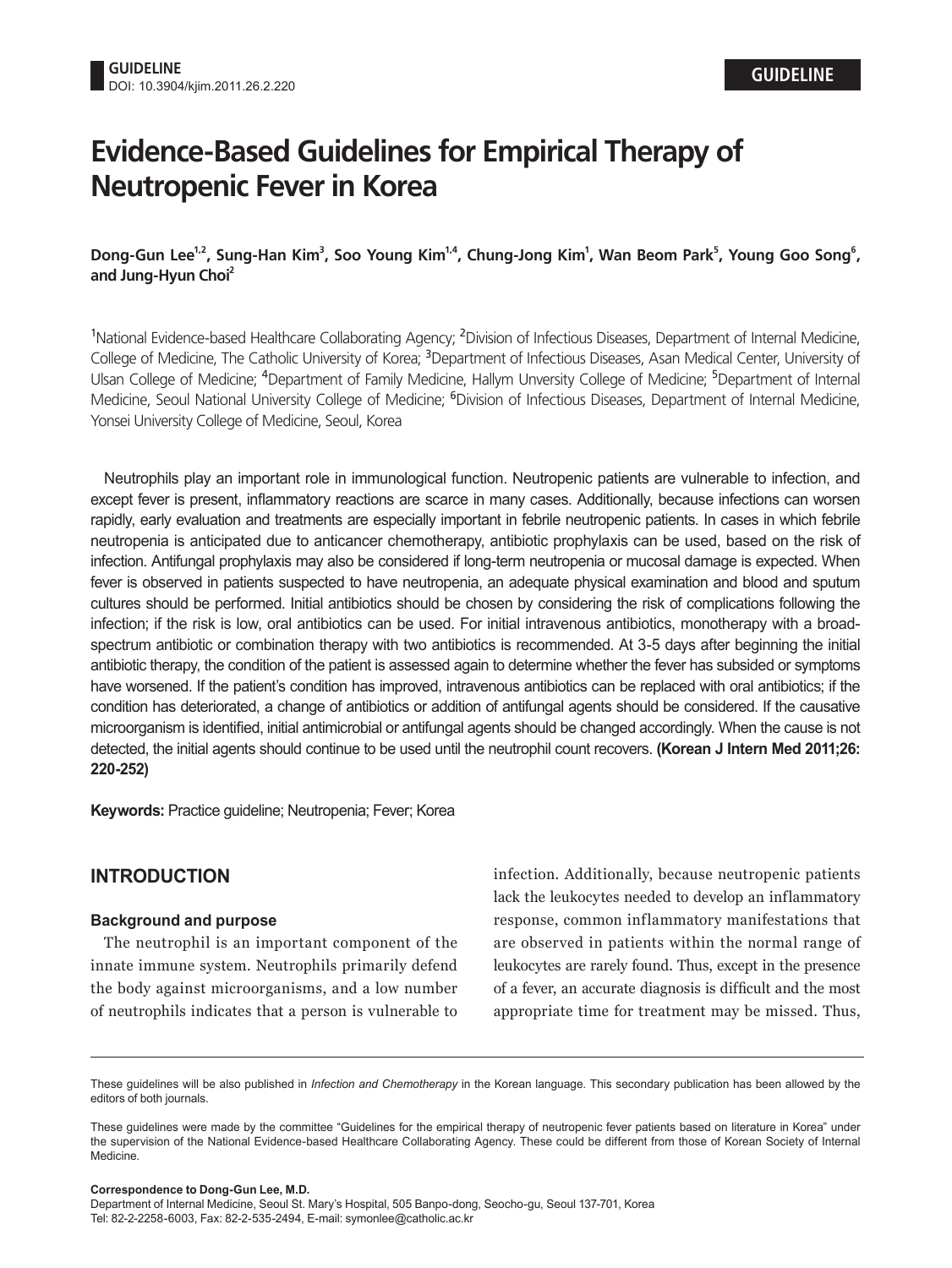febrile neutropenic patients should be treated differently from other febrile non-neutropenic patients [1].

Many countries, including the US and Europe, have developed and reported guidelines on approaches to and treatments for febrile neutropenic patients. However, the pattern of neutropenic fever has changed over the last 20 years, and the distribution and resistance rate of causative microorganisms are known to differ by region, antibiotic prophylaxis, and the use of catheters [2].

The aim of this study was to investigate the epidemiology of infectious diseases and the patterns of resistance and antibiotic therapy in febrile neutropenic patients, and to develop and suggest empirical treatment guidelines for neutropenic fever that fit the circumstances in Korea through both a foreign literature review and a multidisciplinary study. These guidelines are for adults and refer to data published in Korea. These guidelines are also applicable to other diseases associated with neutropenia, anticancer therapy of malignant tumors, and hematopoietic stem cell transplantation (HSCT) recipients.

### **Organization of a guideline-development committee**

In June 2009, the committee for the development of "Guidelines for the Empirical Therapy of Neutropenic Fever Patients based on Literature in Korea" was organized by receiving recommendations from committee members from eight academic societies under the supervision of the National Evidence-based Healthcare Collaborating Agency (NECA): the Korean Society of Infectious Diseases (KSID), the Korean Society for Immunocompromised Host Infections (KSIHI), the Korean Cancer Association (KCA), the Korean Society of Clinical Microbiology (KSCM), the Korean Society of Blood and Marrow Transplantation (KSBMT), the Korean Society of Hematology (KSH), the Korean Society for Chemotherapy (KSC), and the Korean Society of Clinical Oncology (KSCO). The committee consists of five infectious diseases physicians, four hematology-oncology physicians, one laboratory medicine physician, one NECA internist, and one methodologist.

#### **Literature search**

For a systematic literature review, the latest guidelines of Infectious Diseases Society of America (IDSA) [2], National Comprehensive Cancer Network (NCCN) [3], the Infectious Diseases Working Party (AGIHO) of the German Society of Hematology and Oncology (DGHO) [4-13], the First European Conference on Infections in

Leukaemia (ECIL-1) [14-18], Asia-Pacific [19], and Japan [20-27] were collected. To search the literature published after the publication of the IDSA guidelines (2002), which are relatively widely used, the PubMed (www.pubmed. gov) search engine was used. The search period was from January 2002 to October 2009. Search entries for neutropenia were "neutrop\*nia," "granulocytop\*nia," and "leu?op\*nia." The search entries for tumor were "cancer," "malignancy," "neoplasm," "leukemia," "lymphoma," "hematolog\*" and the combination of "(stem or marrow) AND transplantation." Literature regarding fever and antibiotic therapy were searched by combining "fever or febrile," "anti-infect\*," "anti-bacteri\*," "anti-microb\*," "anti-bio\*," "anti-fung\*," and "anti-vir\*." To find Korean studies published in foreign journals, the Korean literature was also searched through the PubMed engine.

Major reports published in Korea over the last 10 years were searched through the database of Korean Studies Information (http://kiss.kstudy.com) and KoreaMed (http://www.koreamed.org). Search entries were combination of "neutrophil" or "granulocyte," "fever" and "infection" by Korean letters. Reports before 2000 were collected if they were considered to be related to the development of this treatment guideline. Related literature was added by searching references of the collected literature, manually if necessary. The searched Korean literature totaled 39 reports (4 review articles and 35 original articles). In total, 218 references are cited; 27 were from the Korean literature.

### **Formulation of key questions**

To create empirical treatment guidelines for febrile neutropenic patients, the following major categories were selected: definition of neutropenia and fever, initial evaluation and risk of infection, antibiotic prophylaxis, initial antibiotic therapy for febrile neutropenic patients, re-evaluation after 3-5 days and change of antibiotics, use of glycopeptides, catheter-related infections, and antifungal therapy.

The subcommittee of infectious diseases specialists formulated key questions in each area. Key questions were determined by reviewing foreign treatment guidelines and recommendations that could cause problems in Korean circumstances.

#### **Consensus**

Recommended answers to the key questions were based on major guidelines and literature, and the final version of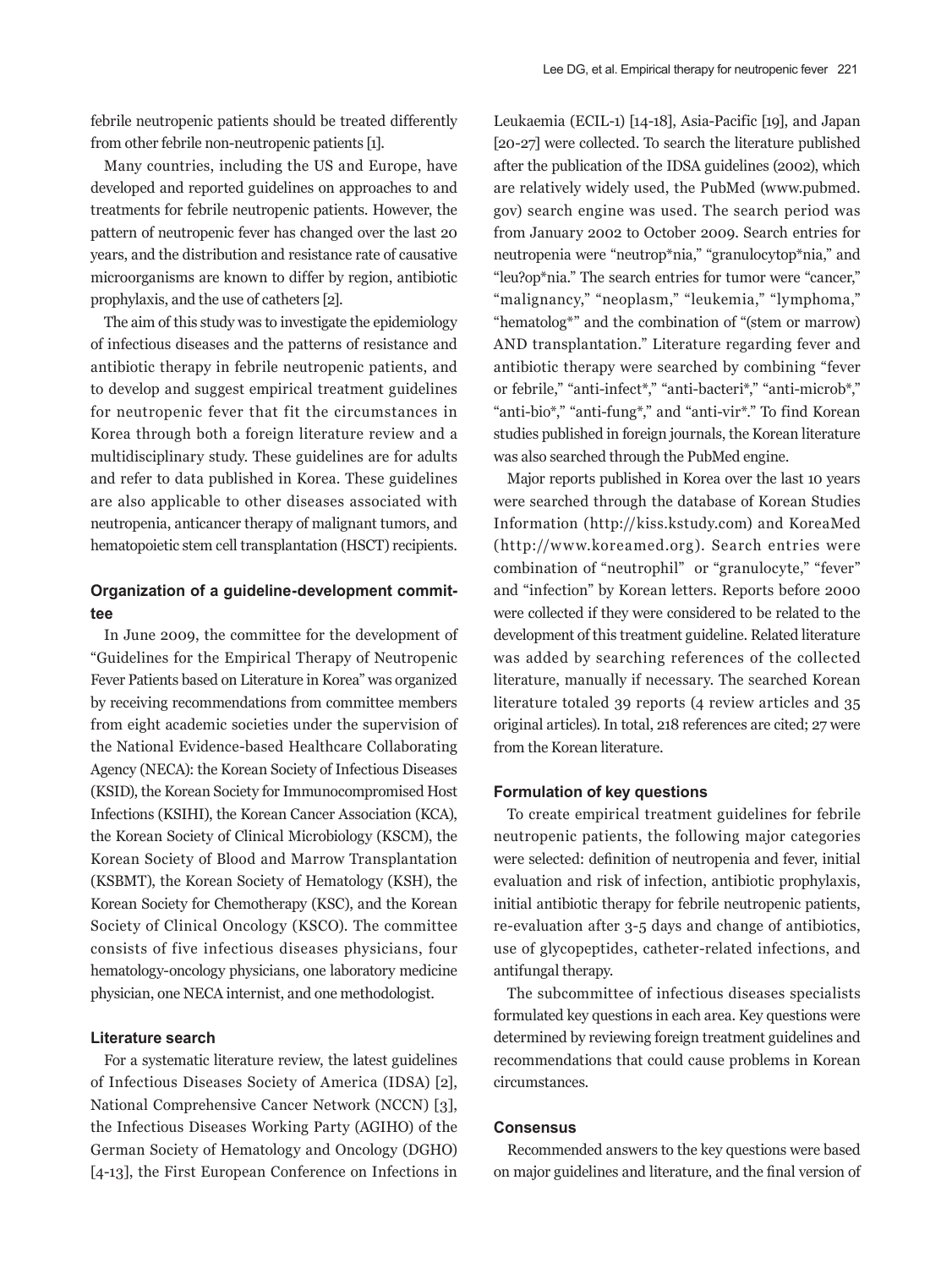these recommendations was made by a consensus of the guideline development committee.

## **Strength of recommendations and quality of evidence**

For strength of recommendations and quality of evidence, the methods used in the latest guidelines of IDSA were accepted (Table 1) [28].

### **Evaluation by external specialists**

#### *Questionnaire survey*

To evaluate the key questions and recommended answers given by a consensus of the committee for the development of these guidelines, a questionnaire survey on the guidelines was performed. The questionnaire asked whether each recommendation could be accepted in Korea and whether the strength of each recommendation was graded appropriately.

The subjects of the questionnaire survey were infectious diseases physicians and hematology-oncology physicians to enhance its specialty, and physicians in general hospitals operating HSCT centers around the nation to ensure representativeness.

#### *Symposia of related academic societies*

The final treatment guidelines, which reflected opinions from the internal review and the questionnaire survey, were presented in symposia of major related societies through 2010. Additionally, its revision and spread are planned after acceptance of opinions of and evaluations by various specialist groups.

# **DEFINITION OF NEUTROPENIA AND FEVER**

Fever is defined as an increase in body temperature to over 38.0°C, using a tympanic thermometer, or to over 37.5°C, using an axillary thermometer. If the tympanic or axillary temperature is thought to be inaccurate or the oral temperature is mainly measured, fever is defined as an increase in a single oral temperature to over 38.3°C or to over 38.0°C for more than 1 hour. Neutropenia is defined as an absolute neutrophil

count less than  $500/\text{mm}^3$  or expected to be less than 500/mm<sup>3</sup> within 2-3 days.

Major foreign guidelines, including those of IDSA and NCCN, define fever as an increase in oral temperature to over 38.3°C once or to 38.0°C for more than 1 hour [2,3,11,19,22]. In the questionnaire survey conducted with 33 medical staff members in 28 hospitals in Korea, 79% of the respondents answered that fever was defined as an increase in body temperature in two locations to over 38.0°C or an increase in body temperature to over 38.0°C for 1-2 hours [29]. Only two respondents (6%) measured oral temperature, and 31 (94%) said that they measured axillary or tympanic temperature [29]. Thus, the definition of fever using tympanic or axillary temperature, as stated in the guidelines developed by a consensus of specialists in Asia-Pacific countries, is more pragmatic in Korea [19].

| Category, grade            | Definition                                                                                                                                                                                                                                         |  |  |
|----------------------------|----------------------------------------------------------------------------------------------------------------------------------------------------------------------------------------------------------------------------------------------------|--|--|
| Strength of recommendation |                                                                                                                                                                                                                                                    |  |  |
| Α                          | Good evidence to support a recommendation for or against use.                                                                                                                                                                                      |  |  |
| B                          | Moderate evidence to support a recommendation for or against use.                                                                                                                                                                                  |  |  |
| С                          | Poor evidence to support a recommendation.                                                                                                                                                                                                         |  |  |
| Quality of evidence        |                                                                                                                                                                                                                                                    |  |  |
|                            | Evidence from $\geq 1$ properly randomized, controlled trial.                                                                                                                                                                                      |  |  |
| Ш                          | Evidence from $\geq 1$ well-designed clinical trial, without randomization, from cohort or case-controlled<br>analytic studies (preferably from > 1 center), from multiple time-series, or from dramatic results from<br>uncontrolled experiments. |  |  |
| Ш                          | Evidence from opinions of respected authorities, based on clinical experience, descriptive studies, or<br>reports of expert committees.                                                                                                            |  |  |

**Table 1. Definition of strength of recommendation and quality of evidence**

Adapted from the Canadian Task Force on the Periodic Health Examination [28].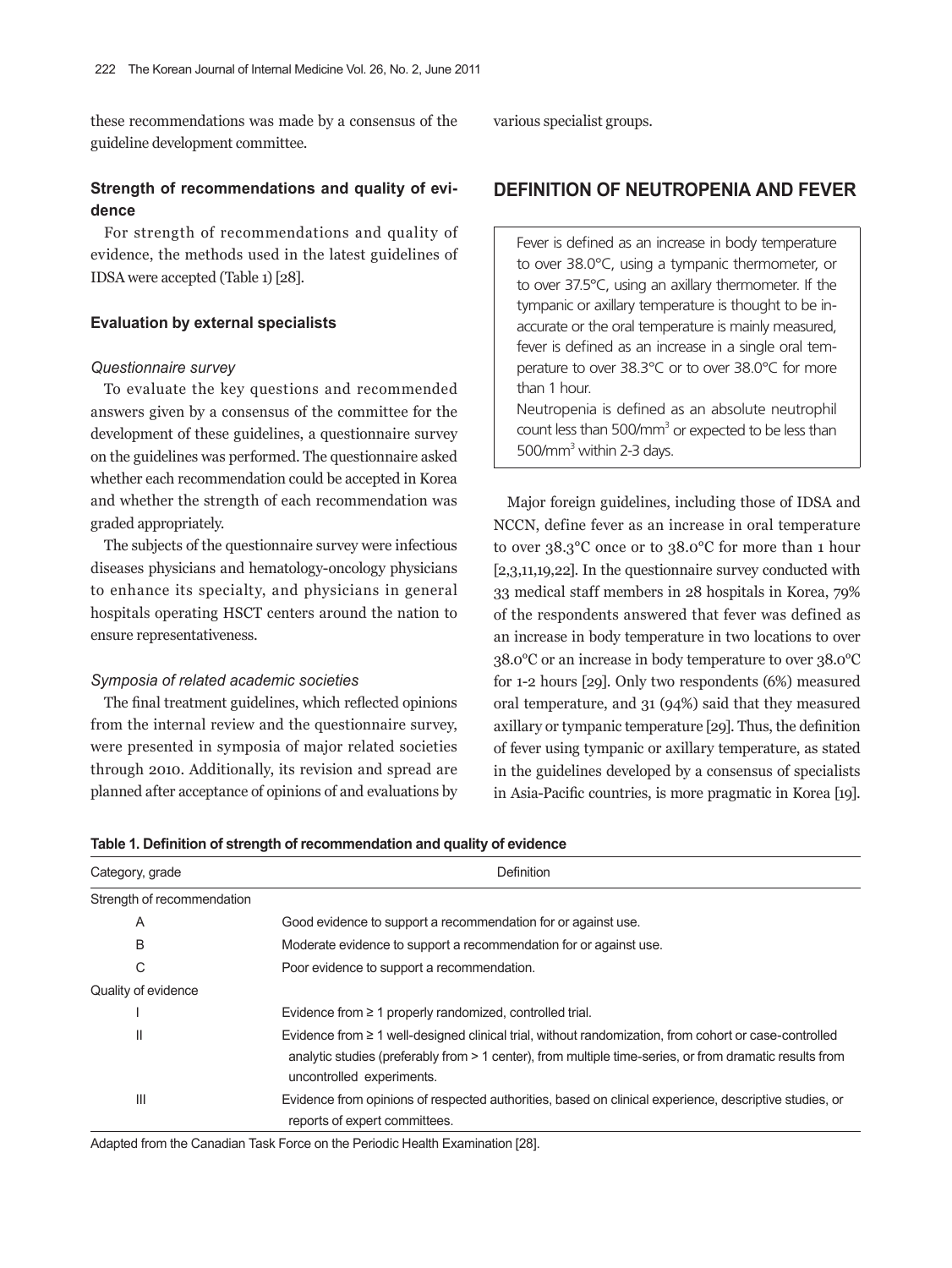The correlation between tympanic and core temperatures has been well studied [30,31], and a correlation in febrile neutropenic patients has also been reported [32]. Notably, even in patients with no or only mild fever, the oral temperature may read higher than the actual temperature in the presence of oral mucositis [33].

When the neutrophil count is reduced to less than 500/ mm3 , the risk of infection is increased [34]. In a study on the neutrophil count, measured at the time of fever, and the frequency of infection in leukemia patients undergoing chemotherapy, over 70% of febrile patients showed a neutrophil count of less than 500/mm<sup>3</sup>; furthermore, fever with a lower neutrophil count was caused by infection in more cases [35]. A questionnaire survey involving Korean medical institutions also revealed that 31 (94%) of the respondents used the same aforementioned definition [29].

# **INITIAL EVALUATION**

Fever in neutropenic patients can be caused not only by bacterial or fungal infection, but also by non-infectious causes, such as drugs, blood transfusions, and the use of granulocyte colony stimulating factor. Because infection in neutropenic patients proceeds rapidly and symptoms or signs of an inflammatory response are rarely observed even in cases of infection, a close initial evaluation is necessary [36].

The initial evaluation of suspected febrile neutropenic patients should focus on determining possible causative sites or microorganisms. As soon as a patient is admitted to a hospital, a history should be taken, a physical examination should be conducted, and blood and other specimens should be collected for bacterial and fungal cultures.

A thorough history should include information on associated disease (s), currently used drug (s), the latest anticancer therapy, and whether a family member currently has an infectious disease. Decisions should be made regarding whether to hospitalize the patient and/or to use prophylactic antibiotics.

The physical examination should evaluate common sites of infection, such as the oral mucosa, paranasal sinuses, ear, chest, abdomen, skin, nails, groin, anal and vaginal areas, vascular catheter insertion sites, and bone marrow biopsy sites [2,3]. It is important to pay attention to even small symptoms and signs, including mild pain

or tenderness at these sites [2]. Initial blood tests should include a complete blood cell count, differential blood count, blood urea nitrogen, creatinine, electrolytes, total bilirubin, and a liver function test. If necessary, based on symptoms, an arterial blood gas analysis or urinalysis should also be conducted.

Microbiological cultures should be performed before the administration of antibiotics. At least two pairs of blood cultures should be conducted. When a central venous catheter is present, culture of blood collected through the catheter is recommended. Some specialists insist that unless the differential time to positivity is calculated, specimens from a central venous catheter alone can be cultured without peripheral venous samples because catheter-related infection may occur [3].

In cases with no sign or symptom of infection, specimens from the nasal cavity, oropharynx, urine, stool, and rectum do not need to be cultured, except for the purpose of hospital-related infection control [2,3]. However, stool cultures and *Clostridium difficile* toxin assays can be conducted for patients with diarrhea, and rotavirus or norovirus infections can be checked in the winter and during epidemic periods. Urine culture is recommended when there are symptoms of urinary tract infection, when a urethral catheter has been inserted, or when a urinalysis reveals abnormal findings. Although a colonystimulating factor (CSF) examination is not absolutely necessary, it should be conducted in cases with symptoms of central nervous system infection. The presence of hemorrhagic tendencies and thrombocytopenia should be evaluated and, if necessary, appropriate interventions, such as transfusions, should be performed before the examination. For newly observed skin lesions or those of unknown causes, biopsies should be conducted and the results of microbiological cultures and histopathological findings should be evaluated. In cases with bullous lesions on the mucous membranes or skin, the presence of herpes simplex virus (HSV) infection should be determined. If a respiratory manifestation is present, a chest X-ray should be taken. Additionally, even with no symptoms, basal chest X-rays are recommended for comparison with future images when respiratory symptoms are present. Although there may be no abnormality on chest X-rays because there is no inflammatory response in neutropenic patients, approximately half of these patients can show evidence of pulmonary infiltration on chest computed tomography (CT) images [2,37].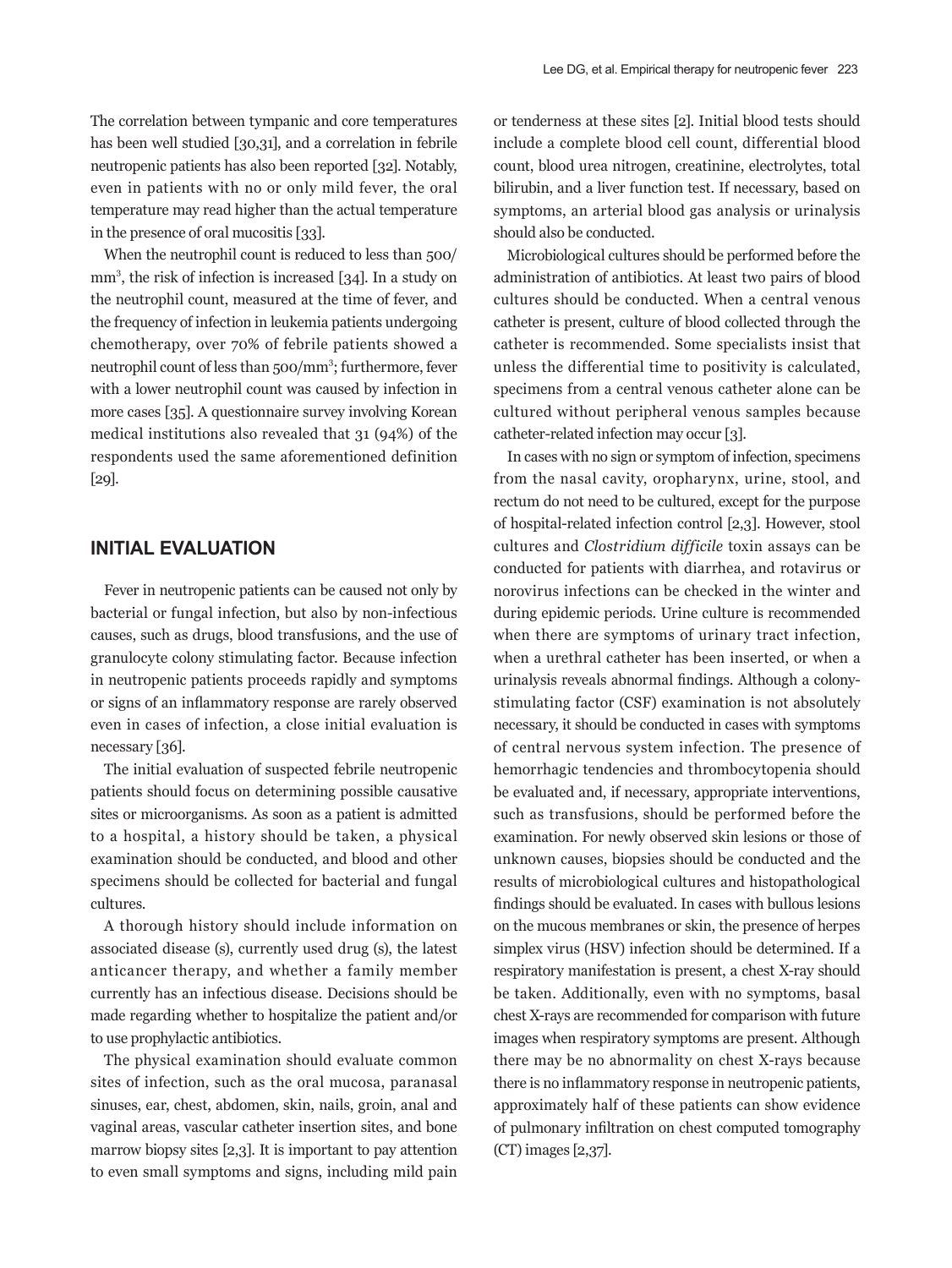# **RISK OF INFECTION**

To determine the risk of serious infectious diseases in febrile neutropenic patients, the risk index of the Multinational Association for Supportive Care in Cancer (MASCC) can be used. A patient with a total score of 21 points or above is classified as low-risk [38]. Since the 1980s, many studies identifying patients who can be treated with oral antibiotics or as outpatients have been conducted by classifying their risk [38-41]. The MASCC risk index was developed through a prospective study by scoring weights based on factors influencing the prognosis of neutropenic fever using various factors, such as age, gender, underlying disease (s), the therapeutic condition of a cancer, associated disease (s), history of treatments for previous infectious diseases, and blood test results, in 1,139 subjects from 15 countries [38]. When the MASCC risk index score of 21 points or above was classified as the low-risk group, the positive and negative predictive values of no serious complications of neutropenic fever were 94% and 39%, respectively. NCCN differentiates between low- and high-risk groups by adding clinically important factors not included in the MASCC risk index [3]. A study analyzing the risk of severe complications or death caused by infection in Koreans has also been reported. Among the factors that could be initially assessed in febrile neutropenic patients visiting the emergency department, the risk factors of a continuous fever lasting 3 or more days were a visit within 10 days after the last anticancer therapy and newly observed pulmonary infiltration. Risk

factors of septic shock were a change in consciousness and a creatinine clearance of less than 75 mL/min, and those of death were tachycardia, reduced creatinine clearance, a change in consciousness, and an associated pathogenic condition. Additionally, duration of neutropenia was significantly related with the mortality rate and incidence rate of septic shock [42]. The risk factor of death due to acute leukemia during a hospital stay in patients undergoing anticancer therapy was a previous or current fungal infection [43].

## **ANTIBIOTIC PROPHYLAXIS**

### **Is antibiotic prophylaxis necessary for expected febrile neutropenic patients?**

- 1. Antibiotic prophylaxis is recommended for patients at intermediate-to-high risk of infection (A-I).
- 2. Fluoroquinolones are recommended as prophylactic antibacterial agents (A-I).

Because neutropenic patients have a high risk of infection, antibiotic prophylaxis can be helpful. However, if antibiotic prophylaxis is applied to all neutropenic patients, including those at a relatively low risk of infection who do not need it, antibiotic-resistant bacteria may emerge and excessive medical costs may be incurred. Thus, it is important to determine which patients will be most helped by antibiotic prophylaxis and the appropriate period for

**Table 2. Overall infection risk in cancer patients by type of disease or therapy**

| Overall infection risk         | Disease or therapy examples                                           | Antimicrobial prophylaxis                              |
|--------------------------------|-----------------------------------------------------------------------|--------------------------------------------------------|
| Low risk of infection          | Anticipated neutropenia < 7 days                                      | Bacterial: none                                        |
|                                | Standard chemotherapy regimens for most solid                         | Fungal: none                                           |
|                                | tumors                                                                | Viral: none, unless prior HSV episode                  |
| Intermediate risk of infection | Anticipated neutropenia 7-10 days                                     | Bacterial: consider fluoroquinolone prophylaxis        |
|                                | Autologous HSCT                                                       | Fungal: consider prophylaxis                           |
|                                | Lymphoma                                                              | Viral: during neutropenia, at least 30 days after HSCT |
|                                | Multiple myeloma                                                      |                                                        |
|                                | Chronic lymphocytic leukemia                                          |                                                        |
|                                | Purine analog therapy: fludarabine, clofarabine,<br>nelarabine, 2-CdA |                                                        |
| High risk of infection         | Anticipated neutropenia greater than 10 days                          | Bacterial: consider fluoroquinolone prophylaxis        |
|                                | Allogeneic HSCT                                                       | Fungal: consider prophylaxis                           |
|                                | Acute leukemia: induction, consolidation                              | Viral: during neutropenia, at least 30 days after HSCT |
|                                | Alemtuzumab therapy                                                   |                                                        |

HSV, herpes simplex virus; HSCT, hematopoietic stem cell transplantation; 2-CdA, 2-chlordexoyadenosine (also known as cladribine).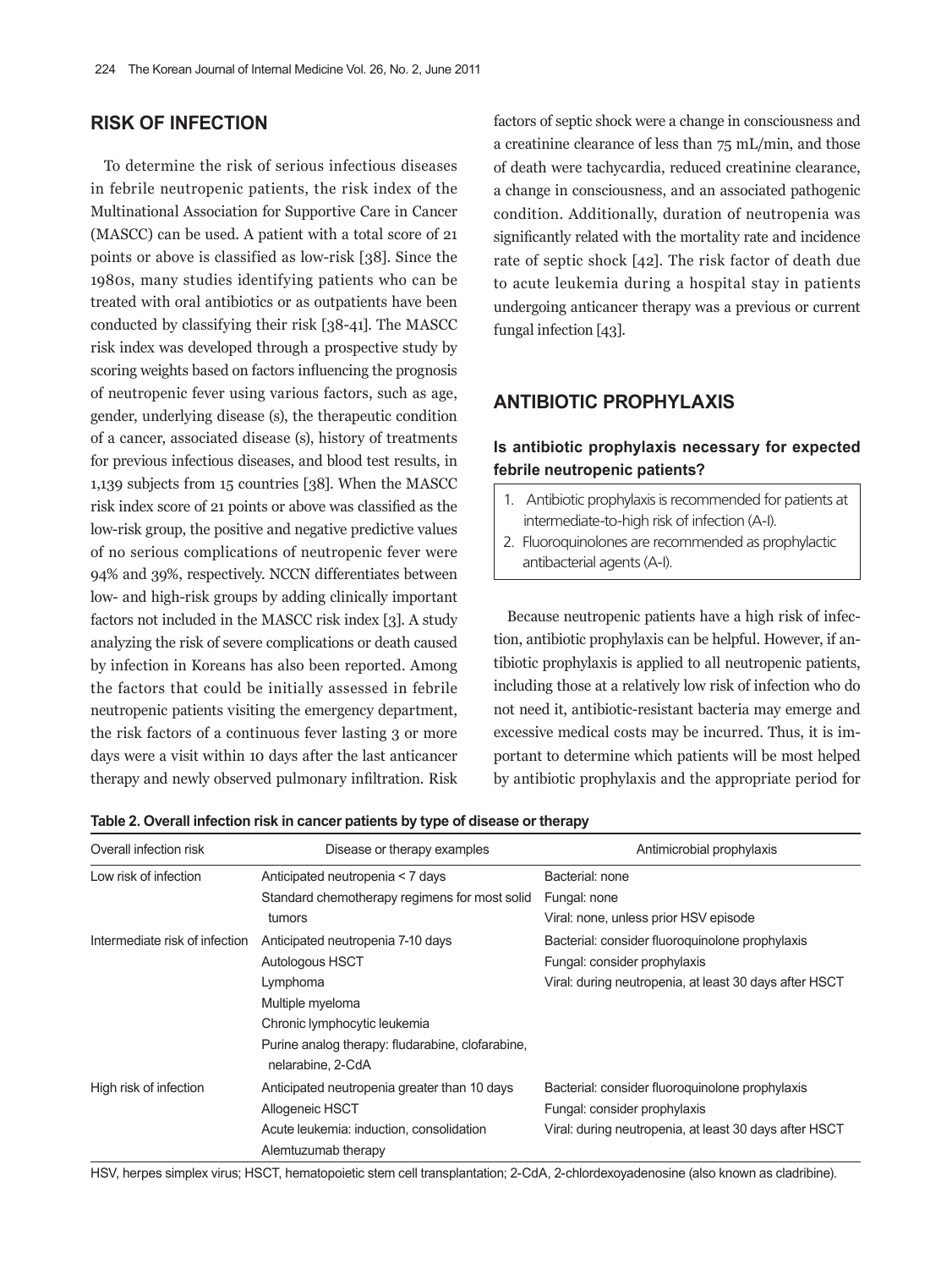prophylaxis. Patients for whom prophylactic antibacterial, antifungal, or antiviral treatment is recommended are shown in Table 2 [3].

While past studies on antibiotic prophylaxis mainly used sulfamethoxazole/trimethoprim, many studies conducted since the late 1990s have used fluoroquinolones. According to a meta-analysis on the use of prophylactic antibacterial agents [44], the group using prophylactic antibacterial agents showed a lower mortality rate following infection and a lower total mortality rate compared with those not using prophylactic antibiotics or using placebo; the effects in the fluoroquinolones group were particularly evident. Another meta-analysis reported that fever, infection caused by Gram-negative bacteria, microbiologically documented infection, and total infection occurred less in patients using prophylactic fluoroquinolones than in those using sulfamethoxazole/trimethoprim or placebo. However, even prophylaxis using fluoroquinolones did not reduce Gram-positive bacterial infection, fungal infection, or the mortality rate [45]. Additionally, although there was concern about the emergence of antibioticresistant bacteria in the group using prophylactic antibacterial agents, resistance was not increased in the fluoroquinolone group. However, some reports have stated that resistant Gram-negative bacteria increased during fluoroquinolone prophylaxis, and this tendency improved after discontinuation of the prophylaxis; close attention to this is necessary [46]. That is, evidence for the use of prophylactic antibacterial agents such as fluoroquinolones exist in intermediate-to-high risk groups, but the longterm effects of antibiotic prophylaxis have not yet been fully determined; the emergence of resistant bacteria should be continuously monitored and antibiotic prophylaxis should be optimized in each hospital.

Ciprofloxacin or ofloxacin, which were widely used for prophylaxis in the past, had good antimicrobial activities against Gram-negative bacteria but relatively poor activities against Gram-positive bacteria. Studies using levofloxacin showed outstanding antimicrobial activity against Gram-positive bacteria as a prophylactic antibacterial agent for solid tumor and lymphoma patients [47] and solid tumor, lymphoma, and acute leukemia patients [48]. Both were large-scale studies that included over 300 subjects in each group. Infection caused by Gram-positive bacteria or bacteremia that was not prevented by fluoroquinolones decreased in the levofloxacin group. Although infection caused by Gramnegative bacteria was also significantly decreased, the

total mortality rate and the mortality rate due to infection were not significantly different between the two groups.

In Korea, a study was performed on the effects of prophylactic antibacterial agents in acute leukemia patients undergoing anticancer therapy [49]. The study used ciprofloxacin and roxithromycin for prophylaxis, and the patients using these prophylactic antibacterial agents showed fewer Gram-negative bacterial infections, but more Gram-positive bacterial infections. Additionally, the total infection rate and the mortality rate following infection did not differ between the two groups. As of 2010, the hospital does not use prophylactic roxithromycin.

### **Until when should antibiotic prophylaxis be used?**

3. Antibacterial prophylaxis is administered until neutrophil recovery (absolute neutrophil count 500-  $1,000/mm^3$  (B-III).

Because there has been no prospective clinical study comparing the effect of the same drug for different periods to determine the proper administration period of prophylactic antibacterial agents, it is difficult to determine the appropriate end point of antibacterial prophylaxis. Most previous studies that showed effective outcomes of antibacterial prophylaxis used antibacterial agents from the beginning of anticancer therapy or within 48-72 hours after anticancer therapy until recovery of the absolute neutrophil count, and there was no difference in the preventive effects based on the administration period [48,50-53].

### **Is antifungal prophylaxis necessary?**

- 4. Antifungal prophylaxis is recommended to prevent fungal infections in patients whose neutropenia is expected to last for more than 7 days. Appropriate antifungals for this purpose include posaconazole (A-I), fluconazole (B-I), itraconazole oral solution (B-I), lowdose amphotericin B deoxycholate (B-I), and low-dose liposomal amphotericin B (C-II).
- 5. Antifungal prophylaxis is recommended to prevent fungal infections in allogeneic HSCT recipients. Appropriate antifungals for this purpose include posaconazole (A-I), fluconazole (A-I), micafungin (B-I), and itraconazole intravenous injection followed by itraconazole oral solution (B-I).

When prolonged neutropenia is expected, such as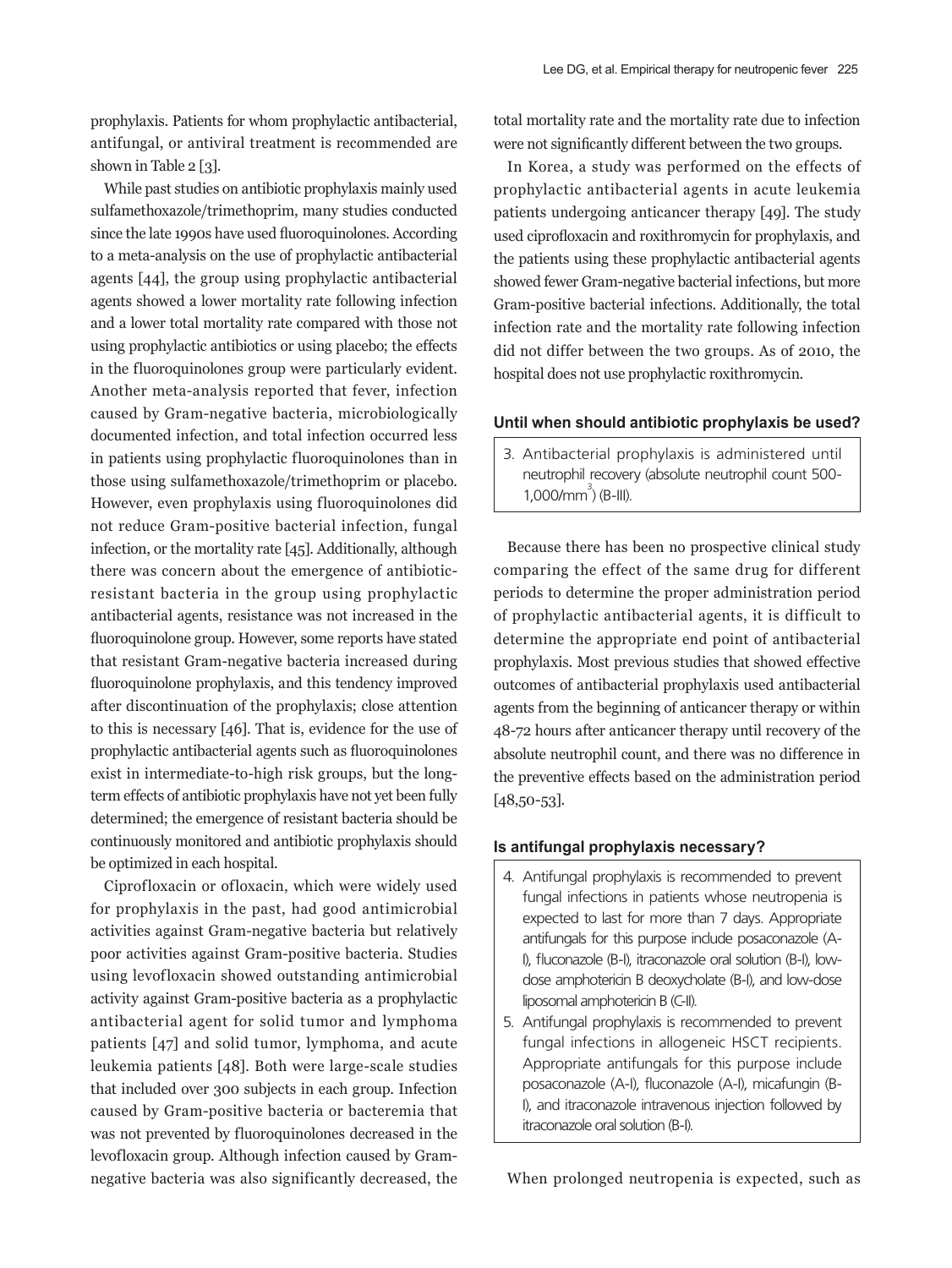in patients undergoing remission induction therapy or maintenance/consolidation therapy due to a hematologic malignancy or those receiving allogeneic HSCT, antifungal prophylaxis is recommended [2,3]. Azoles have been widely used as prophylactic antifungal agents because of their favorable costs, adverse reaction profiles, and they allow the selection of other therapeutic antifungal agents for breakthrough fungal infections during antifungal prophylaxis.

A meta-analysis on antifungal prophylaxis revealed that the total mortality rate (relative risk [RR], 0.84; 95% confidence interval [CI], 0.74 to 0.95), fungus-related mortality rate (RR, 0.55; 95% CI, 0.41 to 0.74), invasive fungal infection, definite invasive fungal infection, definite invasive *Candida* infection, and the use of empirical antifungals decreased in the group using prophylactic antifungal agents compared with the groups not using prophylaxis or using a placebo [54]. Although fluconazole as a prophylactic antifungal agent tended to increase invasive aspergillosis, antifungal agents with specificity for filamentous fungi, such as itraconazole, resulted in less invasive aspergillosis infections [54].

Many studies have been performed on fluconazole, which has been shown to be very effective. Prophylaxis using 400 mg fluconazole per day reduced invasive fungal infections and the infection-related mortality rate in allogeneic HSCT recipients [55,56]. However, some reports stated that fluconazole did not significantly prevent invasive fungal infection in acute leukemia or autologous HSCT patients [57-59]. Additionally, studies using less than 400 mg prophylactic fluconazole per day did not find any significant difference in invasive fungal infections or mortality rates [60-62].

Itraconazole has antimicrobial activity against *Aspergillus* species and its preventive effect is thought to be superior to that of fluconazole; however, a study that directly compared fluconazole and itraconazole showed no significant differences in the all-cause mortality rate, fungus-related mortality rate, definite invasive fungal infection, invasive *Candida* infection, or superficial fungal infection [63-69]. When the efficacy of itraconazole was compared with that of fluconazole, limiting the studies to those using itraconazole oral solution, not the capsule, invasive fungal and *Candida* infections were decreased significantly [65-69]. The combination of itraconazole with vincristine or cyclophosphamide should be avoided because of the potential for drug interactions, and the administration of itraconazole should be performed

cautiously in patients with a history of heart failure or lower cardiac output because of its cardiotoxicity [70] (intravenous itraconazole is not approved as a prophylactic antifungal agent by the Korea Food and Drug Administration [KFDA] as of 2009).

Posaconazole oral solution has a wide range of antifungal activity against *Candida* and filamentous fungi [71,72]. An assessment of the effect of prophylactically administered posaconazole in acute myelogenous leukemia and myelodysplastic syndrome patients found that proven or probable invasive fungal infection and invasive aspergillosis were observed less and the survival rate was significantly higher in the posaconazole group than in the fluconazole or itraconazole groups. However, a higher frequency of adverse reactions was found, including increases in bilirubin and liver enzyme levels [73] (posaconazole is approved as a prophylactic antifungal agent for neutropenic fever by the KFDA, but is not on the market and is purchased through the Korea Orphan Drug Center as of 2009).

A study that compared micafungin and fluconazole as prophylactic agents in 882 allogeneic or autologous HSCT recipients reported that the success rate of prophylaxis (80.0% vs. 73.5%; 95% CI, 0.9 to 12) was higher and the frequency of invasive aspergillosis was lower in the micafungin group; however, the mortality rate was not significantly different between the two groups [74]. Moreover, no significant difference was found in the frequency of adverse reactions or the discontinuation rate between the two groups. However, a limitation of this study was that over 70% of the subjects were autologous HSCT or low-risk allogeneic HSCT recipients. A recent study insisted that the incidence of fungal infection was not significantly different between micafungin and fluconazole groups [75].

Although low-dose amphotericin B deoxycholate (0.2 mg/kg/day or 0.5 mg/kg 3 times per week) showed much better preventive effects than fluconazole, it is difficult to use in many cases because of its toxicity [76,77]. Because the amphotericin B lipid formulation has less toxicity than amphotericin B deoxycholate, studies on its use to prevent neutropenic fever have been conducted. Although a preventative effect of 50 mg (low-dose) liposomal amphotericin B was not observed in previous smallscale studies [78-80], recent large-scale studies found that it decreased invasive fungal infection and infectionrelated mortality rates [81]. Inhalation of amphotericin B deoxycholate has also been attempted to prevent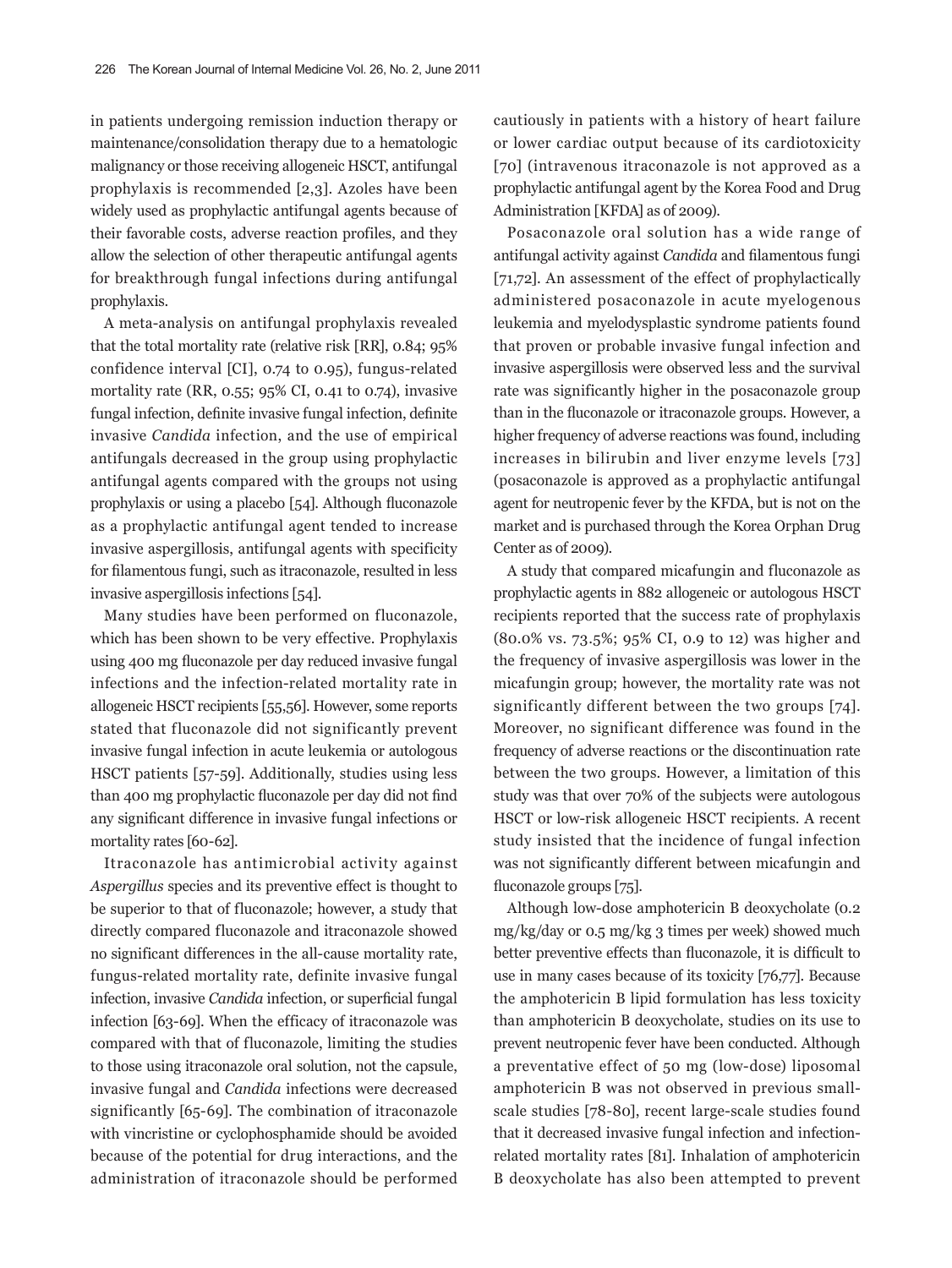pulmonary fungal infection [82-84].

In Korea, a study investigated the effects of itraconazole oral solution and fluconazole as prophylactic agents and showed that the preventative effects of the two drugs were not significantly different [85]. However, administration compliance was lower due to gastrointestinal adverse reactions in the itraconazole group.

### **Until when should antifungal prophylaxis be used?**

- 6. Use of prophylactic antifungal agents should be considered at least until neutrophil recovery (absolute neutrophil count 500-1,000/ $mm^3$ ) (B-III).
- 7. Use of prophylactic antifungal agents should be considered until the discontinuation of immunosuppressants if immunosuppressants are used after allogeneic HSCT (B-III).

Although it is difficult to find studie s with reliable evidence for the determination of the end point of antifungal prophylaxis, they are generally administered until recovery of absolute neutrophil counts occurs [55,57,59,62,79,81,86-93]. However, allogeneic HSCT recipients may require antifungal prophylaxis even after neutrophil recovery, and NCCN recommends continuing prophylaxis until 75 days after HSCT [3]. Additionally, when graft versus host disease (GVHD) is observed, the period of antifungal prophylaxis can be extended. A recent large-scale study reported that an average of 112-day prophylactic posaconazole therapy effectively prevented invasive fungal infection in patients with GVHD [94].

#### **Does** *Pneumocystis jirovecii* **need to be prevented?**

- 8. Prophylaxis against *P. jirovecii* is recommended in allogeneic HSCT recipients (A-I).
- 9. Use of prophylaxis against *P. jirovecii* should be considered in cases of autologous HSCT, high-dose corticosteroid therapy (e.g., the equivalent of 20 mg/ day or more of prednisone for 4 weeks or more), administration of T-cell-depleting agents, such as fludarabine (B-II) or anticancer therapy due to acute leukemia (e.g., acute lymphocytic leukemia) (B-III).
- 10. Use of sulfamethoxazole/trimethoprim (A-I) is recommended for prevention of *P. jirovecii.* If the patient is intolerant to the drug, consider using dapsone or aerosolized pentamidine (B-II).

Sulfamethoxazole/trimethoprim can be used to prevent *P. jirovecii* in acute leukemia patients and HSCT

recipients, and its preventive effect is excellent [95- 97]. A meta-analysis on the prevention of *P. jirovecii* in immunocompromised patients (with the exception of human immunodeficiency virus [HIV] patients) showed that the *P. jirovecii*-related mortality rate was significantly reduced in the sulfamethoxazole/trimethoprim group (RR, 0.17; 95% CI, 0.03 to 0.94) [96,97]. Because *P. jirovecii* infection is known to increase in patients using alemtuzumab or fludarabine because of chronic lymphocytic leukemia or lymphoproliferative disorders [98-100], prevention of *P. jirovecii* can be considered. For this, 160/800 mg or 80/400 mg sulfamethoxazole/ trimethoprim is administered, and if there is a concern about adverse events, such as bone marrow suppression, 160/800 mg is administered every other day. When the drug was used every other day, its preventive effect did not differ from that of daily administration (RR of pneumonia, 0.82; 95% CI, 0.61 to 1.09). Significantly more patients who took the drug daily discontinued it due to adverse reactions (RR, 2.14; 95% CI, 1.73 to 2.66) [101]. However, these results should be interpreted carefully because the study was performed not with neutropenic patients, but with HIV infection patients. If sulfamethoxazole/ trimethoprim is difficult to administer because of leukopenia, dapsone or aerosolized pentamidine can be used [102]. However, dapsone and aerosolized pentamidine produce a weaker preventive effect against *P. jirovecii* than sulfamethoxazole/trimethoprim and can lead to additional infections and a higher mortality rate following infection [103].

### **Is antiviral prophylaxis necessary?**

- 11. Antiviral prophylaxis against HSV is advised in HSV-seropositive patients in the case of allogeneic HSCT (A-I), autologous HSCT at high risk for mucositis (A-II), induction or re-induction therapy for acute leukemia (B-I), or the use of T-cell-depleting monoclonal antibodies (e.g., alemtuzumab) (B-II).
- 12. Consider using prophylactic antiviral agents in consecutive chemotherapy if HSV was reactivated in the previous chemotherapy (B-III).
- 13. Acyclovir or valacyclovir is recommended for the prevention of HSV (A-I).

If antiviral prophylaxis against HSV is not conducted for allogeneic HSCT recipients, approximately 62-80% of HSV IgG-seropositive patients show reactivation of the virus, while only 1-1.5% of HSV IgG-seronegative patients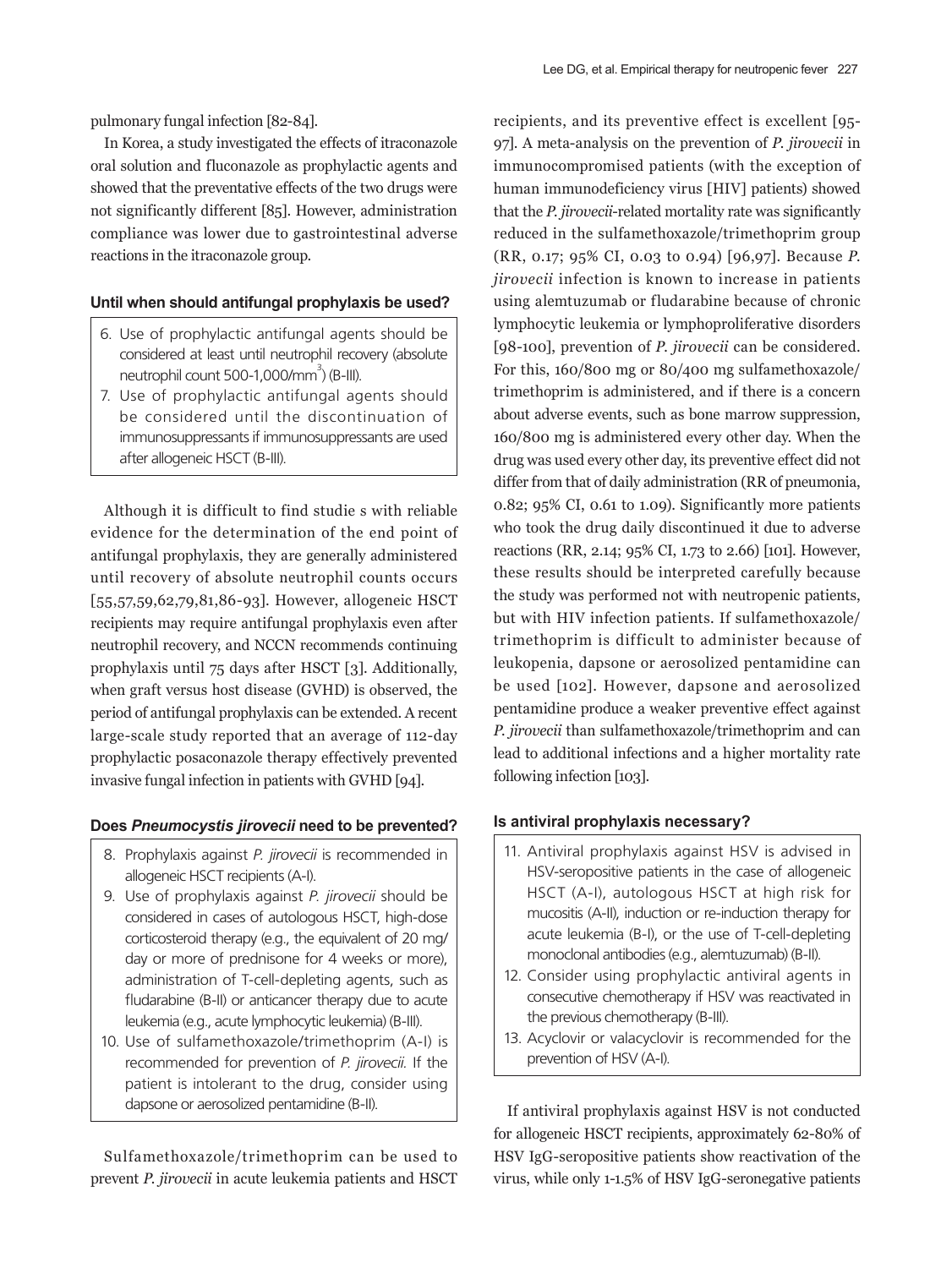experience viral reactivation [104,105]. For autologous HSCT, a lack of antiviral prophylaxis leads to lesions caused by HSV in approximately 2-6% of cases [106-108]. Thus, antiviral prophylaxis is recommended for HSVseropositive patients among allogeneic HSCT recipients and autologous HSCT recipients with a high risk of mucositis [3]. According to a study performed in the early 1990s, the antibody-positive rates of HSV type 1 were 100%, 91%, and 82% in populations aged over 30 years, in their 20s, and in their teens, respectively, in Korea. Antiviral prophylaxis is advised in most cases in this country [109].

A meta-analysis on studies using acyclovir to prevent reactivation of HSV revealed that lesions caused by HSV and its isolation rate were significantly decreased in the acyclovir group [110,111]. However, the mortality rate was reduced only when prophylactic antiviral agents were used during engraftment after allogeneic HSCT [111]. Recent studies using valaciclovir, which is more easily administered than acyclovir, reported that the development of HSV lesions was not significantly different between acyclovir and valaciclovir groups [112,113]. Antiviral prophylaxis is generally used until the completion of engraftment or the improvement of mucositis (approximately 30 days in most cases) [114,115].

Although varicella-zoster virus is frequently observed in patients undergoing anticancer therapy, it is not mentioned in these guidelines because it is beyond the scope of empirical therapy for neutropenic fever.

### **INITIAL ANTIBIOTIC THERAPY**

Because infection proceeds rapidly and discrimination between the early stages of bacterial infection and noninfectious fever is difficult in neutropenic patients, empirical antibiotics should be initiated immediately after the development of fever in all neutropenic patients. Even when a fever is not present, symptoms and signs causing a reasonable suspicion of infection require empirical antibiotics, as in febrile patients.

### **What are the major etiological agents of neutropenic fever in Korea?**

14. In contrast to western countries, Gram-negative bacteria are the prevailing etiological agents of infections in neutropenic fever patients in Korea.

15. Adjustment of empirical antibiotics may be necessary depending on the resistance patterns in each hospital because the reported antimicrobial resistance rates of the bacteria causing neutropenic fever vary widely by hospital.

The distribution of etiological agents of neutropenic fever in studies published in Korea over the last 10 years is shown in Table 3. While Gram-positive bacteria account for 60-70% of microbiologically documented infection in Europe and America, Gram-negative bacteria were more frequently observed in studies in Korea until the early 2000s. This is a general characteristic in the Asia-Pacific region, including China, Taiwan, Thailand, and Malaysia [19]. Among Gram-positive bacteria, *Streptococcus* and coagulase-negative *Staphylococcus* are the most frequently observed, and *Staphylococcus aureus* and *Enterococcus* are next. Among Gram-negative bacteria, *Escherichia coli* is found most frequently, and *Pseudomonas aeruginosa* and *Klebsiella pneumoniae* follow it.

Little data regarding antimicrobial susceptibility to etiological agents has been reported in Korea, and the reported resistance rates vary. The rate of methicillinresistant *S. aureus* (MRSA) and those of fluoroquinoloneresistant and third-generation cephalosporin-resistant *E. coli* were 38-77%, 16-93%, and 0-7.0%, respectively [116- 118]. Thus, each hospital needs to choose early empirical antibacterial agents by considering the types of frequently detected bacteria and their susceptibilities. For example, ciprofloxacin combination therapy is difficult to use as an early empirical antibacterial agent in hospitals showing a high fluoroquinolone resistance rate. Additionally, these guidelines do not recommend glycopeptides as early empirical antibacterial agents, but their partial use can be considered in hospitals with high MRSA rates. These guidelines describe general recommendations, and antibacterial agents not mentioned in these guidelines can also be empirically used according to types of detected bacteria and their susceptibilities in each hospital.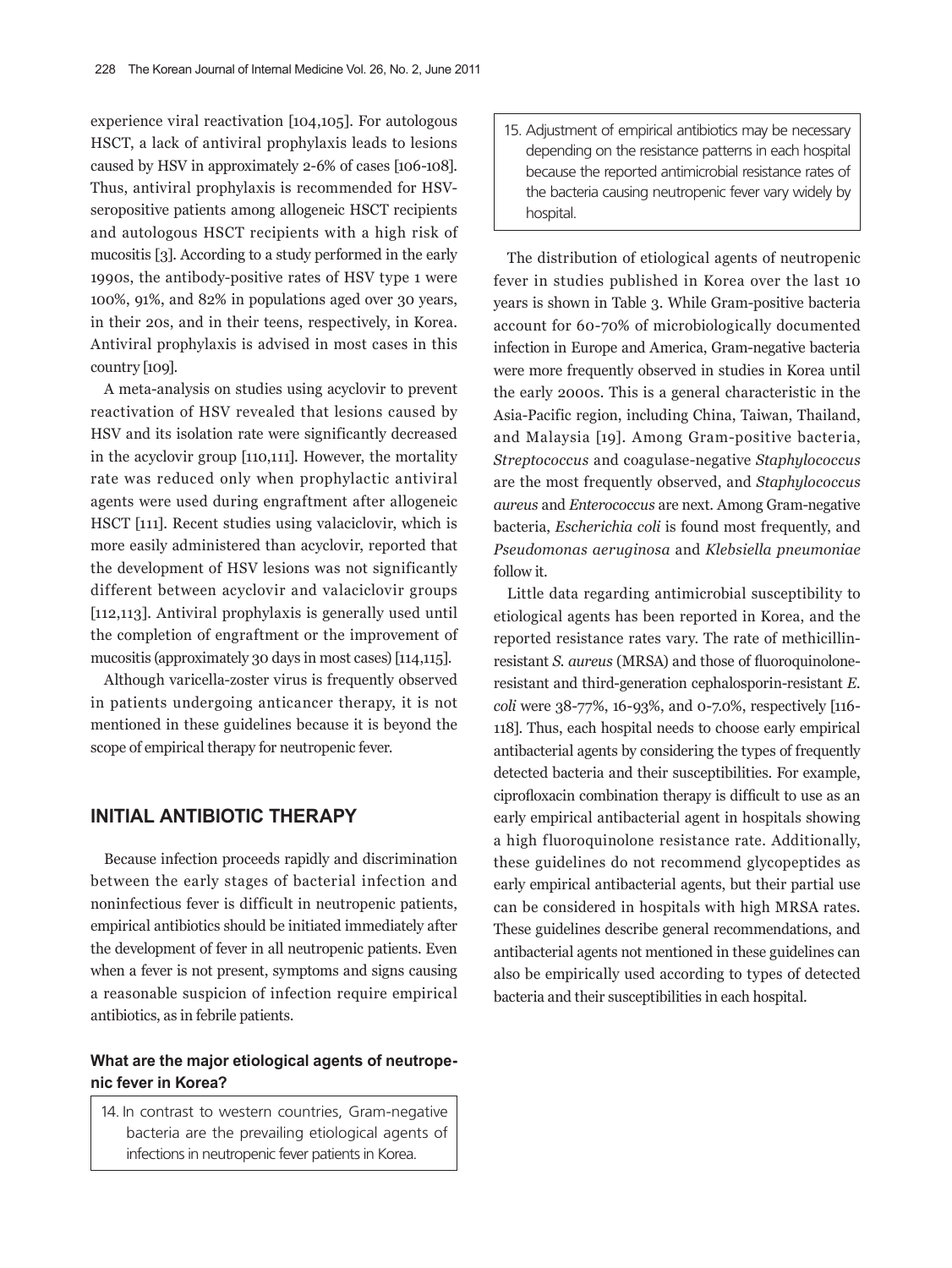| Reference              | Rho et al. [119] | Rhee et al. [120] | Choi et al. [116] | Kim et al. [121] | Park et al. [118] |
|------------------------|------------------|-------------------|-------------------|------------------|-------------------|
| Period                 | 1996-2001        | 1996-2003         | 1998-1999         | 1999-2000        | 2001-2002         |
| Hospital               | Α                | B                 | $\mathsf C$       | D                | $\mathsf{C}$      |
| Patients               | Leukemia         | Allo-HSCT         | Acute leukemia    | Cancer           | <b>HSCT</b>       |
| Prophylaxis            | <b>NA</b>        | Cotrimoxazole,    | Ciprofloxacin,    | <b>NA</b>        | Ciprofloxacin,    |
|                        |                  | nystatin gargle   | roxithromycin,    |                  | fluconazole/      |
|                        |                  |                   | fluconazole       |                  | itraconazole,     |
|                        |                  |                   |                   |                  | SMX/TMP           |
| No. of MDI             | 27 (100)         | 78 (100)          | 158 (100)         | 42 (100)         | 72 (100)          |
| Gram (+) bacteria      | 11 (40.7)        | 36 (46.2)         | 75 (47.5)         | 11(26.2)         | 25 (34.7)         |
| Streptococcus          | 1(3.7)           |                   | 24 (15.2)         | 2(4.8)           | 9(12.5)           |
| CoNS                   | 4(14.8)          | 15 (19.2)         | 20 (12.7)         | 4(9.5)           | 7(9.7)            |
| Staphylococcus aureus  | 4(14.8)          |                   | 13(8.2)           | 3(7.1)           | 2(2.8)            |
| Enterococcus           | 2(7.4)           |                   | 14(8.9)           | 2(4.8)           | 6(8.3)            |
| Gram (-) bacteria      | 16 (59.3)        | 42 (53.8)         | 83 (52.5)         | 31(73.8)         | 47 (65.3)         |
| Escherichia coli       | 4(14.8)          |                   | 43 (27.2)         | 2(4.8)           | 32 (44.4)         |
| Pseudomonas aeruginosa | 1(3.7)           |                   | 12(7.6)           | 5(11.9)          | 4(5.6)            |
| Klebsiella pneumoniae  | 6(22.2)          |                   | 12(7.6)           | 8(19.0)          | 4(5.6)            |
| Enterobacter           |                  |                   | 5(3.2)            | 4(9.5)           | 3(4.2)            |
| Acinetobacter baumanii | 2(7.4)           |                   |                   | 2(4.8)           | 2(2.8)            |
| Aeromonas hydrophila   | 1(3.7)           |                   | 6(3.8)            |                  |                   |
| Citrobacter freundii   |                  |                   |                   | 2(4.8)           | 1(1.4)            |
| Salmonella             |                  |                   |                   | 4(9.5)           |                   |

**Table 3. Distribution of bacterial organisms in patients with neutropenic fever in Korea**

Values are presented as number (%).

HSCT, hematopoietic stem cell transplantation; NA, not available; SMX/TMP, sulfamethoxazole/trimethoprim; MDI, microbiologically defined infection; CoNS, coagulase-negative *Staphylococcus*.

### **Outpatient oral antibiotics**

*When should oral antibiotics be used as the initial treatment for febrile neutropenic patients?*

16. Oral antibiotics may be used for the initial treatment of febrile neutropenic patients if the risk of infectious complications is low (A-I).

Many randomized controlled studies have demonstrated that febrile neutropenic patients with low risks of complications may be treated with oral antibiotics [122- 125]. Thus, if the risk of infectious complications is low, based on the risk index, oral antibiotics can be used for treatment. However, a survey conducted in Korea from 2005 to 2006 found that oral antibiotics were rarely used for the treatment of febrile neutropenic patients in Korea [29].

Outpatient treatments can be considered when febrile

neutropenic patients meet the following conditions: a fever does not begin during the hospital stay, acute diseases are not associated, neutropenia is expected to improve within 7 days, the general condition is good (ECOG 0-1), the serum creatinine level is less than 2.0 mg/dL, the liver function level is within 3 times the normal range, and the MASCC risk index is 21 points or more [3]. Additionally, access to a medical institution needs to be secured for patients to ensure early outpatient treatment.

# *Which oral antibiotics can be used empirically for the initial treatment of febrile neutropenic patients?*

- 17. The combination of ciprofloxacin and amoxicillin/ clavulanic acid is recommended as oral antibiotics for febrile neutropenic patients (A-I).
- 18. The combination of ciprofloxacin and clindamycin is an acceptable alternative as oral antibiotics for penicillin-allergic patients (A-II).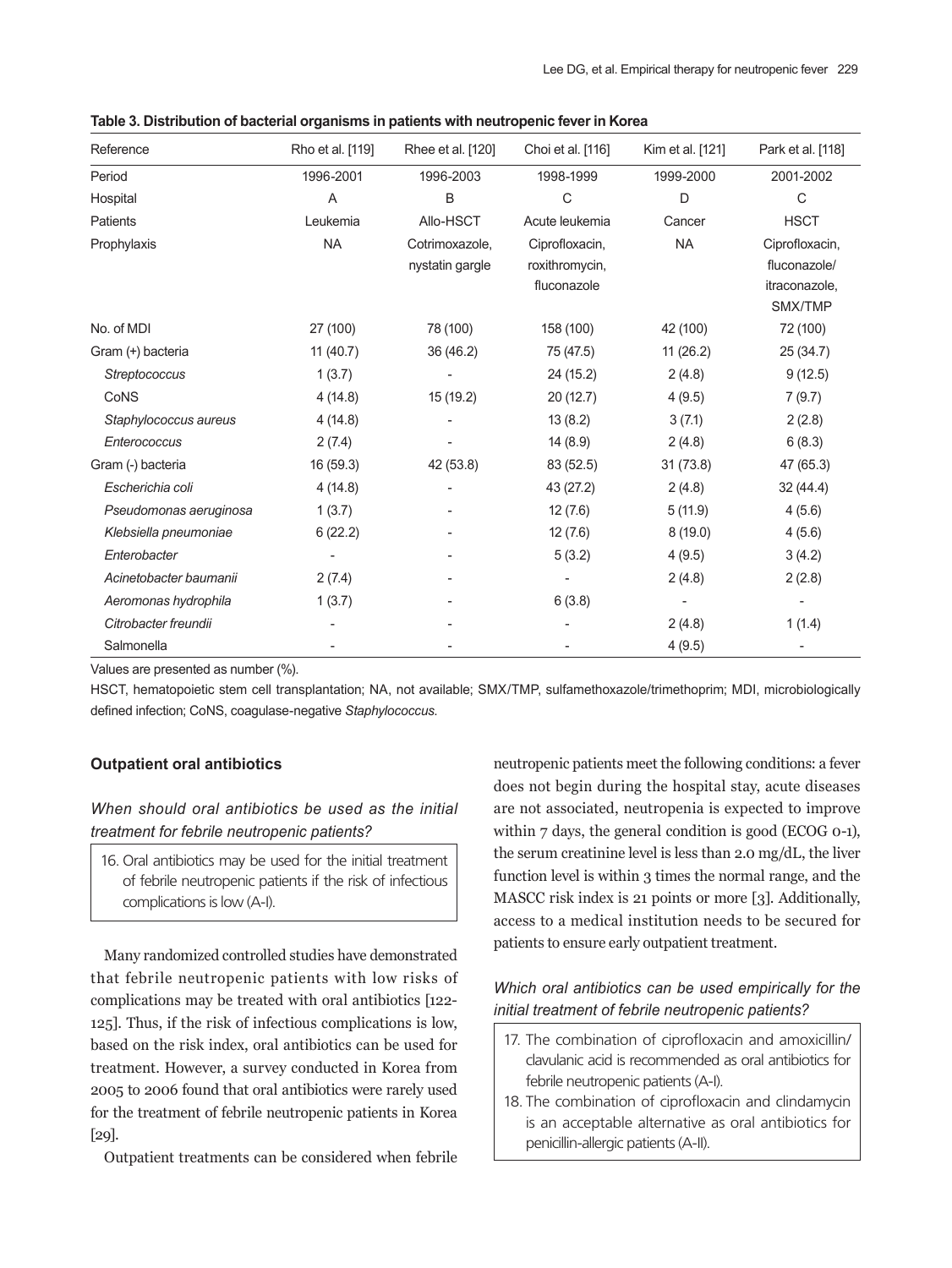19. However, ciprofloxacin-based oral antibiotic regimens are not recommended for patients recently treated with fluoroquinolone prophylaxis (B-II).

Well-designed randomized studies have demonstrated that the combination of ciprofloxacin and amoxicillin/ clavulanic acid was effective as empirical oral antibiotic therapy in febrile neutropenic patients in the low-risk group [122,124]. Penicillin-allergic patients can be treated with a combination of ciprofloxacin and clindamycin [126]. A randomized study found that ofloxacin was also effective in low-risk febrile neutropenic patients [125]. Levofloxacin was also estimated to have similar effects. Additionally, there are some reports that moxifloxacin can be effective in low-risk patients [127].

Although some small studies reported that ciprofloxacin monotherapy was acceptable [128,129], it has also been associated with the risk of serious infection caused by viridans streptococci and thus should be used carefully [130]. Fluoroquinolone-based oral antibiotic therapy is not recommended if fluoroquinolones have been used for antibiotic prophylaxis.

There are almost no studies on other oral antibiotics, such as cephalosporins, for the initial treatment of neutropenic fever, but they can be used according to frequently reported etiological bacteria and their susceptibilities. If the etiological bacteria are determined, various oral antibiotics can be appropriately used, based on their antimicrobial susceptibilities.

#### **Intravenous antibiotics**

Empirical antibiotics as initial therapy should be chosen by considering the susceptibilities of the bacteria detected in each hospital. For hospitals with high rates of resistant bacteria, such as MRSA and multiple-drugresistant Gram-negative bacteria, appropriate antibiotics should be used based on the circumstances in each hospital. Additionally, these guidelines suggest generally recommended antibiotics, and antibiotics not mentioned in these guidelines can also be used properly if their effects are demonstrated.

Use of antibiotics against *Pseudomonas* is commonly recommended as an initial empirical antibiotic therapy. Other factors that should be considered in choosing initial empirical antibiotics for febrile neutropenic patients include the infection site (s), history of MRSA infection or colonization, organ dysfunction, history of the use of antibiotics, and bactericidal effects of antibiotics.

# *Which intravenous antibiotics can be used as the ini‑ tial monotherapy for febrile neutropenic patients?*

- 20. Cefepime, imipenem/cilastatin, meropenem, or piperacillin/tazobactam is recommended as empirical monotherapy if the febrile neutropenic patient has no complications of infection (A-I).
- 21. Ceftazidime can be considered as empiric monotherapy if the febrile neutropenic patient has no complications of infection, but clinicians should be aware of the possibility of breakthrough infections (from Gram-positive bacteria or drug-resistant Gramnegative bacteria) (B-II).

No significant difference between antibiotic monotherapy and antibiotic combination therapy has been observed in febrile neutropenic patients without complications of infection in many randomized studies [131-140]. Antibiotics recommended for antibiotic monotherapy are cefepime, ceftazidime, imipenem/cilastatin, meropenem, and piperacillin/tazobactam [141,142]. Because ceftazidime is not effective against Gram-positive bacteria, such as viridans streptococci or pneumococci, and is vulnerable to extended-spectrum β-lactamase and type 1 β-lactamase, it should be used carefully [143]. Additionally, a clinical study found that the clinical effect of ceftazidime was lower than that of meropenem in cancer patients with neutropenic fever [144,145]. Thus, some professionals recommended the addition of cefazolin to ceftazidime to enhance the antibacterial activity against Gram-positive bacteria [146].

In a nationwide survey from 2005 to 2006, cefepime was used most frequently as a single antibacterial agent for neutropenic patients in Korea [29]. A recent meta-analysis revealed that cefepime could increase the mortality rate in neutropenic patients [147,148]. However, the US FDA found that the mortality rate of cefepime was not significantly different from that of the control group in an additional analysis. In Korea, a study compared cefepime monotherapy and ceftazidime + tobramycin combination therapy in 90 solid cancer patients with neutropenic fever; no significant difference was found in effects or complications between the two groups [149]. Moreover, a comparison between cefepime and ceftazidime monotherapy in 40 Koreans with cancer associated with neutropenic fever found no significant difference in the treatment success rate [150].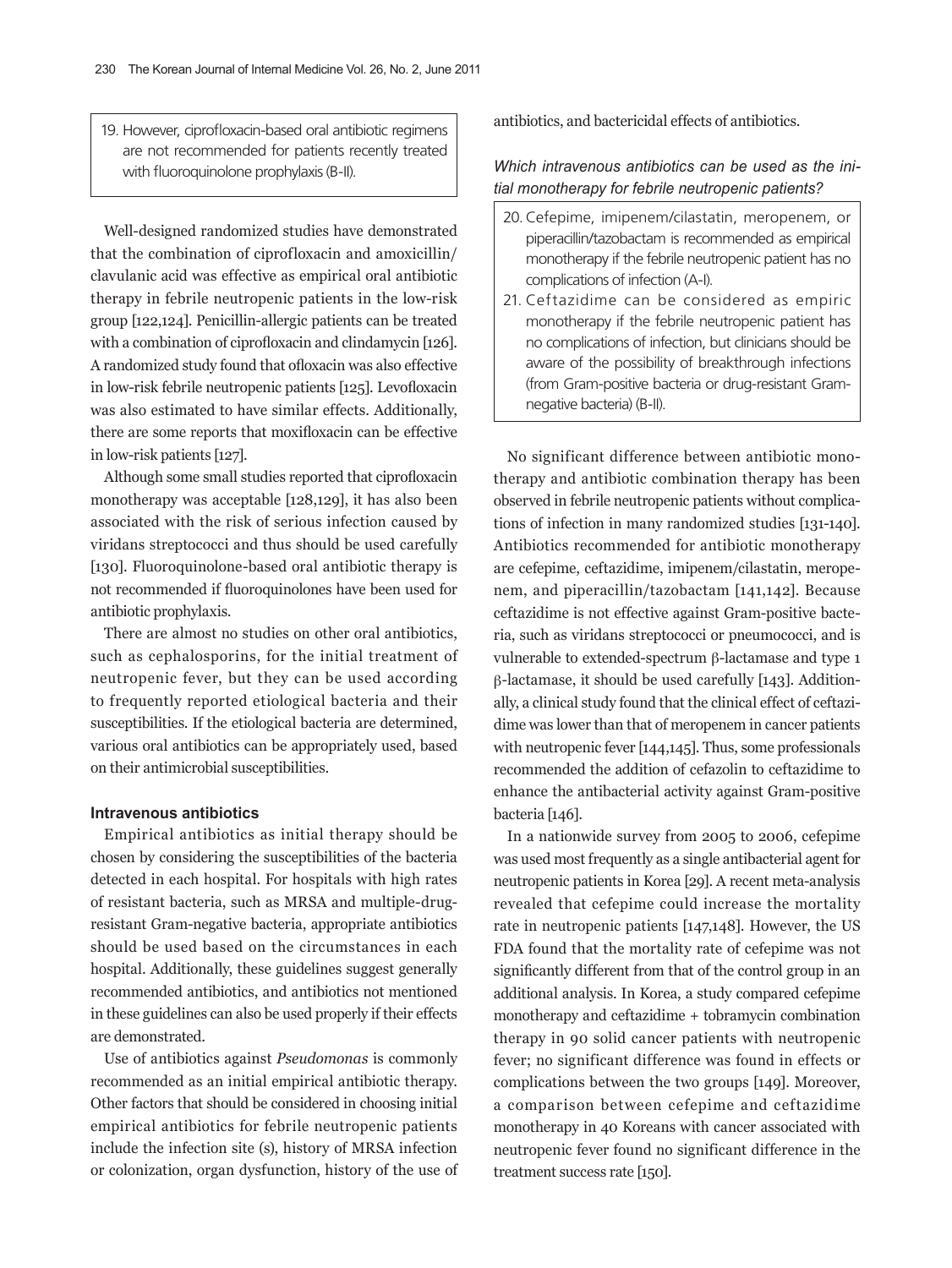Because cefepime and ceftazidime can be used without dose adjustment in cases of mild or intermediate renal inadequacy, they are relatively safe for patients taking other drugs to treat renal toxicity. Aminoglycoside monotherapy is not generally recommended as an initial antibacterial monotherapy for febrile neutropenic patients [2].

Other antibiotics can be added to antibacterial monotherapy regimens according to clinical outcomes; thus, clinical responses to antibiotics, secondary infection, adverse reactions, and resistant bacteria should be evaluated carefully.

# *Which intravenous antibiotics (with the exception of glycopeptides) can be used as the initial combination therapy for febrile neutropenic patients?*

- 22. An aminoglycoside + anti-pseudomonal penicillin (± β-lactamase inhibitor), or ciprofloxacin + antipseudomonal penicillin are recommended as the initial intravenous combination therapy for febrile neutropenic patients (A-I).
- 23. An aminoglycoside + an extended-spectrum cephalosporin (cefepime or ceftazidime) is also recommended as the initial intravenous combination therapy for febrile neutropenic patients (A-II).

Empirical combination therapy using an aminoglycoside and anti-pseudomonal β-lactam antibiotic (ticarcillin/ clavulanic acid, piperacillin/tazobactam, ceftazidime, or cefepime), with the exception of glycopeptides, is recommended. A combination of a fluoroquinolone and anti-pseudomonal β-lactam antibiotic can be administered to patients not treated with prophylactic fluoroquinolones [151-155].

According to a survey in Korea, the most common antibiotic combination therapy for neutropenic patients was the combination of a third- or fourth-generation cephalosporin (ceftazidime or cefepime) and an aminoglycoside [29]. However, inclusion of an aminoglycoside can increase adverse reactions, such as renal toxicity, ototoxicity, and hypokalemia. Taking an aminoglycoside once daily is an alternative to maintain its therapeutic effect and to help reduce these adverse events [156,157]. However, for treatment of meningoencephalitis or endocarditis, administration of an aminoglycoside once per day is not recommended. When a patient has poor renal function, it is necessary to measure the blood aminoglycoside level and maintain it at an appropriate therapeutic level.

In cases associated with resistant bacteria or complications,

such as hypotension, combination therapy, rather than monotherapy, is recommended. In particular, clinically unstable febrile neutropenic patients with hypotension, tachypnea, newly developed or deteriorating tachycardia, changes in consciousness, decreased urine amounts, or organ dysfunction may require a combination of broad-spectrum β-lactam antibiotics (imipenem/ cilastatin, meropenem, or piperacillin/tazobactam) and an aminoglycoside to extend the antibacterial spectrum and to obtain an synergistic effect against some Gramnegative bacteria. A study in Korea found that in 35 febrile neutropenic patients with shock, the most frequently observed etiological microorganism was Gram-negative bacteria (27 subjects, 77%); of these, *E. coli* was the most common [158]. Fig. 1 presents the algorithm for the initial management of febrile neutropenic patients.

# **RE-EVALUATION AFTER 3-5 DAYS AND CHANGE OF ANTIBIOTICS**

To evaluate the effect of initial antibiotics, 3-5 days are needed [159]. At this time, future treatments are determined according to whether the patient has bacteremia or pneumonia, whether fever has improved, or whether the condition of the patient has deteriorated. If a patient's condition deteriorates within 3 days, the evaluation of empirical antibiotics can be advanced. However, because many studies have suggested that the period to defervescence in febrile neutropenic patients is 2-7 days (median 5 days), we can wait until 5 days have passed without changing the initial antibiotics if a bacterium is not grown in cultures and fever continues to be observed.

#### **Patients without fever in 3-5 days**

# *What should be done when initial empirical antibiotics are effective within 3‑5 days?*

24. If the causative organism is not found and initial empirical antibiotics seem to be effective after 3-5 days, the initial empirical antibiotics should be maintained until neutrophil recovery (A-II).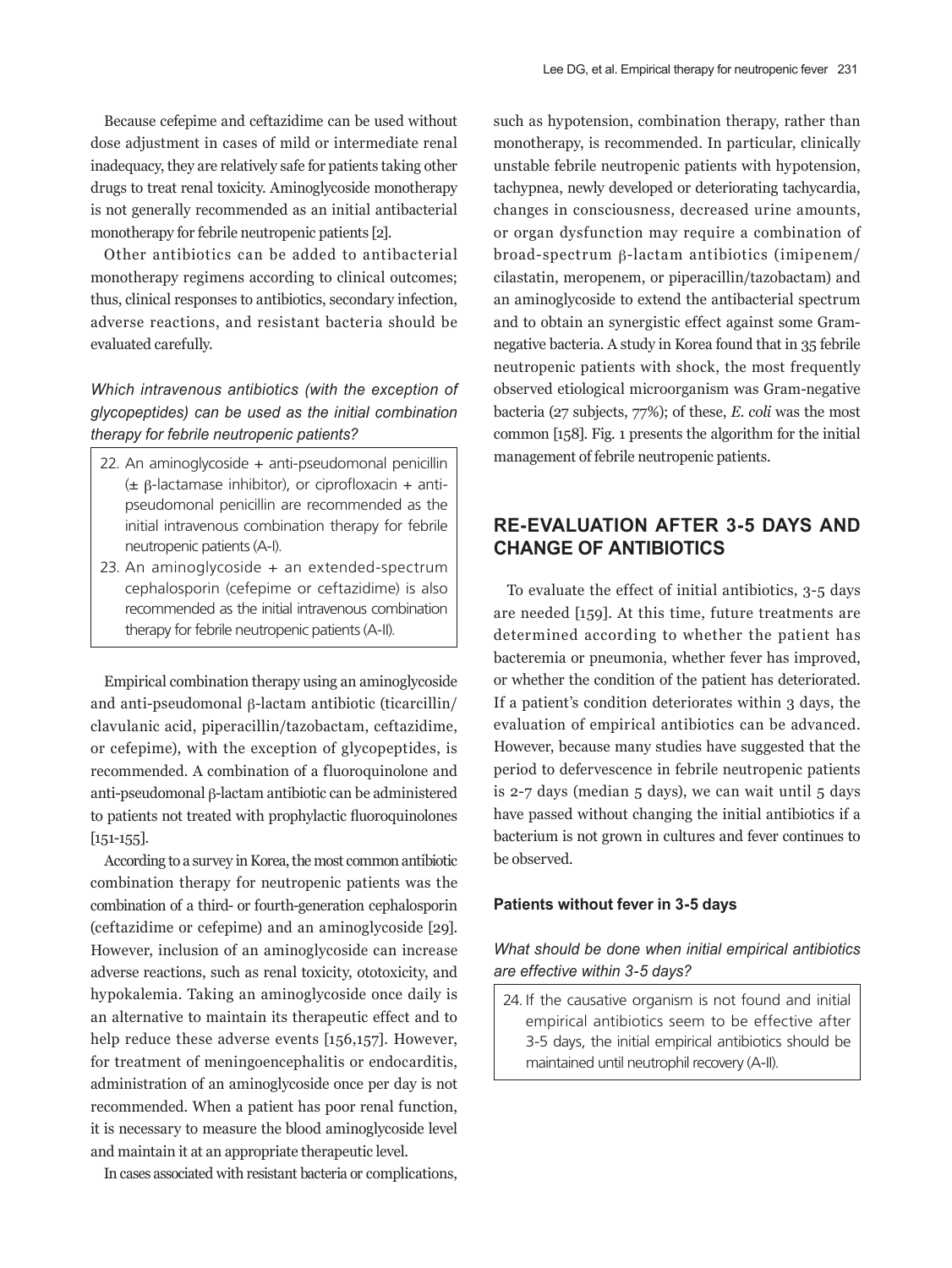

**Figure 1.** Algorithm for initial management of febrile neutropenic patients.

25. Maintain intravenous antibiotics until absolute neutrophil count recovery for patients who were in the high-risk group at the beginning of the administration of empirical antibiotics. For those in the low-risk group, consider changing to oral antibiotics (B-II).

When a patient's fever improves, symptoms and signs of infection are stable or improved, and hemodynamic levels such as blood pressure or pulse rates are stable, the initial antibiotics are considered to be effective [3]. Under the circumstances, if a causative organism is identified, more appropriate antibiotics can be used to decrease adverse reactions and treatment costs. However, to prevent newly developed bacteremia, it is recommended to maintain a broad antibacterial spectrum [2]. Antibiotics should be maintained for at least 7 days, and it is recommended to continue treatment until the causative organism is removed in cultures, until infections of all sites are cured, or until symptoms and signs in the patient are eliminated. Changing to oral antibiotics after intravenous antibiotics for the first 72 hours can be considered. A study in Korea reported that when ciprofloxacin was orally administered to 40 patients showing no clear evidence of infection, an increasing absolute neutrophil count and defervescence in 72 hours indicated successful treatment in 39 cases (98%) [160].

Although it is desirable to discontinue antibiotics after

the recovery of neutrophils to an absolute count of > 500/ mm3 , the discontinuance of antibiotics can be considered even in the cases of absolute neutrophil counts of < 500/ mm<sup>3</sup> if neutropenia is maintained without symptoms or signs of infection. However, this approach is available only when a patient can be monitored carefully, the mucous membranes and skin are normal (no inflammation of the mucous membranes, ulcers, evidence of catheter site infections, or hemorrhage), and neither invasive intervention nor anticancer therapy has been planned [2].

If fever is eliminated after 3-5 days but etiological bacteria are not identified, it is generally recommended to maintain the initial antibiotics until the recovery of neutrophils to an absolute count of  $> 500/mm^3$ . In cases with specific infection sites, the administration of antibiotics for an appropriate period based on the site is recommended. However, if there is no clear infection (pneumonia, enteritis, endocarditis, catheter-related infection, or skin or soft tissues infection) or no cultured bacteria, and if a patient is in the low-risk group at the beginning of the therapy, intravenous antibiotics for over 2 days can be replaced with oral antibiotics if clinically necessary [122,124]. However, patients in the high-risk group should continue intravenous antibiotics (Fig. 2).

#### **Patients with fever in 3-5 days**

When fever persists even after 3-5 days of antibiotic therapy and neither infection sites nor causative organisms are detected, reasons shown in Table 4 can be considered. Re-evaluation of the following is necessary: complete blood cell count, general chemistry, electrolyte test, C-reactive protein (CRP), urinalysis, results of all cultures, a close physical examination, chest X-ray, evaluation of any vascular catheter, additional cultures of blood and specimens from specific infection site (s), imaging studies on sites suspected to have infection (if possible), blood antibiotic levels (particularly aminoglycosides), and ultrasonography or CT for patients with pneumonia, paranasal sinusitis, or enteritis.

The current blood culture system can detect 90-100% of bacteria in blood within 48 hours of blood culture. Thus, it is recommended to repeat blood cultures at 48-hour intervals, as necessary.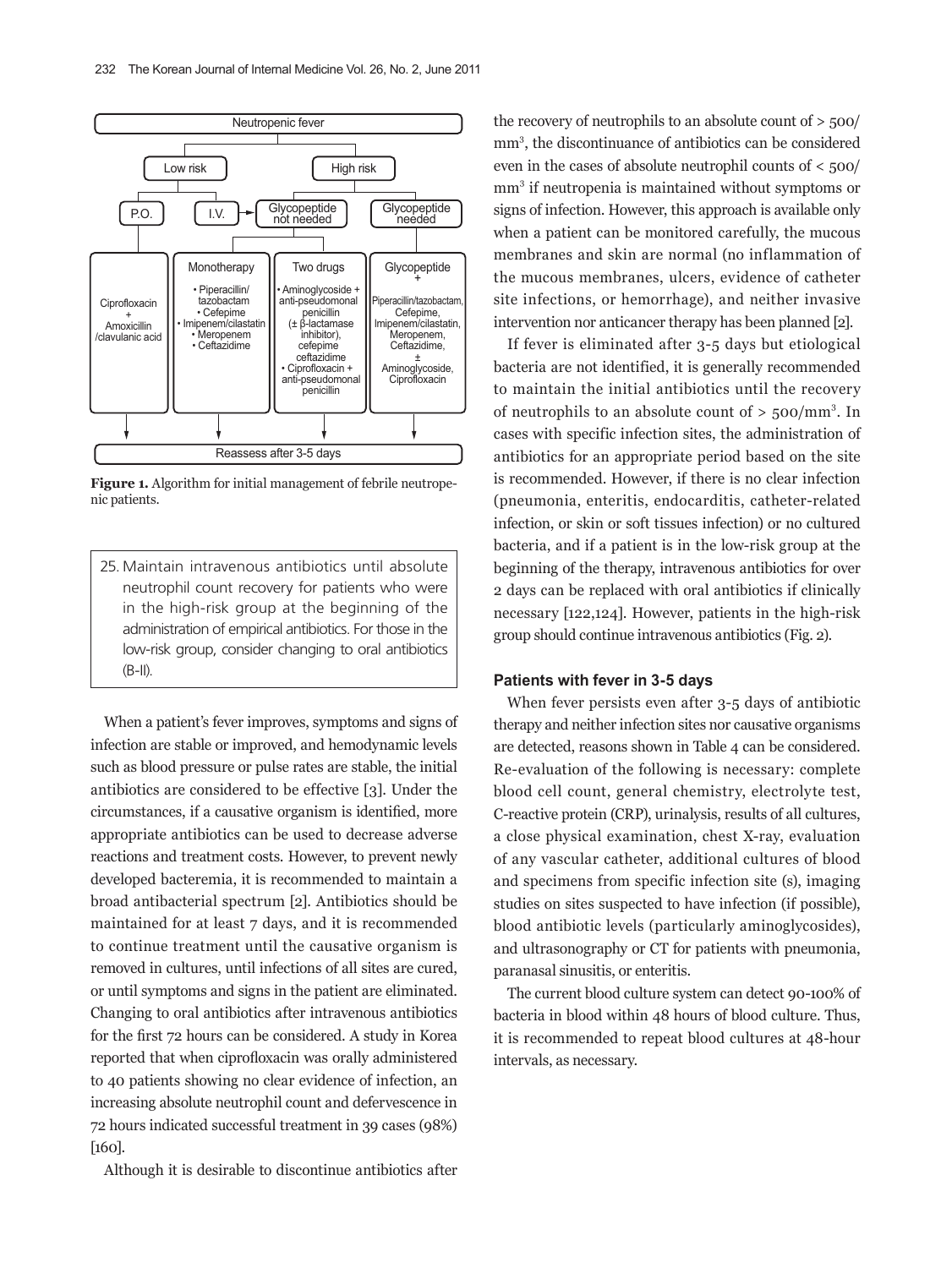

**Figure 2.** Algorithm for management of patients who become febrile in the first 3‑5 days of initial antibiotic therapy.

### *What should be done if fever persists after 3‑5 days?*

- 26. If fever persists after 3-5 days of antibiotic therapy and reassessment does not yield a cause, continue administration of the same antibiotics when the patient's condition is clinically stable (B-II).
- 27. However, if the patient is in an unstable condition, consider expanding the antibacterial spectrum to cover anaerobes, drug-resistant Gram-negative bacteria, or drug-resistant Gram-positive bacteria (B-II).
- 28. If the fever persists even after the use of empirical antibacterials, consider using antifungal agents, depending on the risk of infection (A-II).

If fever persists even after 3-5 days of the initial antibiotic therapy and its cause is not identified, one of following three measures can be taken (Fig. 3). First, if the condition of a patient is not unstable and no additional relevant information is obtained from re-evaluation, the initial antibiotics can continue to be administered. In particular, for patients who are expected to show recovery of neutrophils within 5 days, it may be appropriate to maintain the initial antibiotics. It is not recommended to change antibiotics when fever persists in a patient in stable condition.

Second, antibiotics can be changed or added. When a disease proceeds or complications or adverse drug reactions are observed with newly found or deteriorating abdominal pain or lesions of the mucous membranes, infection around

### **Table 4. Reasons for persistent fever 3-5 days after initiating antibiotic therapy**

| Reason                                                             |  |  |
|--------------------------------------------------------------------|--|--|
| Nonbacterial infection (fungal, viral, or mycobacterial infection) |  |  |
| Resistance to antibiotics                                          |  |  |
| Inadequate drug concentration                                      |  |  |
| Drug fever                                                         |  |  |
| Bacteremia due to cell wall-deficient bacteria                     |  |  |
| Infection at an avascular site (such as an abscess)                |  |  |
| Fever related to underlying malignancy                             |  |  |
| Intravascular catheter-related fever                               |  |  |

a catheter, or changed mucous membrane flora, changing the initial antibiotics or adding another antibiotic should be considered. For these cases, cooperation with the infectious diseases specialists is recommended [3].

Third, antifungal agents can be added while changing or maintaining antibacterials. Generally, if fever persists after several days of empirical antibacterial use, it is necessary to consider the use of antifungal agents (see EMPIRICAL ANTIFUNGAL THERAPY section for details).

# **USE OF GLYCOPEPTIDES**

### **Should glycopeptides be included in an empirical antibiotic regimen?**

29. Glycopeptides should not be routinely added to an initial empirical antibiotic regimen (A-I).

Eighteen randomized studies have investigated whether glycopeptides should be added to an initial empirical antibiotic regimen. Of them, only two were double-blind randomized trials [17]. The largest was a multi-center study that included 747 subjects [161], and the smallest had only 46 subjects [162]. When the 747 neutropenic patients in the largest study were randomly divided into addition of vancomycin to ceftazidime + amikacin and no-addition groups, the vancomycin addition group showed faster responses in patients who were found to have bacteremia caused by Gram-positive bacteria; however, the addition group was not significantly different in terms of defervescence and mortality rate compared with the no-addition group. Furthermore, no patient died in the first 3 days among the patients with bacteremia caused by Gram-positive bacteria. However, renal toxicity following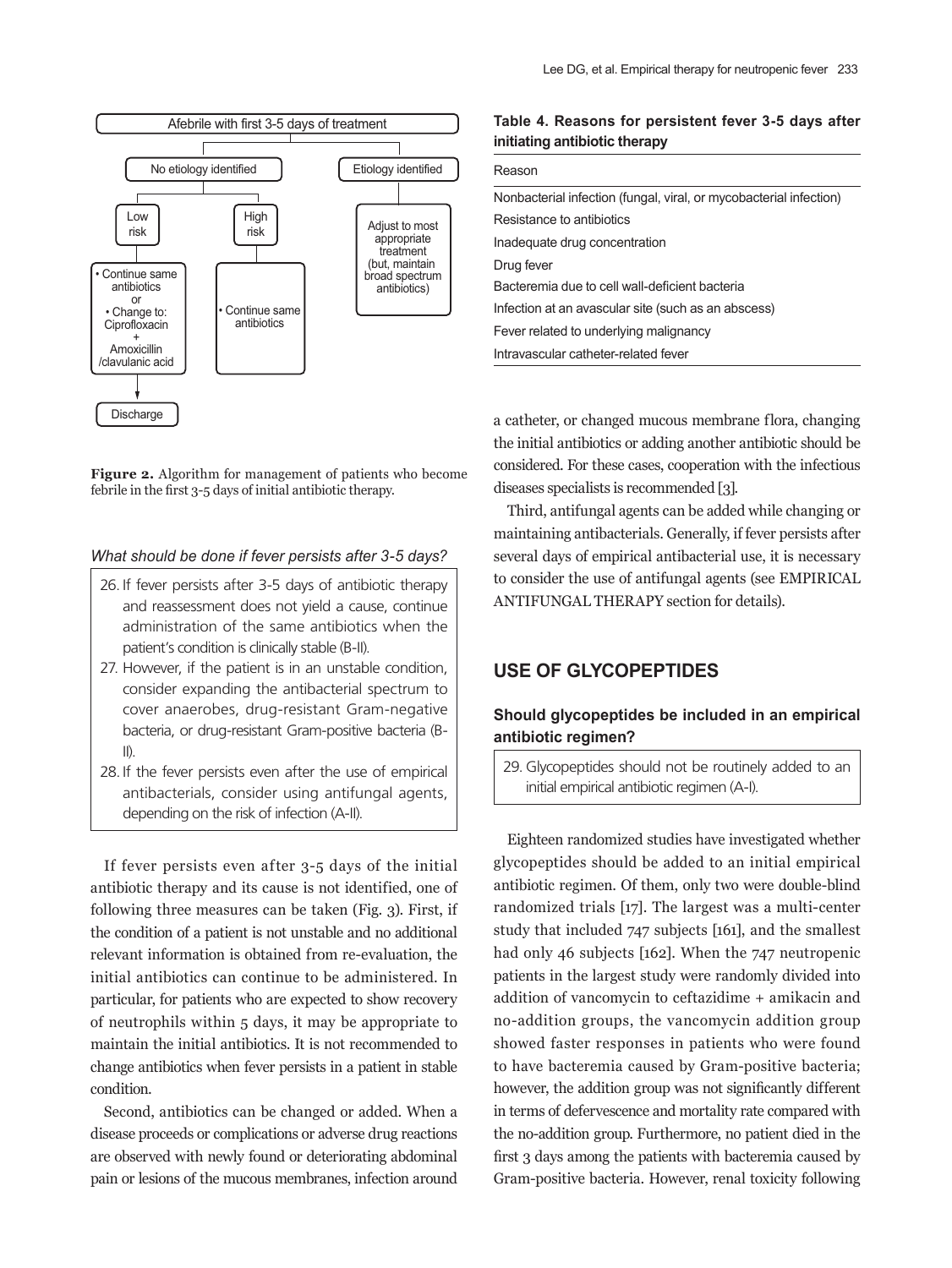

**Figure 3.** Algorithm for management of patients who have a persistent fever after 3-5 days of initial antibiotic therapy. CBC, complete blood count; CRP, C-reactive protein.

the use of antibiotics occurred in 2% of patients in the novancomycin group, but was significantly higher (6%) in the vancomycin group ( $p = 0.02$ ) [161]. Recently, the results of two meta-analyses on the need for the administration of vancomycin as an initial empirical antibiotic regimen were reported [163,164]. One meta-analysis examined a total of 2413 patients by including 14 of 18 randomized studies [163]. It revealed that the addition of a glycopeptide did not significantly reduce the total mortality rate (odds ratio [OR], 0.67; 95% CI, 0.42 to 1.05). In particular, an analysis of 405 patients that included only six studies using the same broad-spectrum antibiotic showed the same finding (OR, 1.05; 95% CI, 0.52 to 2.00). The other meta-analysis investigated a total of 2392 patients by including 13 randomized studies [164]. It also found that the additional administration of a glycopeptide did not significantly decrease the total mortality rate (RR, 0.96; 95% CI, 0.58 to 1.26). For breakthrough infection, the first metaanalysis did not show any significant association with the use of glycopeptides with an OR of 1.18 (95% CI, 0.81 to 1.98) [163], while the second one found that breakthrough infection caused by Gram-positive bacteria was reduced, with a RR of 0.28 (95% CI, 0.11 to 0.37) [164]. However,

these findings should be interpreted carefully. All of the studies in the analysis were conducted from 1985 to 1993, before the emergence of vancomycin-resistant enterococci (VRE); thus, VRE breakthrough infection during the administration of vancomycin was not reflected [17]. Moreover, because viridans streptococci bacteremia can deteriorate rapidly, to streptococcal toxic shock syndrome, in neutropenic patients, there is a suggestion that the addition of vancomycin to an initial antibiotic regimen is favorable in hospitals with high penicillin resistance of viridans streptococci [165]. However, most β-lactam antibiotics (e.g., cefepime, imipenem/cilastatin, meropenem, piperacillin/tazobactam), except ceftazidime, have good antibacterial activity against viridans streptococci, so vancomycin is not likely to be of additional help unless ceftazidime monotherapy is used [166].

Although the frequencies of MRSA and VRE are high in Korea, there has been no randomized study on this issue. Only one retrospective study on MRSA bacteremia in not only neutropenic patients, but also others, reported that the addition of vancomycin to an initial antibiotic regimen did not significantly affect the prognosis [167]. According to data from an analysis of 457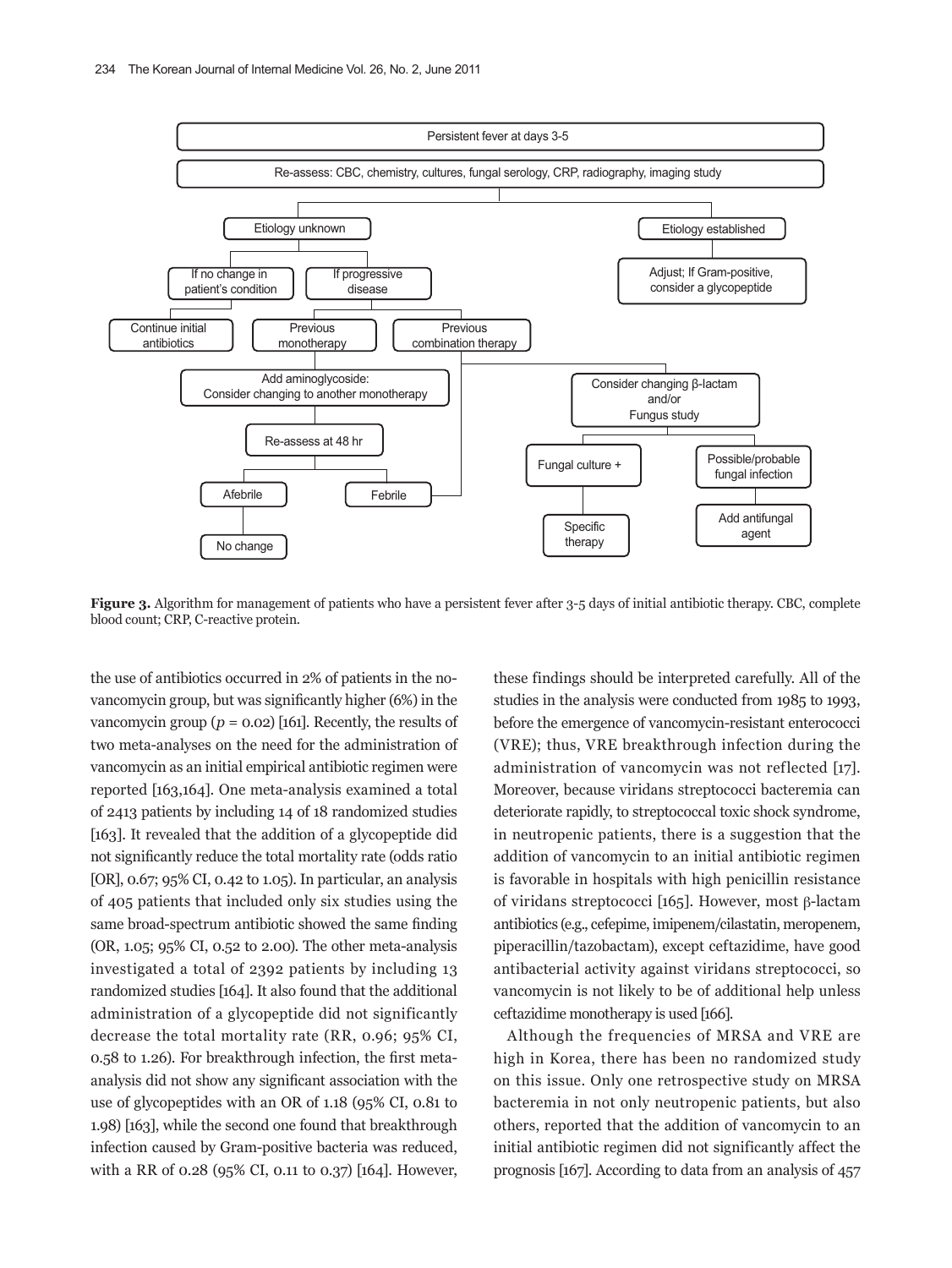febrile neutropenic patients in a university hospital for 10 years [158], *S. aureus* was identified in 10 (6%) of 172 patients with proven bacteremia, and 77% of them had MRSA. Although data on the rate of viridans streptococci bacteremia in febrile neutropenic patients are insufficient in Korea, approximately 5-7% of the total bacteremia was reported to show viridans streptococci [117,158]. The data on penicillin-resistance of viridans streptococci are also insufficient. One study reported that with the exception of pneumococcus isolated from neutropenic patients, 7 (36%) of 19 streptococci strains were penicillin-resistant [116]. While some researchers have reported that the antimicrobial susceptibility tests of 103 strains of viridans streptococci isolated from various clinical specimens in a university hospital found no penicillin resistance (although they were not from neutropenic patients) [158,168], others have insisted that of 45 strains isolated from blood, 27% were not susceptible to penicillin [169].

However, *S. aureus* bacteremia is rarely found as a causative organism of bacteremia for the first fever in neutropenic cancer patients after cytotoxic chemotherapy. Its rate was reportedly 1-2% in large-scale clinical studies [132,138,144]. Furthermore, the frequency of resistant bacteria, such as MRSA, is low for the first fever; bacteremia caused by Gram-positive bacteria does not deteriorate rapidly in cases of late initial treatment, unlike bacteremia caused by Gram-negative bacteria, and indiscriminate use of glycopeptides can lead to the emergence of resistant bacteria and nephrotoxicity. Thus, there is insufficient evidence to support the routine inclusion of glycopeptides in the initial antibiotic therapy for febrile neutropenic patients in Korea. Based on these findings, it is recommended not to routinely add vancomycin to the treatment regimen for febrile neutropenic patients in whom the cause has not been clearly determined (A-I).

30. When fever persists or recurs 3-5 days after the initiation of the empirical treatment, glycopeptides should not be routinely added to the empirical treatment (B-I).

Two randomized studies investigated whether the addition of a glycopeptide was effective if fever persisted for 3-4 days after beginning initial antibiotic therapy [170,171]. One study randomly administered vancomycin or placebo to 165 of 763 patients whose fever had not

improved within 3-4 days after the empirical use of piperacillin/tazobactam. The two groups were not significantly different in terms of defervescence, mortality rate, breakthrough infection, or the frequency of the use of amphotericin B deoxycholate [170]. This result was consistent with that of a recent meta-analysis (RR of treatment failure, 0.61; 95% CI, 0.18 to 2.09) [164]. Based on these findings, it is recommended not to routinely add glycopeptides when fever persists or recurs after 3-5 days (B-I).

31. The use of glycopeptides as empirical antimicrobial therapy is recommended if the patient's blood cultures are positive for Gram-positive bacteria, a catheter-related infection is suspected, there is colonization with MRSA or a history of MRSA infection, the patient has severe sepsis or shock pending the results of cultures, or the patient has a skin or soft tissue infection (A-II).

Studies on the detailed indications of glycopeptides as an initial empirical antibiotic regimen are not sufficient, but the indications consistently suggested by most specialists, including those who contributed to the IDSA and NCCN guidelines, are as follows:

- 1. Positive for Gram-positive bacteria in blood culture (A-II)
- 2. Suspected catheter-related infection (A-II)
- 3. History of MRSA and penicillin-resistant *S. pneumoniae*  colonization or infection (A-II)
- 4. Severe sepsis or shock following sepsis (A-II)
- 5. Skin or soft tissue infection (A-II)

The following indications remain controversial among specialists:

- 1. Risk of viridans streptococci bacteremia (B-III)
- 2. Severe damage to the mucous membrane due to anticancer therapy (B-III)
- 3. Prophylaxis using sulfamethoxazole/trimethoprim or fluoroquinolone (B-III)

However, even after glycopeptides are administered according to the indications, the discontinuance of glycopeptides is recommended if bacteremia caused by resistant Gram-positive bacteria is not observed in blood cultures (A-I).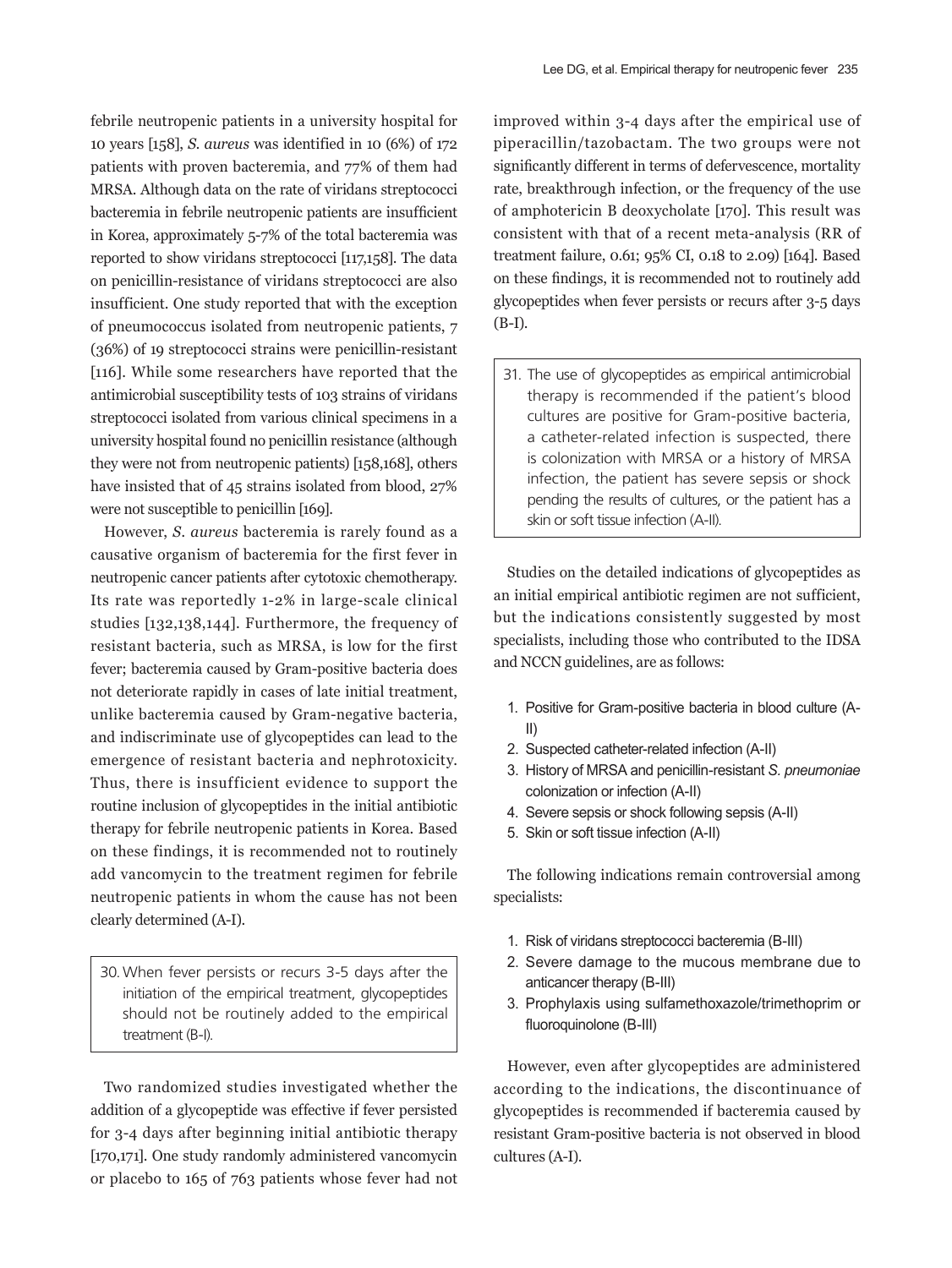# **Are the efficacy and the adverse reactions of teicoplanin identical to those of vancomycin when a glycopeptide is used as an empirical antibiotic. regimen for neutropenic patients?**

32. The use of teicoplanin can be considered as empirical antibiotic therapy for neutropenic patients because it has equivalent efficacy and lower adverse reactions, such as nephrotoxicity, compared with vancomycin (B-I).

As of 2009, 18 randomized studies comparing the efficacy and adverse reactions of teicoplanin and vancomycin had been reported. Of these studies, 13 were performed with neutropenic patients. A meta-analysis on these randomized studies revealed that the mortality rates (RR, 0.95; 95% CI, 0.74 to 1.21) and clinical failures (RR, 0.92; 95% CI, 0.81 to 1.05) were not significantly different between teicoplanin and vancomycin [172]. Additionally, an analysis limited to the studies conducted in neutropenic patients found no statistically significant difference in the mortality rates (RR, 0.95; 95% CI, 0.68 to 1.34) or clinical failures (RR, 0.98; 95% CI, 0.83 to 1.16) between teicoplanin and vancomycin [172]. However, fewer adverse reactions were observed in the teicoplanin group compared with the vancomycin group (RR, 0.61; 95% CI, 0.50 to 0.74). In particular, nephrotoxicity was lower in the teicoplanin group than in the vancomycin group (RR, 0.44; 95% CI, 0.32 to 0.61) [172]. However, teicoplanin is not yet approved by the US FDA as an empirical antibiotic for MRSA infection and neutropenia, and clinical experience and research data on it in severe infections (e.g., endocarditis and encephalomeningitis) are not sufficient compared with those for vancomycin. Moreover, previous randomized studies did not include many patients with MRSA infection itself [172]. As the minimum inhibitory concentration (MIC) of vancomycin against *S. aureus* has risen, treatment failures have been reported [173], and the vancomycin MIC and levels need to be measured in some cases. Data regarding the association between teicoplanin MIC and treatment failure are insufficient, and levels are difficult to examine; thus, it should be used carefully. Additionally, most studies have stated that the efficacy of teicoplanin was identical to that of vancomycin by taking it once daily after a loading dose [172], but some researchers recommend administering a high dose for infections with complications. Thus, the appropriate dose remains controversial [174].

### **DISCONTINUATION OF ANTIBIOTICS**

### **When can antibiotic therapy be discontinued?**

- 33. If the origin of the fever is unclear, it is recommended to continue antimicrobials until the absolute neutrophil count reaches 500/mm<sup>3</sup> or higher (A-II).
- 34.If the causative organism or infection site has been identified, treatment duration is adjusted to the specific infectious disease in line with the recovery of neutrophils (A-II).

Duration of antibiotic therapy should be determined by considering the infection site, causative organism, general condition of the patient, treatment response, and neutrophil recovery [3]. If the origin of fever is unclear, antimicrobials should be maintained until the absolute neutrophil count reaches 500/mm<sup>3</sup> or higher [3]. When the causative organism or the infection site has been identified, treatment duration should be adjusted to the specific infectious disease by considering the neutrophil recovery [3]. Because there is insufficient evidence regarding treatment duration for these clinical circumstances, this committee suggests general recommendations.

#### *If the cause of fever is unclear*

When the absolute neutrophil count is over 500/mm<sup>3</sup>, the fever has improved, and the patient is in a clinically stable condition, empirical antibiotic therapy should be discontinued (A-II). If the absolute neutrophil count is over 500/mm<sup>3</sup>, fever is persistent, and the patient is clinically stable, then the patient should be monitored for approximately 5 days and empirical antibiotic therapy should be discontinued for a differntial diagnosis (e.g., drug fever, hepatosplenic candidiasis). If the absolute neutrophil count is less than 500/mm<sup>3</sup> but the fever has improved and the patient is in a clinically stable condition, antibiotic therapy should be continued until neutrophil recovery (A-II). Patients in the low-risk group can be changed to oral antibiotics and therapy can be maintained until recovery of the absolute neutrophil count to over 500/mm<sup>3</sup> occurs (A-II). However, some experts say that for a clinically stable patient whose absolute neutrophil count is expected not to recover, the cause of fever is not clear, and the fever does not persist for more than 7-14 days, empirical antibiotic therapy can be discontinued carefully (B-III).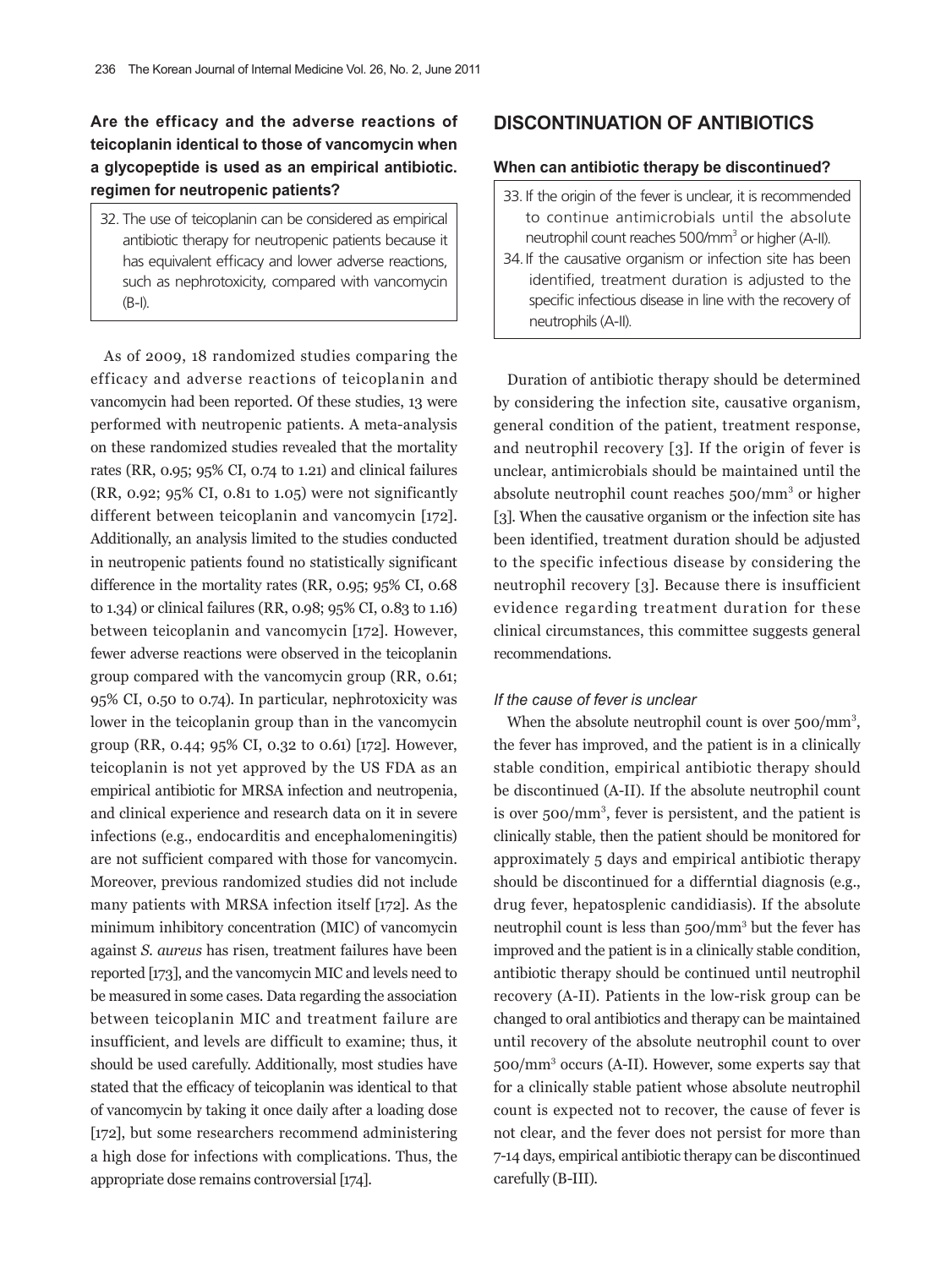## *If the cause of infection is identified microbiologically or clinically*

For a microbiologically or clinically documented infection, antibiotic therapy for the treatment duration of a specific infection should be conducted as shown in Table 5.

# **CATHETER-RELATED INFECTIONS**

# **Which examination is useful in the diagnosis of catheter-related infection?**

- 35. If a catheter-related infection is suspected, a skin swab for culture from the exit site of the catheter and blood cultures from the catheter may be obtained (B-II).
- 36. The differential time to positivity is a useful diagnostic tool for detecting catheter-related infection (A-II).

Catheter-related infection is a common complication frequently observed in neutropenic patients [3]. Exit-site infection is defined as a local flare or induration within 2 cm of the exit of a catheter and tunnel infection is defined as a local flare or induration > 2 cm from the exit of a catheter, pus from the exit, or a local flare or induration along the tunnel [175]. If catheter-related infection is suspected, a skin swab for culture from the exit of the catheter should be obtained, and blood cultures from the catheter itself should be conducted [3]. Because the skin swab culture from the exit site has a low specificity for

### **Table 5. Suggested duration of therapy for documented infection**

| Microbiologic or clinically documented infection                        |  |  |
|-------------------------------------------------------------------------|--|--|
| Skin and soft tissue infection: 7-14 days                               |  |  |
| (if Gram-negative sepsis, consider 10-14 days)                          |  |  |
| <b>Bacteremia</b>                                                       |  |  |
| Gram-positive bacteria: 7-14 days                                       |  |  |
| Gram-negative bacteria: 10-14 days                                      |  |  |
| Staphylococcus aureus: at least 2 weeks after first negative            |  |  |
| blood culture or 4-6 weeks                                              |  |  |
| Yeast: at least 2 weeks after first negative blood culture              |  |  |
| Sinusitis: 10-21 days                                                   |  |  |
| Bacterial pneumonia: 10-21 days                                         |  |  |
| Intra-abdominal infection (i.e., typhlitis): until no evidence of symp- |  |  |
| toms or signs of infection and neutrophil recovery                      |  |  |
| HSV/VZV: 7-10 days                                                      |  |  |
| HSV, herpes simplex virus; VZV, varicella-zoster virus.                 |  |  |

catheter-related infection, but shows a high sensitivity, it can be useful for the exclusion of certain diagnoses [176]. Additionally, a study reported that blood cultures from both central venous catheters and peripheral blood, when performed by the automated blood culture systems used by many hospitals, could also measure the time for bacteria to grow initially. Furthermore, the differential time to positivity (DTP) or the difference between the two times was helpful for the diagnosis of catheterrelated infection [3]. That is, when > 120 min of DTP was designated as a cutoff value, its sensitivity and specificity were high for the diagnosis of long-term catheter-related infection in recent studies [177-181]. However, because the studies were not performed with long-term catheters, such as the Hickman catheter, and because the specificity of the examination was lower for patients already treated with antibiotics, the results should be interpreted carefully.

Most catheter-related infections are caused by Grampositive bacteria, and coagulase-negative *Staphylococcus*  is most frequently isolated [182]. Thus, if catheter-related infection is clinically suspected, a glycopeptide, such as vancomycin, can be used (A-II). Because linezolid was found to increase the mortality rate when it was routinely administered to patients with suspected catheter-related infection in a randomized trial [183], it is not routinely recommended for the treatment of suspected catheterrelated infection except in patients with catheter-related infection confirmed to have been caused by Gram-positive bacteria (A-I).

### **When should a catheter be removed?**

- 37. Catheter removal is recommended for patients with bloodstream infections caused by fungi, non-tuberculous mycobacteria, *Bacillus* spp., *Corynebacterium jeikeium, S. aureus, Acinetobacter, P. aeruginosa, Stenotrophomonas maltophilia,* and vancomycin-resistant *Enterococcus* (A-II).
- 38. If the catheter has not been removed because the presence of a catheter-related infection is clinically uncertain, catheter removal may be considered if the same bacteria are identified in the consecutive blood culture at 48 72 hours after beginning appropriate antibacterial agents (B-II). However, immediate removal of the catheter is necessary if a catheterrelated infection is suspected and the patient is clinically unstable (A-II).

Most catheter-related infections can be improved by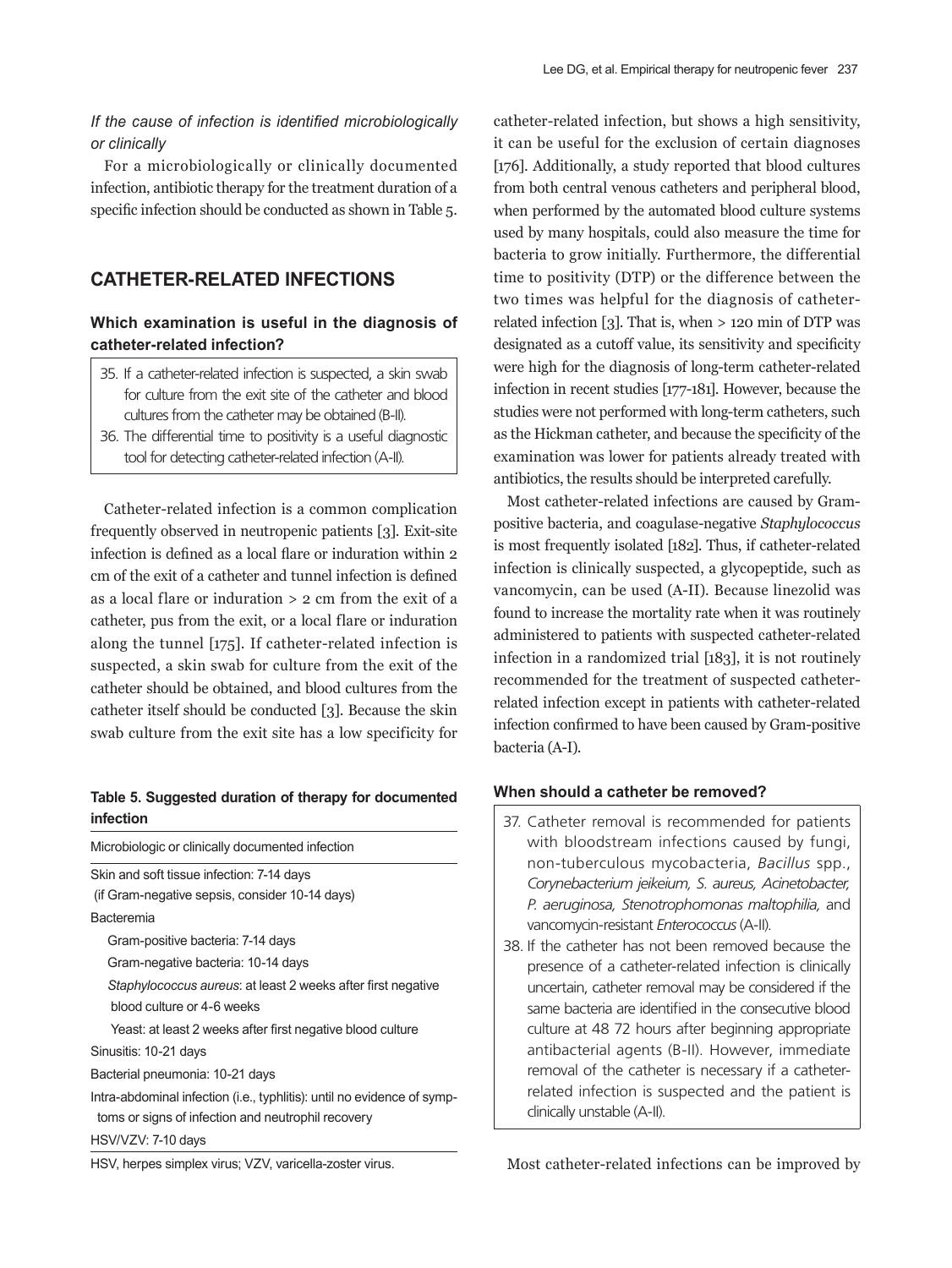antibiotic therapy without removal of the catheter [3]. In particular, the catheter salvage rate of coagulase-negative *Staphylococcus* reaches 70-80% with intravenous antibiotics alone; thus, the use of antibiotics without catheter removal is generally recommended [182,184] (A-II). However, for catheter-related infection caused by fungi (yeasts or molds) or non-tuberculous mycobacteria (e.g., *Mycobacterium chelonae*, *M*. *abscessus*, or *M*. *fortuitum*), the catheter should be removed immediately [3]. *Bacillus* spp., *C*. *jeikeium*, *S*. *aureus*, *Acinetobacter*, *P*. *aeruginosa*, *S*. *maltophilia*, and VRE can be difficult to treat with antibiotic therapy alone [3]. Thus, catheterrelated infections caused by these microorganisms also require initial catheter removal (A-II). In cases with severe inflammation of the mucous membranes, intestinal bacteria flora, such as VRE and *Candida*, can cause infection through the blood; DTP is helpful in discriminating these cases from those of catheter-related infection [3]. Moreover, when the catheter is not removed because the presence of catheter-related infection is unclear, but the same bacteria are identified in consecutive blood cultures 48-72 hours after beginning appropriate antibiotics, catheter removal should be considered [3,182] (B-II). However, if catheter-related infection is suspected and a patient is clinically unstable, the catheter requires immediate removal [3] (A-II). In cases of bacteremia caused by *S*. *aureus*, when catheter-related infection is suspected, catheter removal is generally recommended, because the success rate is low [185] (A-II). However, if the fever of a patient with a catheter and unclear cause of infection improves in 48-72 hours after beginning proper antibiotics and the blood culture result is negative, the process can be closely monitored while maintaining the catheter [184] (B-II). General indications for catheter removal are presented in Table 6.

### **EMPIRICAL ANTIFUNGAL THERAPY**

# **When should empirical antifungal therapy be considered if empirical antibacterial agents are not effective?**

- 39. Empirical antifungal therapy is recommended in patients who are expected to maintain neutropenia for a longer period  $(> 10$  days), when the fever dose not resolved within 3-5 days of initial empirical administration of antibacterial agents (A-II).
- 40. Regardless of fever, empirical antifungal therapy is recommended in patients who have a history of invasive fungal infection, fungal colonization with neutropenia, symptoms (pleuritic chest pain, blood tinged sputum, or hemoptysis) or signs that suggest newly developed pneumonia, tenderness, or edema around the paranasal sinuses or orbital area, ulcerating lesions or eschar in the nose (A-II).

Empirical antifungal therapy is a standard treatment when broad-spectrum antibacterials are not effective in neutropenic fever patients, based on clinical studies conducted in the 1980s [2,3,11,14,186-190]. Although characteristics of the patients, medications, and epidemiology of fungi may differ compared with those of 20-30 years ago, a lack of antifungal therapy for continuous neutropenic fever can increase invasive fungal infection (IFI) and lead to a higher mortality rate following IFI. Thus, empirical antifungal therapy is recommended in these cases (A-II) [3,14,191].

Currently, 40-50% of neutropenic patients classified as high-risk are known to take empirical antifungal agents [190]. According to a study that analyzed patients after HSCT and anticancer therapy in a single center in Korea from March 2000 to February 2001, 122 of 318 (38.4%) patients used empirical antifungal agents, and 74 (23.8%)

#### **Table 6. Suggested indication for catheter removal**

- 1. Tunnel infection
- 2. Septic phlebitis
- 3. Catheter-related infection caused by *Candida* spp.
- 4. Mycobacterial catheter-related infection
- 5. Suspected catheter-related infection and clinically unstable
- 6. Persistent bacteremia or clinically deteriorating 72 hr after the initiation of appropriate therapy
- 7. Catheter-related infection caused by *Staphylococcus aureus* (B-II)
- 8. Other Gram-positive organisms: *Bacillus* spp., *Corynebacterium jeikeium*, vancomycin-resistant enterococci
- 9. Gram-negative organisms such as *Pseudomonas aeruginosa, Acinetobacter, Stenotrophomonas maltophilia*

All of the recommendations are level A-II with the exception of recommendation 7.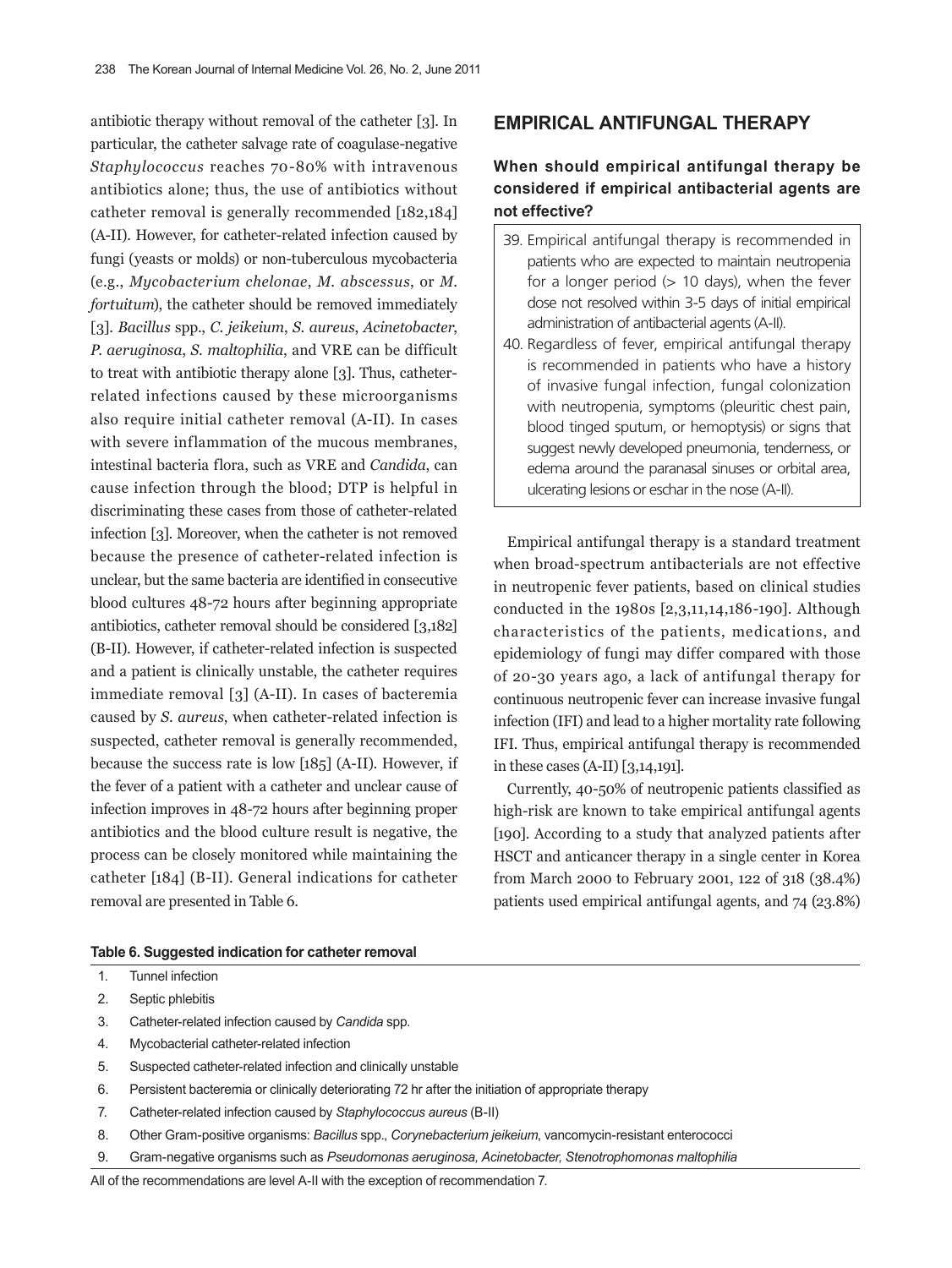among them had IFIs that were caused by *Aspergillus* and *Candida* species in most cases (6, 46, and 22 proven, probable, and possible IFIs, respectively) [192]. A foreign study also stated that approximately 15-45% of patients with a continuous neutropenic fever were estimated to have IFI [190]. Other reasons that antifungal therapy is used before a definitive diagnosis of infection are 1) because IFI is difficult to diagnose during the neutropenic period, 2) the delay of antifungal therapy to definitive diagnosis can easily provoke disseminated infection, and 3) in the autopsy of patients who died of neutropenic fever, IFI (*Candida*  or *Aspergillus* species in most cases) that had not been clinically documented was found, and a continuous fever was the only initial sign of IFI [14,188-190].

If fever persists or recurs even after the administration of antibacterials, empirical antifungal therapy should be conducted [2]. When to begin the empirical antifungal therapy can differ according to the degree of risk. Patients in the low-risk group do not need to start antifungal therapy before diagnosis, while those in the intermediaterisk group are recommended to begin antifungal therapy when fever persists after 6-8 days of beginning broadspectrum antibacterials due to continuous neutropenic fever and neutropenia. For patients in the high-risk group with over 10 days of neutropenia, empirical antifungal therapy should be started quickly when neutropenic fever persists or recurs after 3-5 days of beginning broadspectrum antibacterials or when the clinical condition deteriorates [11,193]. When neutropenia is expected to persist for a relatively short period (< 10 days) or estimated to have been resolved for several days from the decision of whether to use empirical antifungal therapy, empirical antifungal therapy is not routinely considered, unless there is a symptom or sign causing suspicion of invasive fungal infection or a history of invasive fungal infection (B-III).

#### **Which antifungal agents can be used empirically?**

- 41. The following antifungal agents are recommended or can be considered for empirical antifungal therapy: caspofungin (A-I), liposomal amphotericin B (A-I), amphotericin B deoxycholate (B-I), itraconazole (B-I), and voriconazole (B-II). Amphotericin B deoxycholate should not be considered in the presence of risk factors for nephrotoxicity (B-I).
- 42. Azoles may not be considered as empirical antifungals if prophylaxis with fluconazole or itraconazole has already been administered (B-II).

Because many types of antifungal agents have been developed over the last 10 years and antifungal prophylaxis has been widely conducted in the high-risk group, filamentous fungi, as opposed to yeasts, such as *Candida*, have been found more frequently in IFIs of febrile neutropenic patients. Moreover, the rate of non-albicans species in candidiasis has increased, and fluconazole resistance has become a problem [193-196]. Thus, empirical antifungal agents need to meet the following conditions: 1) appropriate antifungal activity (having susceptibility to prevalent fungi in a region and in a hospital, or at least to *Candida* and *Aspergillus* species), 2) acceptable results in randomized controlled studies, 3) recommendations in currently published guidelines, 4) superior tolerance and less adverse reactions, and 5) a reasonable price [197].

To assess the effect of empirical antifungal therapy, the following five composite endpoints are comprehensively considered: 1) resolution of fever during neutropenia, 2) successful treatment of any baseline fungal infection, 3) absence of any breakthrough fungal infection during therapy or within 7 days after completion of therapy, 4) no premature discontinuation of therapy because of drugrelated toxicity or lack of efficacy, and 5) survival for 7 days after the completion of therapy. If the therapy does not satisfy any of these endpoints, it is considered to be ineffective [198-200]. When toxicity is observed after initial empirical antifungal therapy, other antifungal agents can be used early in treatment. However, the time to determine whether it is effective remains a controversial issue. For amphotericin B deoxycholate, which is still widely used in Korea, it is recommended to change to other antifungal agents if there is no effect within 3-5 days. When an empirical antifungal agent is changed, a different class of antifungals should be considered first (B-III).

Because amphotericin B deoxycholate has been used as an empirical antifungal for decades and various antifungal agents have since been developed, their efficacy, safety, and adverse reactions have been compared. In Europe and the US, fluconazole, itraconazole, liposomal amphotericin B (not amphotericin B deoxycholate), caspofungin, and voriconazole have been administered empirically (voriconazole is not used as an empirical antifungal agent without the approval of KFDA as of 2009) [14,29,195,201].

Recommended empirical antifungal agents are summarized in Table 7, including doses and characteristics.

Although amphotericin B deoxycholate has been widely used in Korea due to the accumulated experience with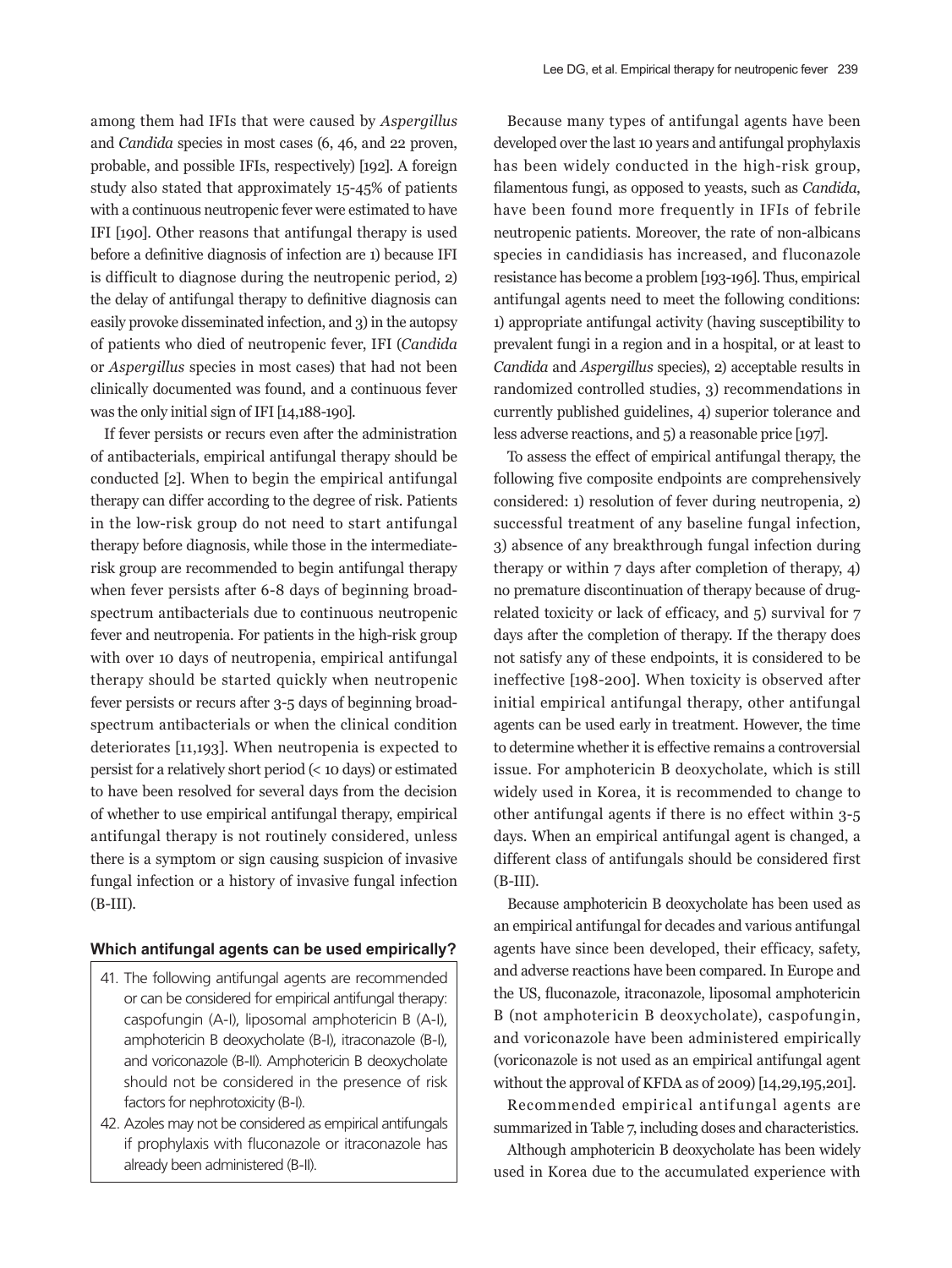its use and its broad antifungal spectrum, the rate of adverse reactions, such as infusion-related toxicity and nephrotoxicity, which is reportedly as high as 50%, is a limitation. ECIL-1 does not recommend amphotericin B deoxycholate in patients 1) with underlying renal impairment, 2) taking co-medications with nephrotoxicity (e.g., taking an immunosuppressant, such as cyclosporin or tacrolimus after allogeneic HSCT, or antibiotics with nephrotoxic potential, such as aminoglycosides), and 3) with a previous history of toxicity. Additionally, current guidelines and reports do not recommend amphotericin B deoxycholate as an empirical agent because of its low efficacy and frequent and severe adverse events [3,14,190,193,195,197,201]. Therefore, although considering the accumulated experiences with its use, broad-spectrum activity, and low price, this committee does not suggest amphotericin B deoxycholate for patients with underlying renal impairment, taking co-medications with nephrotoxicity after allogeneic HSCT, or with a risk of renal failure, such as the elderly (B-I).

Liposomal amphotericin B produces an effect similar to that of amphotericin B deoxycholate (50% vs. 49%), but the frequencies of proven breakthrough fungal infection and adverse reactions (infusion-related toxicity and nephrotoxicity) of the five composite endpoints were significantly lower for liposomal amphotericin B  $[3,14,190,198,202]$ . In particular, the frequencies of infusion-related toxicity (17% vs. 44%) and nephrotoxicity (19% vs. 34%) were significantly lower [198]. This committee recommends liposomal amphotericin B for antifungal therapy as A-I.

The overall success rate of caspofungin does not differ from that of liposomal amphotericin B (33.9% vs. 33.7%), but its survival rate for > 7 days after the end of therapy was higher and the mortality rate in underlying fungal infection patients was significantly lower. Moreover, discontinuation of a drug due to drug-related toxicity and adverse reactions was observed less frequently for caspofungin [3,14,190,200]. Thus, this committee recommends caspofungin and liposomal amphotericin B of the same strength (A-I). However, only the intravenous type is available, and it is not effective against *Zygomycetes* or *Cryptococcus* species.

Itraconazole in capsule form shows a different absorption rate according to patients, and its absorption rate is improved in the oral and intravenous forms when combined with cyclodextrin. When intravenous itraconazole and amphotericin B deoxycholate were

compared, they had similar efficacies and the toxicity of intravenous itraconazole was lower [3,14,190,203,204]. In a recent study, itraconazole provoked fewer adverse reactions and its efficacy was superior to that of amphotericin B deoxycholate, but the time to response and the length of fever were longer [205]. However, its potential for drug interaction should be monitored carefully, and it should be particularly avoided in patients with congestive heart failure.

Although voriconazole shows less breakthrough invasive fungal infection compared with liposomal amphotericin B in neutropenic fever patients  $(p = 0.02)$ , its overall success rate is lower (26% vs. 31%), "noninferiority" has not been proven, and it is not approved as an empirical antifungal agent by the FDA [3,14,190,199]. However, it is recommended as a primary therapeutic agent for aspergillosis, with a recommendation strength of A-I, and is used for off-label indications as an empirical antifungal agent due to low rates of breakthrough fungal infection and nephrotoxicity in the US and other countries [193,195,201,206]. Thus, this committee suggests the use of voriconazole as an empirical antifungal agent only in the high-risk group with a high risk of invasive aspergillosis.

Although fluconazole has been reported not to differ from amphotericin B deoxycholate, it has limitations as an empirical antifungal agent because it is not effective against filamentous fungi, such as *Aspergillus* species, and is used prophylactically [3,14,190,195,207]. A questionnaire survey conducted in HSCT centers of Korea reported that antifungal prophylaxis was administered to 57.6% of anticancer therapy and 90.9% of HSCT patients [29]; thus, fluconazole can be used as an initial empirical antifungal agent for patients not undergoing antifungal prophylaxis and in hospitals with a high rate of *Candida* infection.

The current trend of prophylaxis with antifungal agents effective against filamentous fungi is thought to largely influence the choice of empirical antifungal agents. When fluconazole or itraconazole is included in antifungal prophylaxis, there is an opinion that it should not be considered an empirical antifungal agent [195]. Future clinical studies to determine which empirical antifungal agents are appropriate according to types of antifungal prophylaxis are expected to be performed.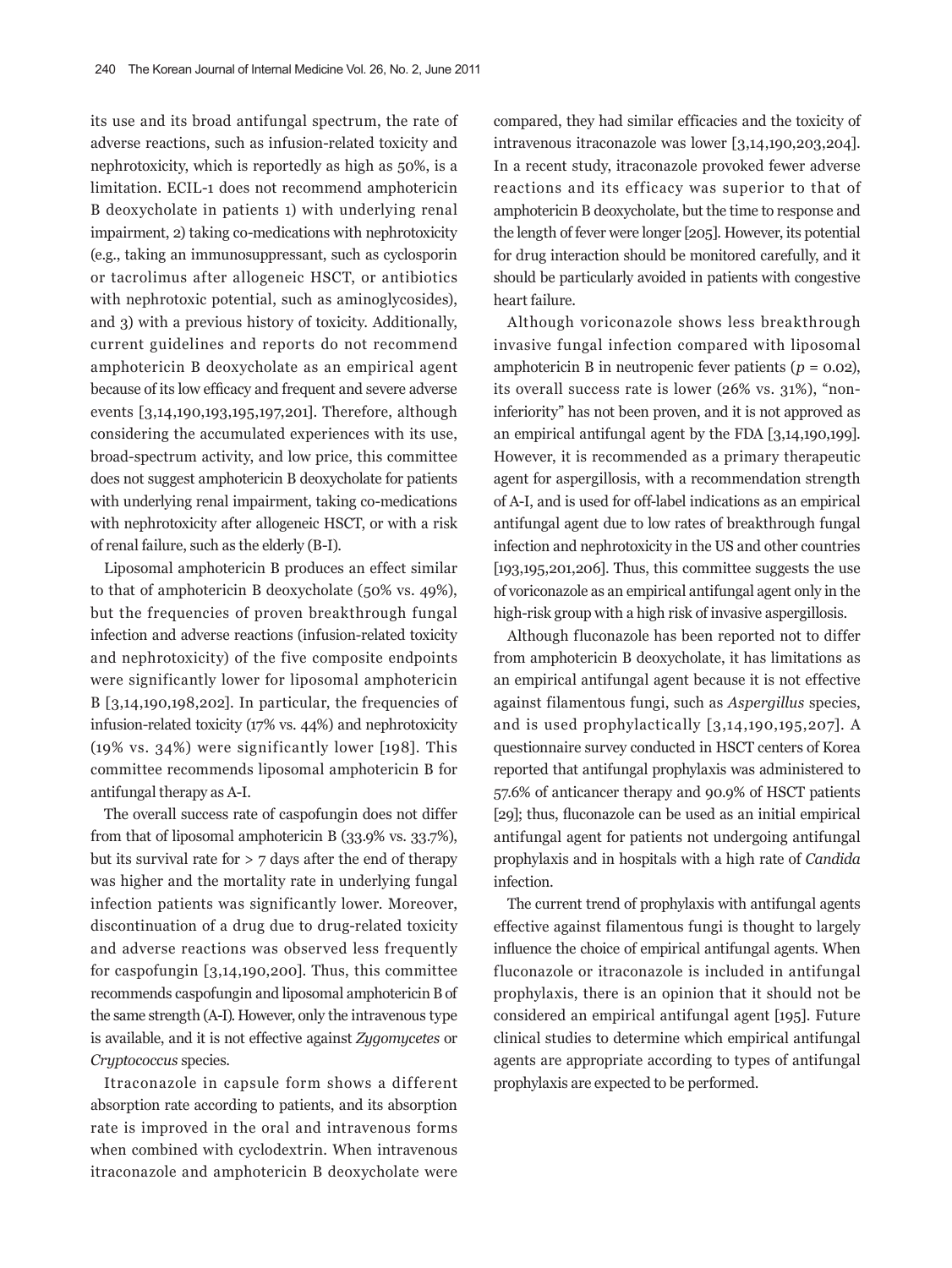| Antifungal agents              | Daily dose                                                                                                    | Recommendation | Comments/cautions                                                                                                                                                                                                                                                                                                                                                                                                                                                                                                                             |
|--------------------------------|---------------------------------------------------------------------------------------------------------------|----------------|-----------------------------------------------------------------------------------------------------------------------------------------------------------------------------------------------------------------------------------------------------------------------------------------------------------------------------------------------------------------------------------------------------------------------------------------------------------------------------------------------------------------------------------------------|
|                                |                                                                                                               | level          |                                                                                                                                                                                                                                                                                                                                                                                                                                                                                                                                               |
| Caspofungin                    | 70 mg IV $\times$ 1 dose,<br>then 50 mg IV q24h<br>70 mg IV $\times$ 1 dose,                                  | A-l            | Only echinocandin is approved as empirical therapy in<br>febrile neutropenia<br>Similar efficacy, but less toxic compared with liposomal                                                                                                                                                                                                                                                                                                                                                                                                      |
|                                | then 35 mg IV q24h<br>for patients with moderate<br>liver disease                                             |                | amphotericin B as empirical antifungal therapy for<br>persistent neutropenic fever<br>Rarely hepatotoxic, not nephrotoxic                                                                                                                                                                                                                                                                                                                                                                                                                     |
|                                |                                                                                                               |                | Available only in IV formulation<br>Not active against Zygomycetes, Cryptococcus                                                                                                                                                                                                                                                                                                                                                                                                                                                              |
| Liposomal<br>amphotericin B    | 3 mg/kg IV q24h                                                                                               | $A-I$          | Reduced infusion-related toxicity and nephrotoxicity<br>compared with amphotericin B deoxycholate<br>At least as effective and safer than amphotericin B<br>deoxycholate as empirical antifungal therapy in<br>neutropenic fever                                                                                                                                                                                                                                                                                                              |
| Amphotericin B<br>deoxycholate | 0.5-1.5 mg/kg IV q24h                                                                                         | $B-I^a$        | Broad spectrum of activity including Candida,<br>Aspergillus, Zygomycetes, Cryptococcus, and other<br>rare molds<br>Substantial infusion-related toxicity and nephrotoxicity<br>including electrolyte wasting                                                                                                                                                                                                                                                                                                                                 |
| Itraconazole                   | 200 mg IV q12h × 4 doses,<br>then 200 mg IV q24h                                                              | $B-I$          | Negative inotropic effects; contraindicated in patients<br>with congestive heart failure<br>Increases cyclophosphamide metabolites; associated<br>with hyperbilirubinemia and nephrotoxicity<br>Potent inhibitor of the cytochrome P450, with regard to<br>drug interaction<br>Not active against Zygomycetes<br>IV formulation should be used with caution in patients<br>with significant renal impairment<br>Therapeutic drug monitoring is necessary                                                                                      |
| Voriconazole                   | 6 mg/kg IV q12h × 2 doses,<br>then 4 mg/kg IV q12h;<br>oral 200 mg PO bid daily<br>(in case of aspergillosis) | $B-II$         | Not approved by KFDA as an empirical antifungal agent<br>for neutropenic fever<br>Most panel members consider to be an acceptable<br>option empirically in patients at high risk for invasive<br>mold infection<br>Consider drug interaction (rifampin, phenobarbital, etc.)<br>In Asian population, 10-20% of patients are poor<br>metabolizers of voriconazole<br>Not active against Zygomycetes<br>IV formulation should be used with caution in patients<br>with significant renal impairment<br>Therapeutic drug monitoring is necessary |
| Fluconazole                    | 400 mg IV q24h                                                                                                | $C-II$         | Active against Candida<br>C. glabrata is associated with variable resistance and C.<br>krusei is always resistant<br>Not active against molds (e.g., Aspergillus spp.,<br>Zygomycetes)                                                                                                                                                                                                                                                                                                                                                        |

### **Table 7. Recommendation of empirical antifungal agents in neutropenic fever**

KFDA, Korea Food and Drug Administration.

<sup>a</sup>Panels do not recommend amphotericin B deoxycholate in the presence of risk factors for renal toxicity (B-I) (e.g., impaired renal function at baseline, nephrotoxic co-medication including cyclosporin or tacrolimus in allogeneic hematopoietic stem cell transplantation recipients, aminoglycosides antibiotics, old age, or history of previous toxicity).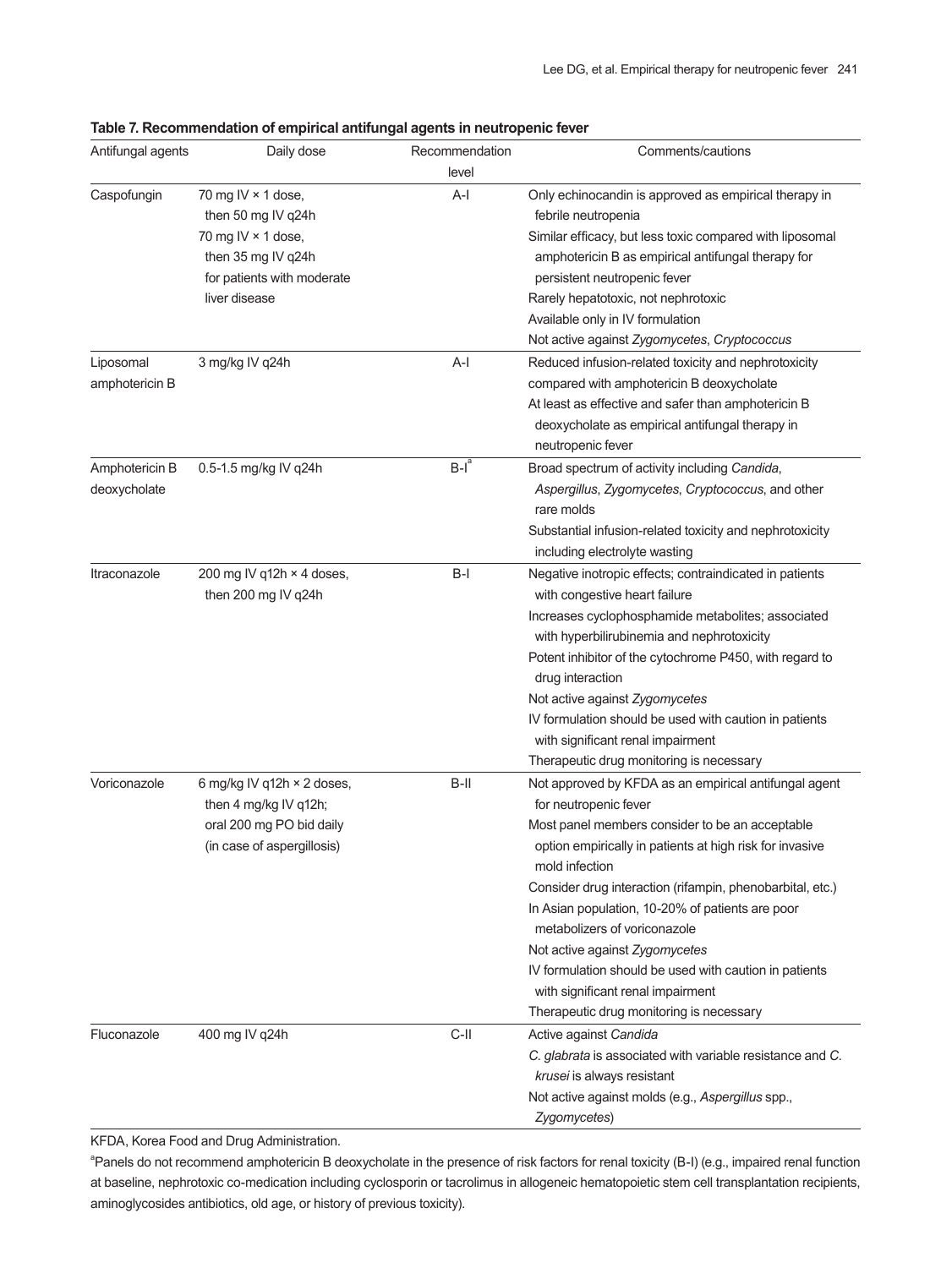# **Which additional examination(s) can be conducted to diagnose fungal infection after examinations have been performed in the early stages of fever?**

- 43. Periodic radiological examinations such as chest X-rays and CT, fungal cultures, non-culture based microbiological tests, such as galactomannan and β-D-glucan, and sputum or nasal swab surveillance are useful for the early diagnosis of fungal infections (B-I).
- 44. Active efforts, such as bronchoscopy, bronchoalveolar lavage, tissue biopsy, and culture, are necessary (B-II).

The Mycoses Study Group of the European Organization for Research and Treatment of Cancer (EORTC/MSG) revised the definition of invasive fungal infection in 2008 to include various methods [208]. However, the definitions were made for communication between clinical researchers, researchers of epidemiological studies, and clinicians, and were not an actual standard practice applied to patients clinically. That is, even when a case does not meet the definition, it does not mean every IFI can be excluded. As clinical characteristics and radiological and laboratory markers have been developed and repeatedly tested, they have been used to identify IFIs and to treat them early. These efforts enhance the survival rate of IFI by treating it early with only a small number of antifungals and reduce unnecessary use, adverse reactions, and medical costs by administering antifungals only to patients in need of them [209]. Additionally, regarding beginning empirical antifungal therapy, there are many efforts to diagnose and treat IFI early and to determine the treatment duration by using one or a combination of repeated fungal cultures, simple X-ray, CT, and non-culture-based diagnostic tests, even when IFI is not clinically suspected [209-211].

In patients with a sustained neutropenic fever, CT is helpful to diagnose IFI, especially invasive aspergillosis. The halo sign or haziness around a nodule or infiltration is a characteristic chest CT finding of infection caused by angio-invasive microorganisms, and it is useful for the suspicion of invasive aspergillosis observed in longterm neutropenic patients; however, it is not found in all patients. Although there is no disease-specific radiological finding characteristic of IFI, empirical antifungal therapy (mold-active therapy) should begin when severe neutropenia persists with symptoms such as fever, cough, and chest pain and pulmonary nodules or infiltration are newly observed on CT images. Additionally, the results of radiological examinations (e.g., CT, MRI) of the abdomen, paranasal sinuses, and head and neck are considered in combination with patients' symptoms and signs and laboratory findings. If there are any abnormalities in the examinations, active efforts, such as bronchoscopy and biopsy, are made to lead to confirmation of the diagnosis and to determine the appropriate use of antifungals through targeted therapy [2,3,12,209].

Galactomannan (GM) is a component of the cell wall of fungi and is used for double-sandwich enzyme-linked immunosorbent assays. It is examined in the plasma, serum, bronchoalveolar lavage fluid, and cerebrospinal fluid, and is known to be helpful for the diagnosis of invasive aspergillosis. Its sensitivity and specificity differ according to the study, and its cutoff value varies according to the type of underlying disease and antifungal prophylaxis [209,212-214]. When antibiotics such as piperacillin/tazobactam or amoxicillin/clavulanic acid are used, a false-positive result may be observed, and antifungals that are currently effective against filamentous fungi can provoke a false-negative result [195,213,215]. Except as an auxiliary measure for diagnosis, GM is used for surveillance in the high-risk group (for early diagnosis before symptoms) and monitoring of responses after antifungal therapy. A recent meta-analysis reported that the sensitivity and specificity of GM analysis were 71% (95% CI, 68 to 74) and 89% (95% CI, 88 to 90), respectively [216], but a study using it clinically found that its sensitivity was < 50% [217]. In particular, because falsenegative results can be observed when using antifungals, results should be interpreted carefully.

Moreover, another component of the cell wall of fungi, (1→3)-β-D-glucan, is currently used as an auxiliary measure to diagnose IFI. Unlike GM, it is detected in not only *Aspergillus*, but also *Candida*, *Fusarium*, *Trichosporon*, *P*. *jirovecii*, *Acremonium*, and *Saccharomyces*; however, it has not been identified in *Zygomycetes* [213,215].

Although the polymerase chain reaction (PCR) method has been developed, it has not been standardized and results on clinical validity do not exist. Thus, EORTC/ MSG does not recommend it as an auxiliary measure for diagnosis. Despite this, real-time quantitative PCR has been attempted for many genera and species of fungi [208,213,215]. Nucleic acid sequence-based amplification (NASBA) that manufactures a primer with a preserved 18S rRNA base sequence and nucleic acid and performs isothermal amplification has also been developed [218].

Antifungal therapy using described surrogate markers is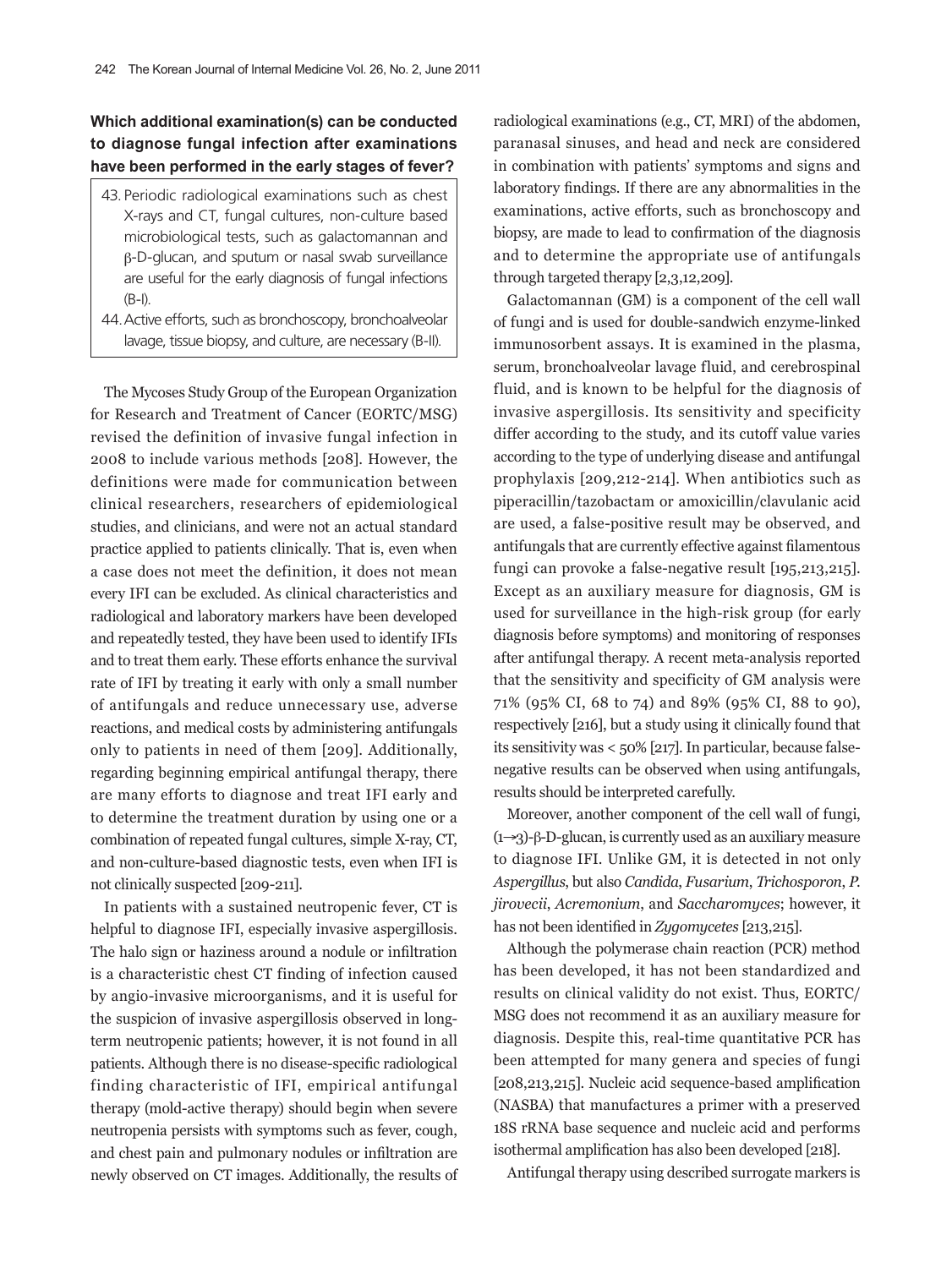called "preemptive therapy" and has been recently studied [211], but this committee believes that it is too early to recommend it for routine preemptive therapy in Korea.

### **Until when should empirical antifungal therapy be used?**

45. Treatment duration is usually determined by defervescence, recovery of the absolute neutrophil count, and a clinically stable condition. Empirical antifungals may be discontinued early if defervescence is achieved, neutropenia has recovered, and fungi have not been identified. However, if invasive fungal infection is identified during empirical therapy, the proper treatment duration for the respective disease should be followed (B-III).

When fungal infection is confirmed during the use of empirical antifungal therapy, the treatment duration is determined by any underlying disease(s) and the type and spectrum of fungal infection [2,193,194]. If fungal infection is not confirmed, there is no accurate standard by which to determine the empirical treatment duration, but in previous studies, the duration was an average of 7-14 days (range, 1 to 113) [198-200,203-205]. The treatment duration was limited mainly to experience with amphotericin B deoxycholate. Amphotericin B deoxycholate may be discontinued when neutropenia is improved, the patient's condition is stable, and there are no abnormalities on chest and abdominal CT. If neutropenia persists but the patient's condition is clinically stable, amphotericin B deoxycholate can be discontinued when it has been used for 2 weeks and there are neither suspicious lesions on physical examination nor abnormalities on CT. For stable patients in the high-risk group, continuation of amphotericin B deoxycholate is considered during the period of neutropenia [2]. GM can be helpful to determine the discontinuation of antifungal therapy with no evidence of fungal infection in clinical or radiological examinations despite continuous neutropenia because its negative predictive value is high. On the contrary, when the level is positive, additional examinations, such as CT, are necessary [209,210,213,215]. Moreover, if fever persists even after the recovery of neutropenia, active efforts, such as radiological examinations, biopsy, and cultures, are needed to determine the cause of the fever.

# **CLOSING REMARKS**

These guidelines represent an approximately 6-month effort. There were more studies in Korea than expected, but most were retrospective surveys conducted at a single hospital. These guidelines suggest drugs actually used as of December 2009 and their evidence, and if related Korean literature exists, it is also described. Although most questionnaire surveys performed in hospitals in Korea focused on clinical experiences based on the standard of reimbursement benefits, these guidelines attempt to provide an academic background for antibiotic therapy for febrile neutropenic patients. Thus, the contents of these guidelines may differ from the current notification of the Ministry of Health and Welfare and the standards of review of HIRA. In particular, the use and doses of antibiotics and the use of empirical antifungal therapy differ. Regarding the assessment of this guideline by specialists, the manuscript was revised by accepting opinions after presentations at five academic conferences in early 2010 and after the questionnaire survey had been conducted with related physicians in Korea. Of 40 recommendations, 36 indicated appropriateness and 11 indicated the need for adjustment in over 10% of the respondents. Among them, seven were related to antibiotic prophylaxis. With the exception of these, there were opinions that some oral antibiotics, the use of glycopeptides, catheter-related infections, and empirical antifungal therapy need to be modified. This is believed to be because therapeutic strategies, including experiences, prophylaxis, distribution of causative organisms, and the current situation of resistance, differ according to hospitals. In future, we hope that clinical experiences in Korea help patients and are consistent with international standards through much discussion.

 This committee has attempted to develop guidelines that are helpful for clinicians who examine and have concern for patients. However, the current guidelines do not mention tuberculosis or chronic hepatitis, the incidence rates of which are expected to be characteristically high in Korea. Moreover, various guidelines for the diagnosis and treatment of common diseases (e.g., invasive aspergillosis) in febrile neutropenic patients and prevention of infectious complications in specific groups (e.g., HSCT recipients) are considered necessary. We hope that many researchers obtain the necessary additional data through prospective studies and suggest future directions. Finally, we hope that these guidelines are widely used and periodically revised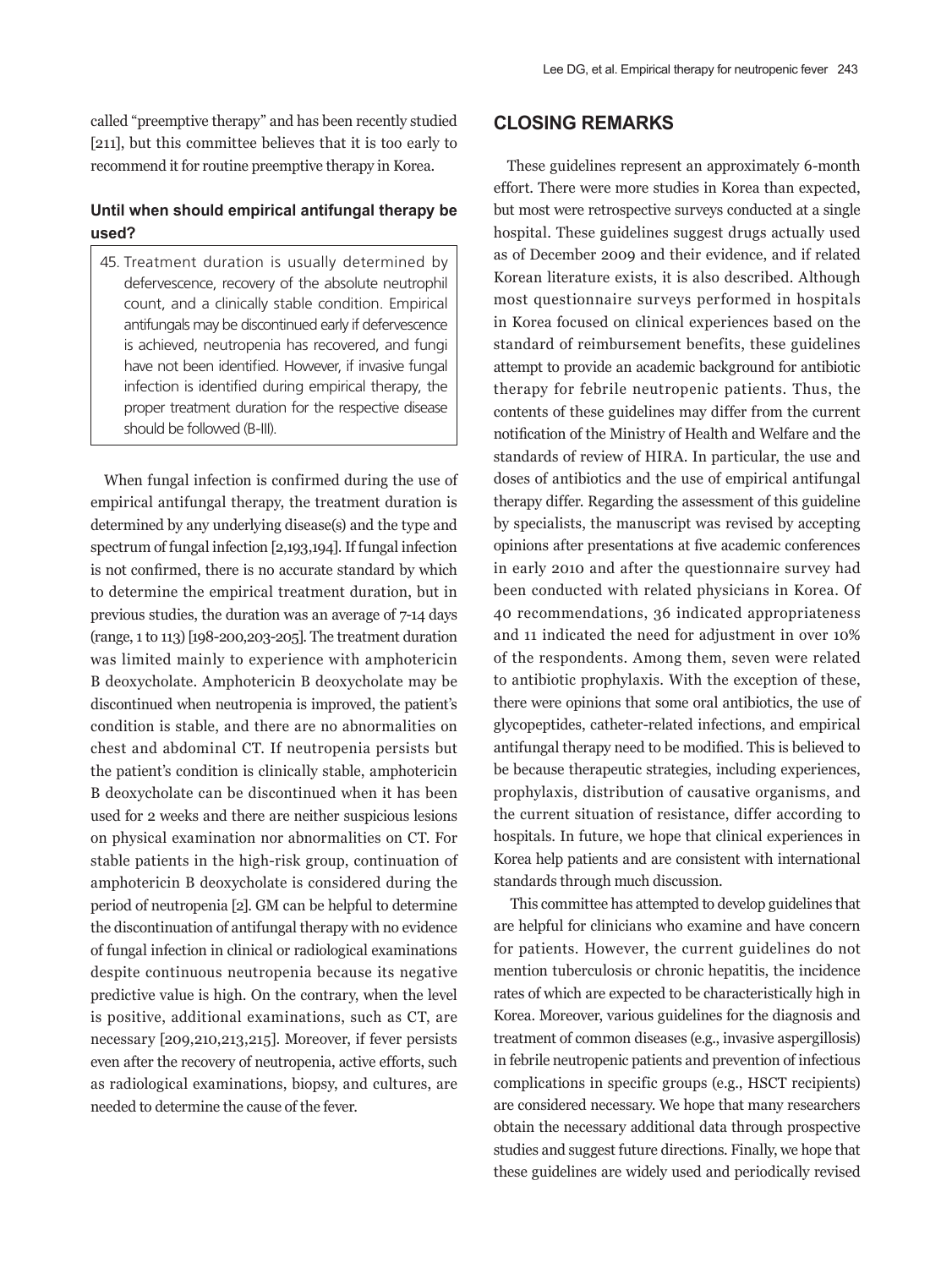every few years by related societies to provide the latest treatment information based on literature from Korea and other countries.

### **Conflict of interest**

No potential conflict of interest relevant to this article was reported.

#### **Acknowledgments**

This study was completed as part of the Clinical Practice Guideline development project (project no. NA2009-013), funded by NECA, in Korea. The results of this project underwent an appraisal process involving hematologists, infectious diseases specialists, medical oncologists, medical microbiologists, and methodologists.

The following committee members participated in the review and appraisal process of the guidelines: Chang-Ki Min (Division of Hematology, Department of Internal Medicine, College of Medicine, The Catholic University of Korea), Yeon-Joon Park (Department of Laboratory Medicine, College of Medicine, The Catholic University of Korea), Joung-Soon Jang (Division of Hematology Oncology, Department of Internal Medicine, Chung-Ang University College of Medicine), Jun Ho Jang (Division of Hematology Oncology, Department of Internal Medicine, Sungkyunkwan University School of Medicine), Jong Youl Jin (Division of Hematology, Department of Internal Medicine, College of Medicine, The Catholic University of Korea).

# **REFERENCES**

- 1. The Korean Society of Infectious Diseases. Infectious Disease. Seoul: Koonja Publishing Inc., 2007.
- 2. Hughes WT, Armstrong D, Bodey GP, et al. 2002 guidelines for the use of antimicrobial agents in neutropenic patients with cancer. Clin Infect Dis 2002;34:730-751.
- 3. Segal BH, Baden LR, Casper C, et al. NCCN Clinical Practice Guidelines in Oncology Prevention and Treatment of Cancer-Related Infections (v.2.2009). Fort Washington: National Comprehensive Cancer Network, 2009.
- 4. Bertz H, Auner HW, Weissinger F, et al. Antimicrobial therapy of febrile complications after high-dose chemo-/radiotherapy and autologous hematopoietic stem cell transplantationguidelines of the Infectious Diseases Working Party (AGIHO) of the German Society of Hematology and Oncology (DGHO). Ann Hematol 2003;82 Suppl 2:S167-S174.
- 5. Infectious Diseases Working Party (AGIHO) of the German Society of Hematology and Oncology (DGHO), Bohme A, Ruhnke M, et al. Treatment of invasive fungal infections in cancer patients: recommendations of the Infectious Diseases Working Party (AGIHO) of the German Society of Hematology and Oncology (DGHO). Ann Hematol 2009;88:97-110.
- 6. Bohme A, Ruhnke M, Buchheidt D, et al. Treatment of fungal infections in hematology and oncology-guidelines of the Infectious Diseases Working Party (AGIHO) of the German Society of Hematology and Oncology (DGHO). Ann Hematol 2003;82 Suppl 2:S133-S140.
- 7. Buchheidt D, Bohme A, Cornely OA, et al. Diagnosis and treatment of documented infections in neutropenic patients: recommendations of the Infectious Diseases Working Party (AGIHO) of the German Society of Hematology and Oncology (DGHO). Ann Hematol 2003;82 Suppl 2:S127-S132.
- 8. Cornely OA, Bohme A, Buchheidt D, et al. Prophylaxis of invasive fungal infections in patients with hematological malignancies and solid tumors-guidelines of the Infectious Diseases Working Party (AGIHO) of the German Society of Hematology and Oncology (DGHO). Ann Hematol 2003;82 Suppl 2:S186-S200.
- 9. Einsele H, Bertz H, Beyer J, et al. Infectious complications after allogeneic stem cell transplantation: epidemiology and interventional therapy strategies-guidelines of the Infectious Diseases Working Party (AGIHO) of the German Society of Hematology and Oncology (DGHO). Ann Hematol 2003;82 Suppl 2:S175-S185.
- 10. Fatkenheuer G, Buchheidt D, Cornely OA, et al. Central venous catheter (CVC)-related infections in neutropenic patientsguidelines of the Infectious Diseases Working Party (AGIHO) of the German Society of Hematology and Oncology (DGHO). Ann Hematol 2003;82 Suppl 2:S149-S157.
- 11. Link H, Bohme A, Cornely OA, et al. Antimicrobial therapy of unexplained fever in neutropenic patients-guidelines of the Infectious Diseases Working Party (AGIHO) of the German Society of Hematology and Oncology (DGHO), Study Group Interventional Therapy of Unexplained Fever, Arbeitsgemeinschaft Supportivmassnahmen in der Onkologie (ASO) of the Deutsche Krebsgesellschaft (DKG-German Cancer Society). Ann Hematol 2003;82 Suppl 2:S105-S117.
- 12. Ruhnke M, Bohme A, Buchheidt D, et al. Diagnosis of invasive fungal infections in hematology and oncology-guidelines of the Infectious Diseases Working Party (AGIHO) of the German Society of Hematology and Oncology (DGHO). Ann Hematol 2003;82 Suppl 2:S141-S148.
- 13. Sandherr M, Einsele H, Hebart H, et al. Antiviral prophylaxis in patients with haematological malignancies and solid tumours: Guidelines of the Infectious Diseases Working Party (AGIHO) of the German Society for Hematology and Oncology (DGHO). Ann Oncol 2006;17:1051-1059.
- 14. Marchetti O, Cordonnier C, Calandra T. Empirical antifungal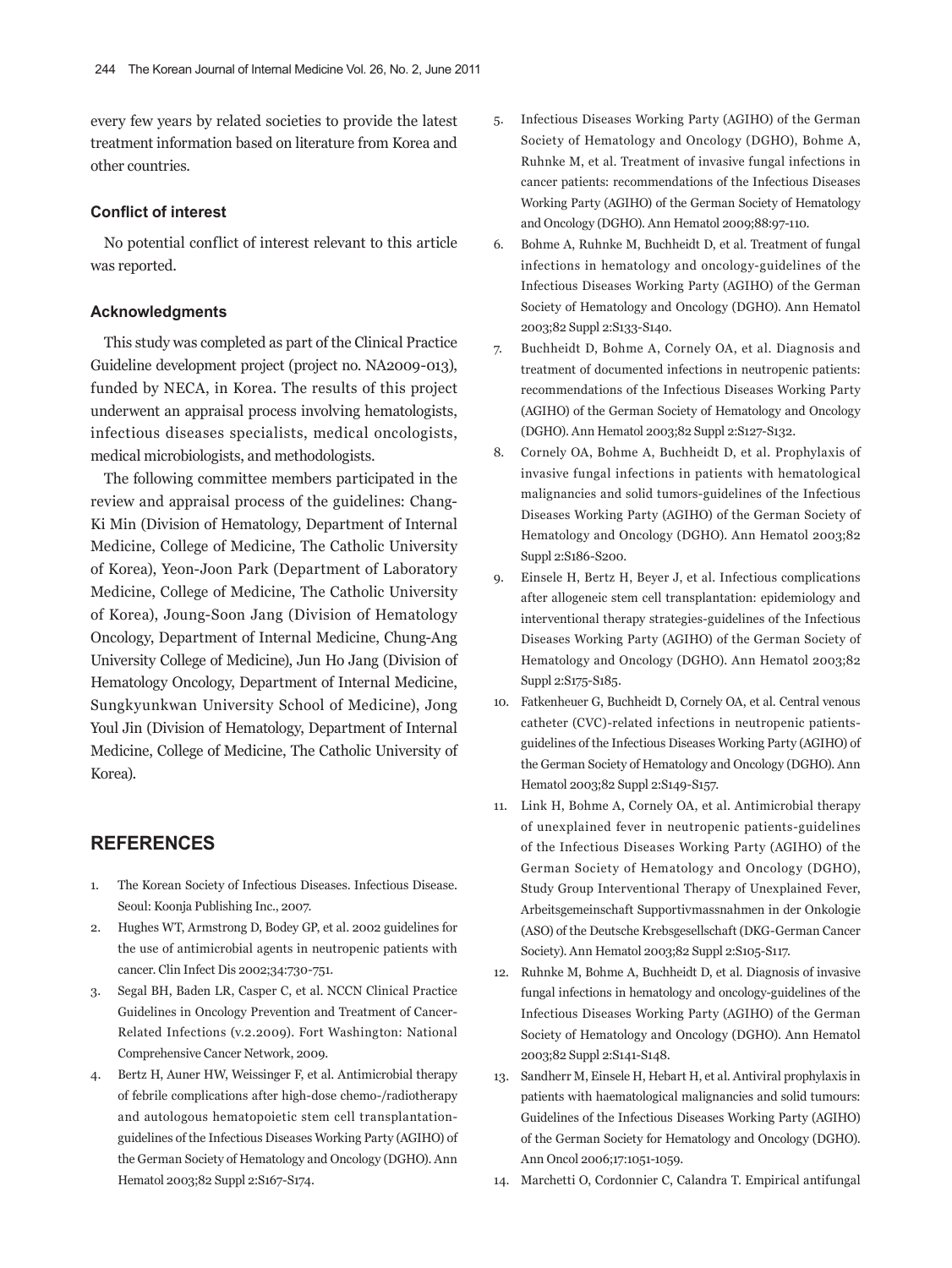therapy in neutropaenic cancer patients with persistent fever. Eur J Cancer Suppl 2007;5:32-42.

- 15. Maertens JA, Frere P, Lass-Florl C, Heinz W, Cornely OA. Primary antifungal prophylaxis in leukaemia patients. Eur J Cancer Suppl 2007;5:43-48.
- 16. Drgona L, Paul M, Bucaneve G, Calandra T, Menichetti F. The need for aminoglycosides in combination with β-lactams for high-risk, febrile neutropaenic patients with leukaemia. Eur J Cancer Suppl 2007;5:13-22.
- 17. Cometta A, Marchetti O, Calandra T. Empirical use of anti-Gram-positive antibiotics in febrile neutropaenic cancer patients with acute leukaemia. Eur J Cancer Suppl 2007;5:23-31.
- 18. Bucaneve G, Castagnola E, Viscoli C, Leibovici L, Menichetti F. Quinolone prophylaxis for bacterial infections in afebrile high risk neutropenic patients. Eur J Cancer Suppl 2007;5:5-12.
- 19. Jun HX, Zhixiang S, Chun W, et al. Clinical guidelines for the management of cancer patients with neutropenia and unexplained fever. Int J Antimicrob Agents 2005;26 Suppl 2:S128-S132.
- 20. Yoshida M, Ohno R. Current antimicrobial usage for the management of infections in leukemic patients in Japan: results of a survey. Clin Infect Dis 2004;39 Suppl 1:S11-S14.
- 21. Yoshida M, Ohno R. Antimicrobial prophylaxis in febrile neutropenia. Clin Infect Dis 2004;39 Suppl 1:S65-S67.
- 22. Urabe A. Clinical features of the neutropenic host: definitions and initial evaluation. Clin Infect Dis 2004;39 Suppl 1:S53-S55.
- 23. Tamura K, Imajo K, Akiyama N, et al. Randomized trial of cefepime monotherapy or cefepime in combination with amikacin as empirical therapy for febrile neutropenia. Clin Infect Dis 2004;39 Suppl 1:S15-S24.
- 24. Tamura K. Initial empirical antimicrobial therapy: duration and subsequent modifications. Clin Infect Dis 2004;39 Suppl 1:S59-S64.
- 25. Ohyashiki K. Monotherapy versus dual therapy based on risk categorization of febrile neutropenic patients. Clin Infect Dis 2004;39 Suppl 1:S56-S58.
- 26. Masaoka T. Evidence-based recommendations for antimicrobial use in febrile neutropenia in Japan: executive summary. Clin Infect Dis 2004;39 Suppl 1:S49-S52.
- 27. Kanamaru A, Tatsumi Y. Microbiological data for patients with febrile neutropenia. Clin Infect Dis 2004;39 Suppl 1:S7-S10.
- 28. The periodic health examination. Canadian task force on the periodic health examination. Can Med Assoc J 1979;121:1193- 1254.
- 29. Choi SM, Park SH, Lee DG, Choi JH, Yoo JH, Shin WS. Current antimicrobial usage for the management of neutropenic fever in Korea: a nationwide survey. J Korean Med Sci 2008;23:941- 947.
- 30. Kim HS, Song MG. Comparison of rectal temperature and tympanic membrane. Nurs Sci 1998;10(2):22-30.
- 31. Fulbrook P. Core body temperature measurement: a comparison of axilla, tympanic membrane and pulmonary artery blood

temperature. Intensive Crit Care Nurs 1997;13:266-272.

- 32. Dzarr AA, Kamal M, Baba AA. A comparison between infrared tympanic thermometry, oral and axilla with rectal thermometry in neutropenic adults. Eur J Oncol Nurs 2009;13:250-254.
- 33. Ciuraru NB, Braunstein R, Sulkes A, Stemmer SM. The influence of mucositis on oral thermometry: when fever may not reflect infection. Clin Infect Dis 2008;46:1859-1863.
- 34. Bodey GP, Buckley M, Sathe YS, Freireich EJ. Quantitative relationships between circulating leukocytes and infection in patients with acute leukemia. Ann Intern Med 1966;64:328- 340.
- 35. Bodey GP, Rodriguez V, Chang HY, Narboni. Fever and infection in leukemic patients: a study of 494 consecutive patients. Cancer 1978;41:1610-1622.
- 36. Sickles EA, Greene WH, Wiernik PH. Clinical presentation of infection in granulocytopenic patients. Arch Intern Med 1975;135:715-719.
- 37. Heussel CP, Kauczor HU, Heussel GE, et al. Pneumonia in febrile neutropenic patients and in bone marrow and blood stem-cell transplant recipients: use of high-resolution computed tomography. J Clin Oncol 1999;17:796-805.
- 38. Klastersky J, Paesmans M, Rubenstein EB, et al. The Multinational Association for Supportive Care in Cancer risk index: a multinational scoring system for identifying low-risk febrile neutropenic cancer patients. J Clin Oncol 2000;18:3038- 3051.
- 39. Talcott JA, Finberg R, Mayer RJ, Goldman L. The medical course of cancer patients with fever and neutropenia: clinical identification of a low-risk subgroup at presentation. Arch Intern Med 1988;148:2561-2568.
- 40. Talcott JA, Siegel RD, Finberg R, Goldman L. Risk assessment in cancer patients with fever and neutropenia: a prospective, two-center validation of a prediction rule. J Clin Oncol 1992;10:316-322.
- 41. Talcott JA, Whalen A, Clark J, Rieker PP, Finberg R. Home antibiotic therapy for low-risk cancer patients with fever and neutropenia: a pilot study of 30 patients based on a validated prediction rule. J Clin Oncol 1994;12:107-114.
- 42. Jung JS, Kwon KY, Kim KS, et al. Risk prediction factors in febrile neutropenic patients. J Korean Soc Emerg Med 2000;11:305-315.
- 43. Yoo JH, Choi SM, Lee DG, et al. Prognostic factors influencing infection-related mortality in patients with acute leukemia in Korea. J Korean Med Sci 2005;20:31-35.
- 44. Gafter-Gvili A, Fraser A, Paul M, Leibovici L. Meta-analysis: antibiotic prophylaxis reduces mortality in neutropenic patients. Ann Intern Med 2005;142:979-995.
- 45. Engels EA, Lau J, Barza M. Efficacy of quinolone prophylaxis in neutropenic cancer patients: a meta-analysis. J Clin Oncol 1998;16:1179-1187.
- 46. Ito JI, Tegtmeier BR, O'Donnell MR. Antibacterial prophylaxis in patients with cancer and neutropenia. N Engl J Med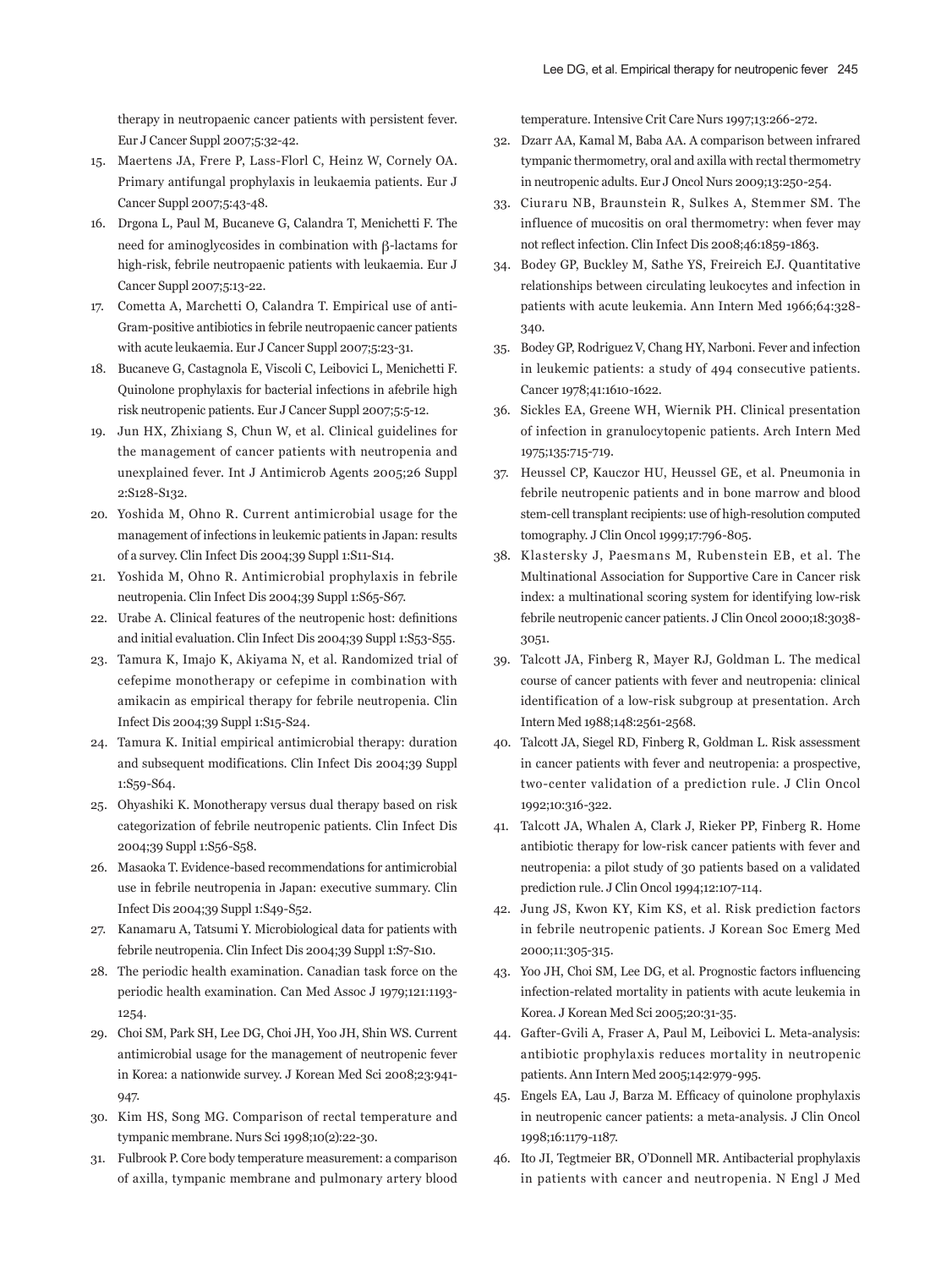2006;354:90-94.

- 47. Cullen M, Steven N, Billingham L, et al. Antibacterial prophylaxis after chemotherapy for solid tumors and lymphomas. N Engl J Med 2005;353:988-998.
- 48. Bucaneve G, Micozzi A, Menichetti F, et al. Levofloxacin to prevent bacterial infection in patients with cancer and neutropenia. N Engl J Med 2005;353:977-987.
- 49. Lee DG, Choi SM, Choi JH, et al. Selective bowel decontamination for the prevention of infection in acute myelogenous leukemia: a prospective randomized trial. Korean J Intern Med 2002;17:38- 44.
- 50. Thomas X, Troncy J, Belhabri A, et al. Effectiveness of combined vancomycin and pefloxacine in gastrointestinal decontamination for preventing infections after chemotherapyinduced bone marrow aplasia: a randomized double-blind study. Presse Med 2000;29:1745-1751.
- 51. Talbot GH, Cassileth PA, Paradiso L, Correa-Coronas R, Bond L. Oral enoxacin for infection prevention in adults with acute nonlymphocytic leukemia: the Enoxacin Prophylaxis Study Group. Antimicrob Agents Chemother 1993;37:474-482.
- 52. Lew MA, Kehoe K, Ritz J, et al. Prophylaxis of bacterial infections with ciprofloxacin in patients undergoing bone marrow transplantation. Transplantation 1991;51:630-636.
- 53. Karp JE, Merz WG, Hendricksen C, et al. Oral norfloxacin for prevention of gram-negative bacterial infections in patients with acute leukemia and granulocytopenia: a randomized, double-blind, placebo-controlled trial. Ann Intern Med 1987;106:1-7.
- 54. Robenshtok E, Gafter-Gvili A, Goldberg E, et al. Antifungal prophylaxis in cancer patients after chemotherapy or hematopoietic stem-cell transplantation: systematic review and meta-analysis. J Clin Oncol 2007;25:5471-5489.
- 55. Goodman JL, Winston DJ, Greenfield RA, et al. A controlled trial of fluconazole to prevent fungal infections in patients undergoing bone marrow transplantation. N Engl J Med 1992;326:845-851.
- 56. Slavin MA, Osborne B, Adams R, et al. Efficacy and safety of fluconazole prophylaxis for fungal infections after marrow transplantation: a prospective, randomized, double-blind study. J Infect Dis 1995;171:1545-1552.
- 57. Rotstein C, Bow EJ, Laverdiere M, Ioannou S, Carr D, Moghaddam N. Randomized placebo-controlled trial of fluconazole prophylaxis for neutropenic cancer patients: benefit based on purpose and intensity of cytotoxic therapy: the Canadian Fluconazole Prophylaxis Study Group. Clin Infect Dis 1999;28:331-340.
- 58. Winston DJ, Chandrasekar PH, Lazarus HM, et al. Fluconazole prophylaxis of fungal infections in patients with acute leukemia: results of a randomized placebo-controlled, doubleblind, multicenter trial. Ann Intern Med 1993;118:495-503.
- 59. Schaffner A, Schaffner M. Effect of prophylactic fluconazole on the frequency of fungal infections, amphotericin B use, and

health care costs in patients undergoing intensive chemotherapy for hematologic neoplasias. J Infect Dis 1995;172:1035-1041.

- 60. Young GA, Bosly A, Gibbs DL, Durrant S. A double-blind comparison of fluconazole and nystatin in the prevention of candidiasis in patients with leukaemia: Antifungal Prophylaxis Study Group. Eur J Cancer 1999;35:1208-1213.
- 61. Philpott-Howard JN, Wade JJ, Mufti GJ, Brammer KW, Ehninger G. Randomized comparison of oral fluconazole versus oral polyenes for the prevention of fungal infection in patients at risk of neutropenia: Multicentre Study Group. J Antimicrob Chemother 1993;31:973-984.
- 62. Menichetti F, Del Favero A, Martino P, et al. Preventing fungal infection in neutropenic patients with acute leukemia: fluconazole compared with oral amphotericin B. Ann Intern Med 1994;120:913-918.
- 63. Annaloro C, Oriana A, Tagliaferri E, et al. Efficacy of different prophylactic antifungal regimens in bone marrow transplantation. Haematologica 1995;80:512-517.
- 64. Huijgens PC, Simoons-Smit AM, van Loenen AC, et al. Fluconazole versus itraconazole for the prevention of fungal infections in haemato-oncology. J Clin Pathol 1999;52:376-380.
- 65. Glasmacher A, Cornely O, Ullmann AJ, et al. An open-label randomized trial comparing itraconazole oral solution with fluconazole oral solution for primary prophylaxis of fungal infections in patients with haematological malignancy and profound neutropenia. J Antimicrob Chemother 2006;57:317- 325.
- 66. Marr KA, Crippa F, Leisenring W, et al. Itraconazole versus fluconazole for prevention of fungal infections in patients receiving allogeneic stem cell transplants. Blood 2004;103:1527- 1533.
- 67. Morgenstern GR, Prentice AG, Prentice HG, Ropner JE, Schey SA, Warnock DW. A randomized controlled trial of itraconazole versus fluconazole for the prevention of fungal infections in patients with haematological malignancies: U.K. Multicentre Antifungal Prophylaxis Study Group. Br J Haematol 1999;105:901-911.
- 68. Oren I, Rowe JM, Sprecher H, et al. A prospective randomized trial of itraconazole vs fluconazole for the prevention of fungal infections in patients with acute leukemia and hematopoietic stem cell transplant recipients. Bone Marrow Transplant 2006;38:127-134.
- 69. Winston DJ, Maziarz RT, Chandrasekar PH, et al. Intravenous and oral itraconazole versus intravenous and oral fluconazole for long-term antifungal prophylaxis in allogeneic hematopoietic stem-cell transplant recipients: a multicenter, randomized trial. Ann Intern Med 2003;138:705-713.
- 70. Slordal L, Spigset O. Heart failure induced by non-cardiac drugs. Drug Saf 2006;29:567-586.
- 71. Nagappan V, Deresinski S. Reviews of anti-infective agents: posaconazole. A broad-spectrum triazole antifungal agent. Clin Infect Dis 2007;45:1610-1617.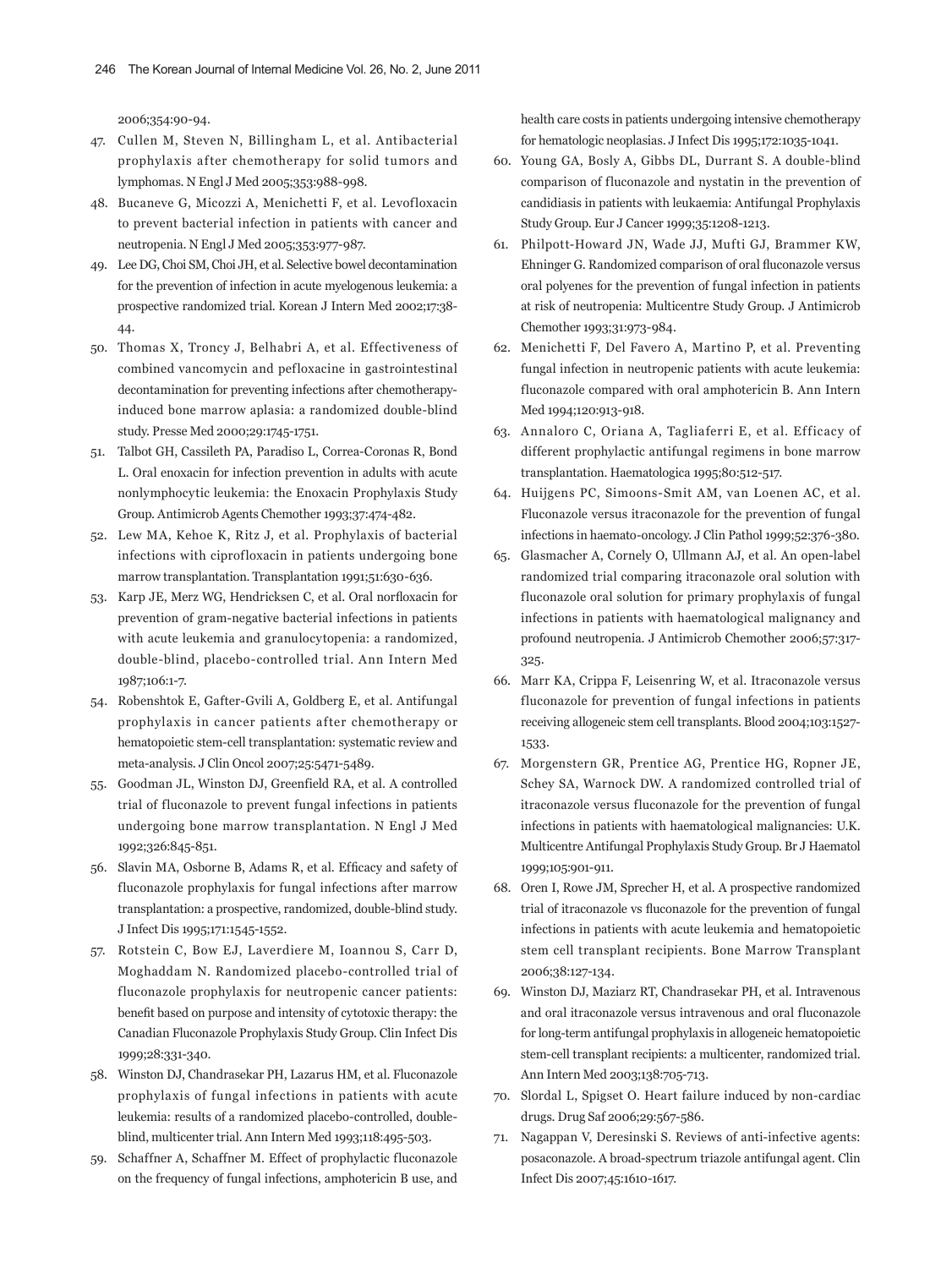- 72. Schering-Plough. Schering-Plough announces FDA approval of NOXAFIL(R) (posaconazole) for treatment of oropharyngeal candidiasis (OPC) [Internet]. PR Newswire Association, 2006 [cited 2011 May 15]. Available from: http://www2.prnewswire. com/cgi-bin/stories.pl?ACCT=104&STORY=/www/story/10-23- 2006/0004456852&EDATE=.
- 73. Cornely OA, Maertens J, Winston DJ, et al. Posaconazole vs. f luconazole or itraconazole prophylaxis in patients with neutropenia. N Engl J Med 2007;356:348-359.
- 74. van Burik JA, Ratanatharathorn V, Stepan DE, et al. Micafungin versus fluconazole for prophylaxis against invasive fungal infections during neutropenia in patients undergoing hematopoietic stem cell transplantation. Clin Infect Dis 2004;39:1407-1416.
- 75. Hiramatsu Y, Maeda Y, Fujii N, et al. Use of micafungin versus fluconazole for antifungal prophylaxis in neutropenic patients receiving hematopoietic stem cell transplantation. Int J Hematol 2008;88:588-595.
- 76. Wolff SN, Fay J, Stevens D, et al. Fluconazole vs low-dose amphotericin B for the prevention of fungal infections in patients undergoing bone marrow transplantation: a study of the North American Marrow Transplant Group. Bone Marrow Transplant 2000;25:853-859.
- 77. Bodey GP, Anaissie EJ, Elting LS, Estey E, O'Brien S, Kantarjian H. Antifungal prophylaxis during remission induction therapy for acute leukemia fluconazole versus intravenous amphotericin B. Cancer 1994;73:2099-2106.
- 78. Tollemar J, Ringden O, Andersson S, Sundberg B, Ljungman P, Tyden G. Randomized double-blind study of liposomal amphotericin B (Ambisome) prophylaxis of invasive fungal infections in bone marrow transplant recipients. Bone Marrow Transplant 1993;12:577-582.
- 79. Kelsey SM, Goldman JM, McCann S, et al. Liposomal amphotericin (AmBisome) in the prophylaxis of fungal infections in neutropenic patients: a randomised, double-blind, placebocontrolled study. Bone Marrow Transplant 1999;23:163-168.
- 80. Tollemar J, Hockerstedt K, Ericzon BG, Sundberg B, Ringden O. Fungal prophylaxis with AmBisome in liver and bone marrow transplant recipients: results of two randomized double-blind studies. Transplant Proc 1994;26:1833.
- 81. Penack O, Schwartz S, Martus P, et al. Low-dose liposomal amphotericin B in the prevention of invasive fungal infections in patients with prolonged neutropenia: results from a randomized, single-center trial. Ann Oncol 2006;17:1306-1312.
- 82. Schwartz S, Behre G, Heinemann V, et al. Aerosolized amphotericin B inhalations as prophylaxis of invasive aspergillus infections during prolonged neutropenia: results of a prospective randomized multicenter trial. Blood 1999;93:3654- 3661.
- 83. Alexander BD, Dodds Ashley ES, Addison RM, Alspaugh JA, Chao NJ, Perfect JR. Non-comparative evaluation of the safety of aerosolized amphotericin B lipid complex in patients

undergoing allogeneic hematopoietic stem cell transplantation. Transpl Infect Dis 2006;8:13-20.

- 84. Rijnders BJ, Cornelissen JJ, Slobbe L, et al. Aerosolized liposomal amphotericin B for the prevention of invasive pulmonary aspergillosis during prolonged neutropenia: a randomized, placebo-controlled trial. Clin Infect Dis 2008;46:1401-1408.
- 85. Choi SM, Lee DG, Choi JH, et al. Itraconazole oral solution versus fluconazole syrup for prevention of invasive fungal infections in patients receiving hematopoietic stem cell transplantation: prospective, randomized, comparative clinical trial. Infect Chemother 2005;37:71-78.
- 86. Menichetti F, Del Favero A, Martino P, et al. Itraconazole oral solution as prophylaxis for fungal infections in neutropenic patients with hematologic malignancies: a randomized, placebo-controlled, double-blind, multicenter trial. GIMEMA Infection Program. Gruppo Italiano Malattie Ematologiche dell' Adulto. Clin Infect Dis 1999;28:250-255.
- 87. Nucci M, Biasoli I, Akiti T, et al. A double-blind, randomized, placebo-controlled trial of itraconazole capsules as antifungal prophylaxis for neutropenic patients. Clin Infect Dis 2000;30:300- 305.
- 88. Akiyama H, Mori S, Tanikawa S, Sakamaki H, Onozawa Y. Fluconazole versus oral amphotericin B in preventing fungal infection in chemotherapy-induced neutropenic patients with haematological malignancies. Mycoses 1993;36:373-378.
- 89. Riley DK, Pavia AT, Beatty PG, et al. The prophylactic use of low-dose amphotericin B in bone marrow transplant patients. Am J Med 1994;97:509-514.
- 90. Kaptan K, Ural AU, Cetin T, Avcu F, Beyan C, Yalcin A. Itraconazole is not effective for the prophylaxis of fungal infections in patients with neutropenia. J Infect Chemother 2003;9:40-45.
- 91. Kern W, Behre G, Rudolf T, et al. Failure of fluconazole prophylaxis to reduce mortality or the requirement of systemic amphotericin B therapy during treatment for refractory acute myeloid leukemia: results of a prospective randomized phase III study. German AML Cooperative Group. Cancer 1998;83:291- 301.
- 92. Lass-Florl C, Gunsilius E, Gastl G, et al. Fungal colonization in neutropenic patients: a randomized study comparing itraconazole solution and amphotericin B solution. Ann Hematol 2003;82:565-569.
- 93. Van Delden C, Lew DP, Chapuis B, Rohner P, Hirschel B. Antifungal prophylaxis in severely neutropenic patients: how much fluconazole is necessary? Clin Microbiol Infect 1995;1:24- 30.
- 94. Ullmann AJ, Lipton JH, Vesole DH, et al. Posaconazole or fluconazole for prophylaxis in severe graft-versus-host disease. N Engl J Med 2007;356:335-347.
- 95. Hughes WT, Rivera GK, Schell MJ, Thornton D, Lott L. Successful intermittent chemoprophylaxis for Pneumocystis carinii pneumonitis. N Engl J Med 1987;316:1627-1632.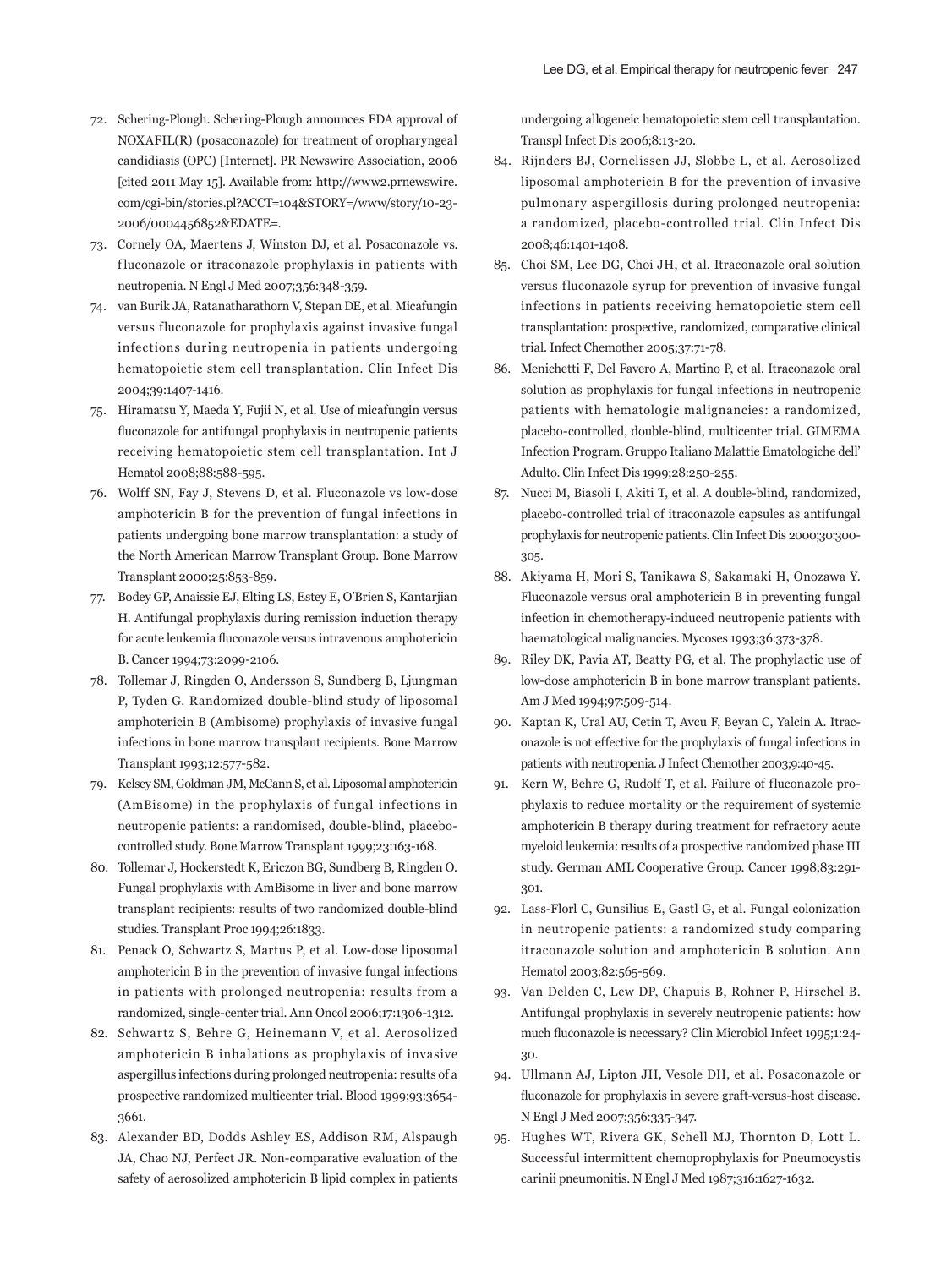- 96. Green H, Paul M, Vidal L, Leibovici L. Prophylaxis of Pneumocystis pneumonia in immunocompromised non-HIV-infected patients: systematic review and meta-analysis of randomized controlled trials. Mayo Clin Proc 2007;82:1052-1059.
- 97. Green H, Paul M, Vidal L, Leibovici L. Prophylaxis for Pneumocystis pneumonia (PCP) in non-HIV immunocompromised patients. Cochrane Database Syst Rev 2007;(3):CD005590.
- 98. Wadhwa PD, Morrison VA. Infectious complications of chronic lymphocytic leukemia. Semin Oncol 2006;33:240-249.
- 99. Martin SI, Marty FM, Fiumara K, Treon SP, Gribben JG, Baden LR. Infectious complications associated with alemtuzumab use for lymphoproliferative disorders. Clin Infect Dis 2006;43:16- 24.
- 100. Sudhoff T, Arning M, Schneider W. Prophylactic strategies to meet infectious complications in fludarabine-treated CLL. Leukemia 1997;11 Suppl 2:S38-S41.
- 101. El-Sadr WM, Luskin-Hawk R, Yurik TM, et al. A randomized trial of daily and thrice-weekly trimethoprim-sulfamethoxazole for the prevention of Pneumocystis carinii pneumonia in human immunodeficiency virus-infected persons: Terry Beirn Community Programs for Clinical Research on AIDS (CPCRA). Clin Infect Dis 1999;29:775-783.
- 102. Vasconcelles MJ, Bernardo MV, King C, Weller EA, Antin JH. Aerosolized pentamidine as pneumocystis prophylaxis after bone marrow transplantation is inferior to other regimens and is associated with decreased survival and an increased risk of other infections. Biol Blood Marrow Transplant 2000;6:35-43.
- 103. Souza JP, Boeckh M, Gooley TA, Flowers ME, Crawford SW. High rates of Pneumocystis carinii pneumonia in allogeneic blood and marrow transplant recipients receiving dapsone prophylaxis. Clin Infect Dis 1999;29:1467-1471.
- 104. Meyers JD, Flournoy N, Thomas ED. Infection with herpes simplex virus and cell-mediated immunity after marrow transplant. J Infect Dis 1980;142:338-346.
- 105. Schubert MM, Peterson DE, Flournoy N, Meyers JD, Truelove EL. Oral and pharyngeal herpes simplex virus infection after allogeneic bone marrow transplantation: analysis of factors associated with infection. Oral Surg Oral Med Oral Pathol 1990;70:286-293.
- 106. Barton T, Collis T, Stadtmauer E, Schuster M. Infectious complications the year after autologous bone marrow transplantation or peripheral stem cell transplantation for treatment of breast cancer. Clin Infect Dis 2001;32:391-395.
- 107. Herrmann RP, Trent M, Cooney J, Cannell PK. Infections in patients managed at home during autologous stem cell transplantation for lymphoma and multiple myeloma. Bone Marrow Transplant 1999;24:1213-1217.
- 108. Seropian S, Nadkarni R, Jillella AP, et al. Neutropenic infections in 100 patients with non-Hodgkin's lymphoma or Hodgkin's disease treated with high-dose BEAM chemotherapy and peripheral blood progenitor cell transplant: out-patient treatment is a viable option. Bone Marrow Transplant

1999;23:599-605.

- 109. Lee JT, Kim YT. Prevalence of antibody to herpes simplex virus. Korean J Dermatol 1993;31:38-46.
- 110. Glenny AM, Fernandez Mauleffinch LM, Pavitt S, Walsh T. Interventions for the prevention and treatment of herpes simplex virus in patients being treated for cancer. Cochrane Database Syst Rev 2009;(1):CD006706.
- 111. Yahav D, Gafter-Gvili A, Muchtar E, et al. Antiviral prophylaxis in haematological patients: systematic review and metaanalysis. Eur J Cancer 2009;45:3131-3148.
- 112. Liesveld JL, Abboud CN, Ifthikharuddin JJ, et al. Oral valacyclovir versus intravenous acyclovir in preventing herpes simplex virus infections in autologous stem cell transplant recipients. Biol Blood Marrow Transplant 2002;8:662-665.
- 113. Warkentin DI, Epstein JB, Campbell LM, et al. Valacyclovir versus acyclovir for HSV prophylaxisin neutropenic patients. Ann Pharmacother 2002;36:1525-1531.
- 114. Wade JC, Newton B, Flournoy N, Meyers JD. Oral acyclovir for prevention of herpes simplex virus reactivation after marrow transplantation. Ann Intern Med 1984;100:823-828.
- 115. Tomblyn M, Chiller T, Einsele H, et al. Guidelines for preventing infectious complications among hematopoietic cell transplant recipients: a global perspective. Preface. Bone Marrow Transplant 2009;44:453-455.
- 116. Choi SM, Lee DG, Park YH, et al. Infections in patients with acute leukemia: comparison of induction chemotherapy group and reinduction chemotherapy group. Infect Chemother 2003;35:78-85.
- 117. Kim HB, Park SW, Kim US, et al. Infections in patients with acute leukemia (1993~1996). Korean J Hematol 1999;34:359- 365.
- 118. Park SH, Choi SM, Lee DG, et al. Current trends of infectious complications following hematopoietic stem cell transplantation in a single center. J Korean Med Sci 2006;21:199-207.
- 119. Rho YH, Lee YJ, Lee J, et al. Clinical aspects and prognostic factors of neutropenic fever in leukemic patients: 1996~2001. Korean J Infect Dis 2002;34:152-159.
- 120. Rhee JY, Jang EH, Kim ST, et al. Profiles of infectious complications on the outcomes for the recipients of allogeneic hematopoietic stem cell transplantation. Korean J Med 2007;72:200- 208.
- 121. Kim JS, Oh JM. The patterns of infection and therapy in cancer patients receiving chemotherapy. J Korean Soc Health Syst Pharm 2000;17:481-500.
- 122. Freifeld A, Marchigiani D, Walsh T, et al. A double-blind comparison of empirical oral and intravenous antibiotic therapy for low-risk febrile patients with neutropenia during cancer chemotherapy. N Engl J Med 1999;341:305-311.
- 123. Hidalgo M, Hornedo J, Lumbreras C, et al. Outpatient therapy with oral ofloxacin for patients with low risk neutropenia and fever: a prospective, randomized clinical trial. Cancer 1999;85:213-219.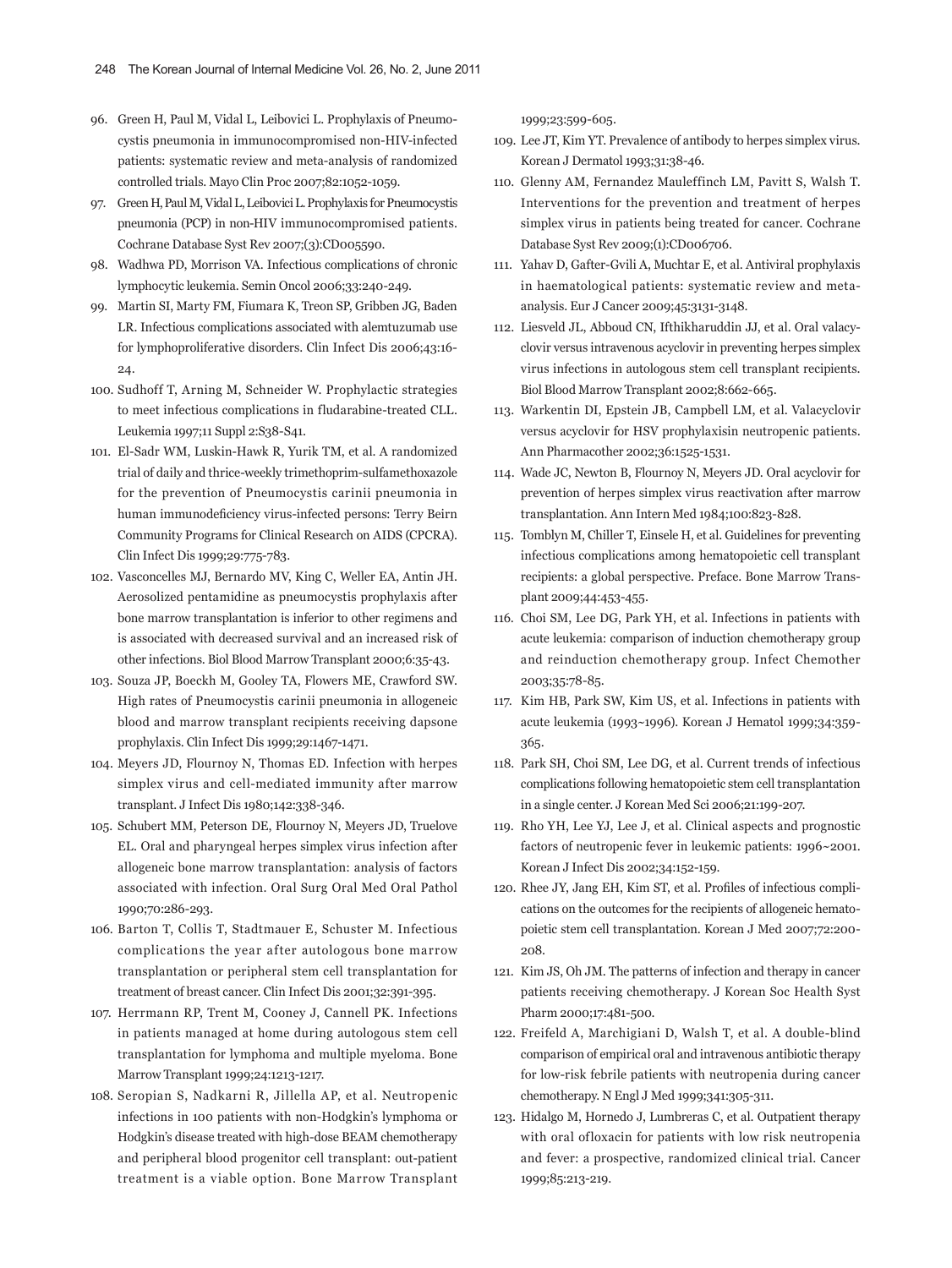- 124. Kern WV, Cometta A, De Bock R, Langenaeken J, Paesmans M, Gaya H. Oral versus intravenous empirical antimicrobial therapy for fever in patients with granulocytopenia who are receiving cancer chemotherapy. International Antimicrobial Therapy Cooperative Group of the European Organization for Research and Treatment of Cancer. N Engl J Med 1999;341:312- 318.
- 125. Malik IA, Khan WA, Karim M, Aziz Z, Khan MA. Feasibility of outpatient management of fever in cancer patients with lowrisk neutropenia: results of a prospective randomized trial. Am J Med 1995;98:224-231.
- 126. Rolston KV, Rubenstein EB, Freifeld A. Early empiric antibiotic therapy for febrile neutropenia patients at low risk. Infect Dis Clin North Am 1996;10:223-237.
- 127. Rolston KV, Frisbee-Hume SE, Patel S, Manzullo EF, Benjamin RS. Oral moxifloxacin for outpatient treatment of low-risk, febrile neutropenic patients. Support Care Cancer 2010;18:89-  $04.$
- 128. Aquino VM, Herrera L, Sandler ES, Buchanan GR. Feasibility of oral ciprofloxacin for the outpatient management of febrile neutropenia in selected children with cancer. Cancer 2000;88:1710-1714.
- 129. Giamarellou H, Bassaris HP, Petrikkos G, et al. Monotherapy with intravenous followed by oral high-dose ciprofloxacin versus combination therapy with ceftazidime plus amikacin as initial empiric therapy for granulocytopenic patients with fever. Antimicrob Agents Chemother 2000;44:3264-3271.
- 130. Kerr KG, Armitage HT, McWhinney PH. Activity of quinolones against viridians group streptococci isolated from blood cultures of patients with haematological malignancy. Support Care Cancer 1999;7:28-30.
- 131. De Pauw BE, Deresinski SC, Feld R, Lane-Allman EF, Donnelly JP. Ceftazidime compared with piperacillin and tobramycin for the empiric treatment of fever in neutropenic patients with cancer: a multicenter randomized trial. The Intercontinental Antimicrobial Study Group. Ann Intern Med 1994;120:834- 844.
- 132. Cometta A, Calandra T, Gaya H, et al. Monotherapy with meropenem versus combination therapy with ceftazidime plus amikacin as empiric therapy for fever in granulocytopenic patients with cancer: the International Antimicrobial Therapy Cooperative Group of the European Organization for Research and Treatment of Cancer and the Gruppo Italiano Malattie Ematologiche Maligne dell'Adulto Infection Program. Antimicrob Agents Chemother 1996;40:1108-1115.
- 133. Rubinstein E, Lode H, Grassi C. Ceftazidime monotherapy vs. ceftriaxone/tobramycin for serious hospital-acquired gramnegative infections: Antibiotic Study Group. Clin Infect Dis 1995;20:1217-1228.
- 134. Winston DJ, Ho WG, Bruckner DA, Champlin RE. Betalactam antibiotic therapy in febrile granulocytopenic patients: a randomized trial comparing cefoperazone plus piperacillin,

ceftazidime plus piperacillin, and imipenem alone. Ann Intern Med 1991;115:849-859.

- 135. Pizzo PA, Hathorn JW, Hiemenz J, et al. A randomized trial comparing ceftazidime alone with combination antibiotic therapy in cancer patients with fever and neutropenia. N Engl J Med 1986;315:552-558.
- 136. Behre G, Link H, Maschmeyer G, et al. Meropenem monotherapy versus combination therapy with ceftazidime and amikacin for empirical treatment of febrile neutropenic patients. Ann Hematol 1998;76:73-80.
- 137. Bohme A, Shah PM, Stille W, Hoelzer D. Piperacillin/tazobactam versus cefepime as initial empirical antimicrobial therapy in febrile neutropenic patients: a prospective randomized pilot study. Eur J Med Res 1998;3:324-330.
- 138. Del Favero A, Menichetti F, Martino P, et al. A multicenter, double-blind, placebo-controlled trial comparing piperacillintazobactam with and without amikacin as empiric therapy for febrile neutropenia. Clin Infect Dis 2001;33:1295-1301.
- 139. Akova M, Akan H, Korten V, et al. Comparison of meropenem with amikacin plus ceftazidime in the empirical treatment of febrile neutropenia: a prospective randomised multicentre trial in patients without previous prophylactic antibiotics. Meropenem Study Group of Turkey. Int J Antimicrob Agents 1999;13:15-19.
- 140. Yamamura D, Gucalp R, Carlisle P, Cimino M, Roberts J, Rotstein C. Open randomized study of cefepime versus piperacillin-gentamicin for treatment of febrile neutropenic cancer patients. Antimicrob Agents Chemother 1997;41:1704- 1708.
- 141. Freifeld AG, Walsh T, Marshall D, et al. Monotherapy for fever and neutropenia in cancer patients: a randomized comparison of ceftazidime versus imipenem. J Clin Oncol 1995;13:165-176.
- 142. Bow EJ, Rotstein C, Noskin GA, et al. A randomized, openlabel, multicenter comparative study of the efficacy and safety of piperacillin-tazobactam and cefepime for the empirical treatment of febrile neutropenic episodes in patients with hematologic malignancies. Clin Infect Dis 2006;43:447-459.
- 143. Johnson MP, Ramphal R. Beta-lactam-resistant Enterobacter bacteremia in febrile neutropenic patients receiving monotherapy. J Infect Dis 1990;162:981-983.
- 144. Feld R, DePauw B, Berman S, Keating A, Ho W. Meropenem versus ceftazidime in the treatment of cancer patients with febrile neutropenia: a randomized, double-blind trial. J Clin Oncol 2000;18:3690-3698.
- 145. Vandercam B, Gerain J, Humblet Y, et al. Meropenem versus ceftazidime as empirical monotherapy for febrile neutropenic cancer patients. Ann Hematol 2000;79:152-157.
- 146. Pazdur R, Wagman LD, Camphausen KA, Hoskins WJ, ed. Cancer Management: A Multidisciplinary Approach. 12th ed. Manhasset, NY: CMP Medica, 2009.
- 147. Yahav D, Paul M, Fraser A, Sarid N, Leibovici L. Efficacy and safety of cefepime: a systematic review and meta-analysis.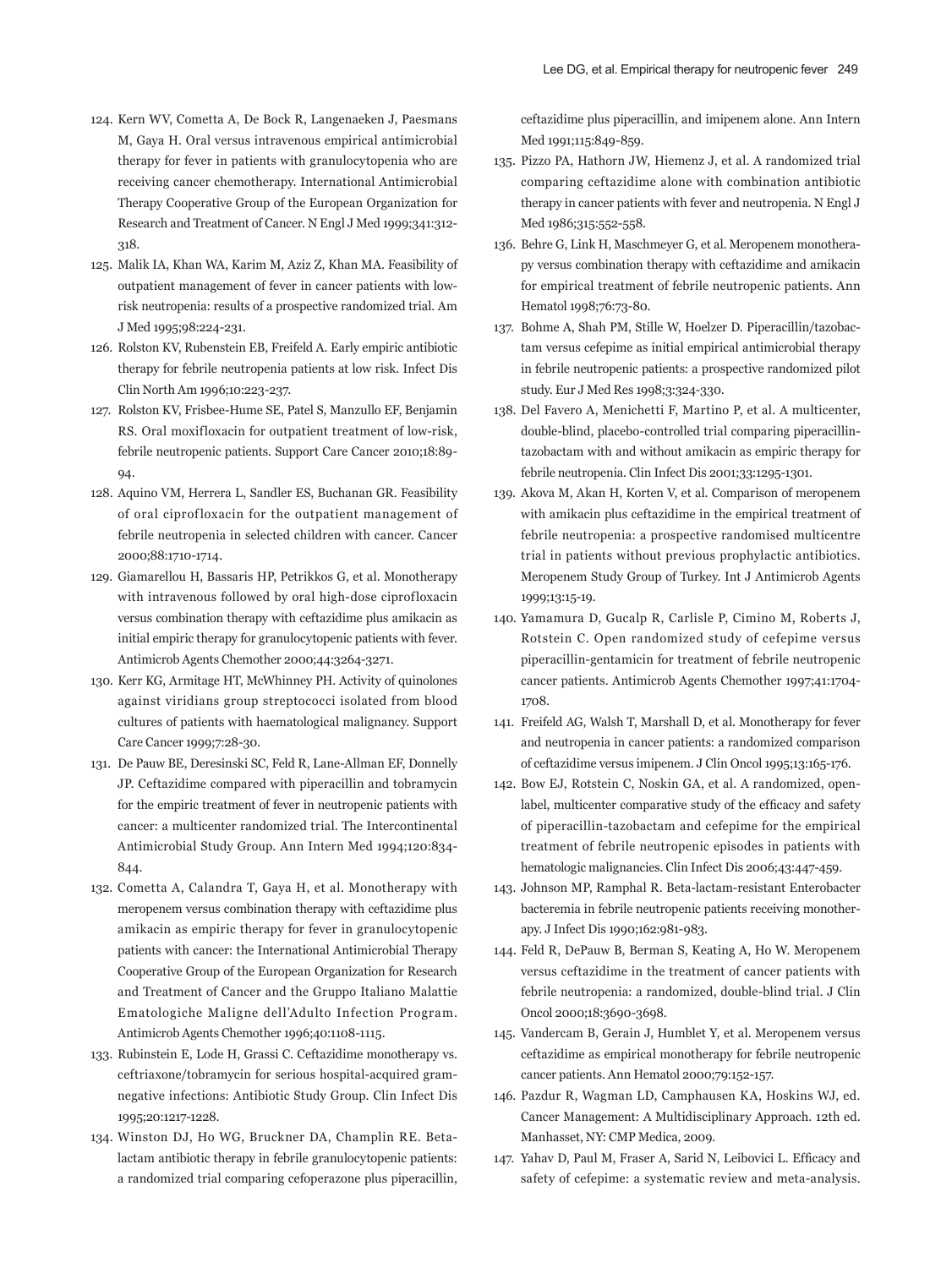Lancet Infect Dis 2007;7:338-348.

- 148. Paul M, Yahav D, Fraser A, Leibovici L. Empirical antibiotic monotherapy for febrile neutropenia: systematic review and meta-analysis of randomized controlled trials. J Antimicrob Chemother 2006;57:176-189.
- 149. Jung HW, Chae JW, Kang MR, et al. Comparative efficacy and safety of cefepime alone versus ceftazidime plus tobramycin in cancer patients with febrile neutropenia. Infect Chemother 2004;36:341-349.
- 150. Lee DH, Kim CK, Ko JY, et al. A comparative study of cefepime versus ceftazidime monotherapy as empirical therapy for febrile episodes in neutropenic patients. J Korean Soc Chemother 2002;20:243-251.
- 151. Flaherty JP, Waitley D, Edlin B, et al. Multicenter, randomized trial of ciprofloxacin plus azlocillin versus ceftazidime plus amikacin for empiric treatment of febrile neutropenic patients. Am J Med 1989;87(5A):278S-282S.
- 152. Cometta A, Zinner S, de Bock R, et al. Piperacillin-tazobactam plus amikacin versus ceftazidime plus amikacin as empiric therapy for fever in granulocytopenic patients with cancer: the International Antimicrobial Therapy Cooperative Group of the European Organization for Research and Treatment of Cancer. Antimicrob Agents Chemother 1995;39:445-452.
- 153. Cordonnier C, Herbrecht R, Pico JL, et al. Cefepime/amikacin versus ceftazidime/amikacin as empirical therapy for febrile episodes in neutropenic patients: a comparative study. The French Cefepime Study Group. Clin Infect Dis 1997;24:41-51.
- 154. Peacock JE, Herrington DA, Wade JC, et al. Ciprofloxacin plus piperacillin compared with tobramycin plus piperacillin as empirical therapy in febrile neutropenic patients: a randomized, double-blind trial. Ann Intern Med 2002;137:77-87.
- 155. Sanz MA, Lopez J, Lahuerta JJ, et al. Cefepime plus amikacin versus piperacillin-tazobactam plus amikacin for initial antibiotic therapy in haematology patients with febrile neutropenia: results of an open, randomized, multicentre trial. J Antimicrob Chemother 2002;50:79-88.
- 156. Rybak MJ, Abate BJ, Kang SL, Ruffing MJ, Lerner SA, Drusano GL. Prospective evaluation of the effect of an aminoglycoside dosing regimen on rates of observed nephrotoxicity and ototoxicity. Antimicrob Agents Chemother 1999;43:1549-1555.
- 157. Torfoss D, Høiby EA, Tangen JM, et al. Tobramycin once versus three times daily, given with penicillin G, to febrile neutropenic cancer patients in Norway: a prospective, randomized, multicentre trial. J Antimicrob Chemother 2007;59:711-717.
- 158. Choi SM, Lee DG, Kim MJ, et al. Clinical features and risk factors of the septic shock in patients with neutropenic fever. Infect Chemother 2003;35:370-376.
- 159. Elting LS, Rubenstein EB, Rolston K, et al. Time to clinical response: an outcome of antibiotic therapy of febrile neutropenia with implications for quality and cost of care. J Clin Oncol 2000;18:3699-3706.
- 160. Kim WS, Lee H, Ki HK, et al. The efficacy and safety of

oral ciprofloxacin therapy for low-risk febrite patients with neutropenia during cancer chemotherapy. J Korean Soc Chemother 2000;18:29-38.

- 161. Vancomycin added to empirical combination antibiotic therapy for fever in granulocytopenic cancer patients. European Organization for Research and Treatment of Cancer (EORTC) International Antimicrobial Therapy Cooperative Group and the National Cancer Institute of Canada-Clinical Trials Group. J Infect Dis 1991;163:951-958.
- 162. Micozzi A, Venditti M, Amadori S, Pulsoni A, Tirindelli C, Martino P. Teicoplanin in the treatment of gram-positive bacteraemia in neutropenic patients. Br J Haematol 1990;76 Suppl 2:19-23.
- 163. Vardakas KZ, Samonis G, Chrysanthopoulou SA, Bliziotis IA, Falagas ME. Role of glycopeptides as part of initial empirical treatment of febrile neutropenic patients: a meta-analysis of randomised controlled trials. Lancet Infect Dis 2005;5:431- 439.
- 164. Paul M, Borok S, Fraser A, Vidal L, Leibovici L. Empirical antibiotics against Gram-positive infections for febrile neutropenia: systematic review and meta-analysis of randomized controlled trials. J Antimicrob Chemother 2005;55:436-444.
- 165. Elting LS, Rubenstein EB, Rolston KV, Bodey GP. Outcomes of bacteremia in patients with cancer and neutropenia: observations from two decades of epidemiological and clinical trials. Clin Infect Dis 1997;25:247-259.
- 166. Glasmacher A, von Lilienfeld-Toal M, Schulte S, Hahn C, Schmidt-Wolf IG, Prentice A. An evidence-based evaluation of important aspects of empirical antibiotic therapy in febrile neutropenic patients. Clin Microbiol Infect 2005;11 Suppl 5:17- 23.
- 167. Kim SH, Park WB, Lee KD, et al. Outcome of inappropriate initial antimicrobial treatment in patients with methicillinresistant Staphylococcus aureus bacteraemia. J Antimicrob Chemother 2004;54:489-497.
- 168. Uh Y, Hwang GY, Jang IH, Kwon O, Kim HY, Yoon KJ. Antimicrobial susceptibility patterns and macrolide resistance genes of beta-hemolytic viridians group streptococci in a tertiary Korean hospital. J Korean Med Sci 2007;22:791-794.
- 169. Uh Y, Hwang GY, Jang IH, Yoon KJ, Kim HY. Antimicrobial susceptibilities of viridans streptococci isolated from blood cultures during recent period. J Lab Med Qual Assur 2002;24:225- 230.
- 170. Cometta A, Kern WV, De Bock R, et al. Vancomycin versus placebo for treating persistent fever in patients with neutropenic cancer receiving piperacillin-tazobactam monotherapy. Clin Infect Dis 2003;37:382-389.
- 171. Erjavec Z, de Vries-Hospers HG, Laseur M, Halie RM, Daenen S. A prospective, randomized, double-blinded, placebo-controlled trial of empirical teicoplanin in febrile neutropenia with persistent fever after imipenem monotherapy. J Antimicrob Chemother 2000;45:843-849.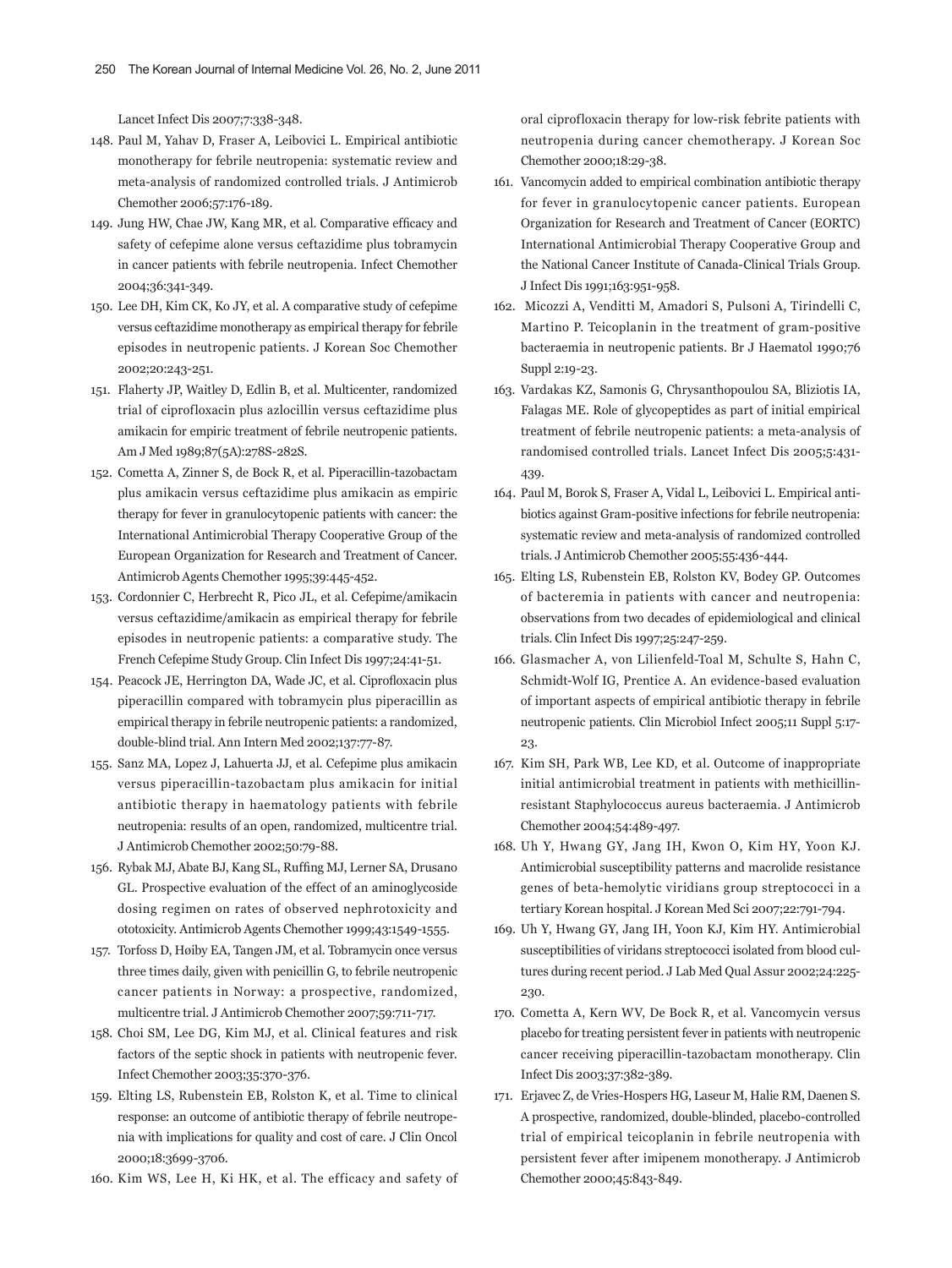- 172. Svetitsky S, Leibovici L, Paul M. Comparative efficacy and safety of vancomycin versus teicoplanin: systematic review and meta-analysis. Antimicrob Agents Chemother 2009;53:4069- 4079.
- 173. Soriano A, Marco F, Martinez JA, et al. Influence of vancomycin minimum inhibitory concentration on the treatment of methicillin-resistant Staphylococcus aureus bacteremia. Clin Infect Dis 2008;46:193-200.
- 174. Brink AJ, Richards GA, Cummins RR, Lambson J; Gauteng Understanding Teicoplanin Serum levels (GUTS) study group. Recommendations to achieve rapid therapeutic teicoplanin plasma concentrations in adult hospitalised patients treated for sepsis. Int J Antimicrob Agents 2008;32:455-458.
- 175. Press OW, Ramsey PG, Larson EB, Fefer A, Hickman RO. Hickman catheter infections in patients with malignancies. Medicine (Baltimore) 1984;63:189-200.
- 176. Cercenado E, Ena J, Rodriguez-Creixems M, Romero I, Bouza E. A conservative procedure for the diagnosis of catheter-related infections. Arch Intern Med 1990;150:1417-1420.
- 177. Blot F, Nitenberg G, Chachaty E, et al. Diagnosis of catheterrelated bacteraemia: a prospective comparison of the time to positivity of hub-blood versus peripheral-blood cultures. Lancet 1999;354:1071-1077.
- 178. Raad I, Hanna HA, Alakech B, Chatzinikolaou I, Johnson MM, Tarrand J. Differential time to positivity: a useful method for diagnosing catheter-related bloodstream infections. Ann Intern Med 2004;140:18-25.
- 179. Krause R, Auner HW, Gorkiewicz G, et al. Detection of catheterrelated bloodstream infections by the differential-time-topositivity method and gram stain-acridine orange leukocyte cytospin test in neutropenic patients after hematopoietic stem cell transplantation. J Clin Microbiol 2004;42:4835-4837.
- 180. Abdelkefi A, Achour W, Ben Othman T, et al. Difference in time to positivity is useful for the diagnosis of catheter-related bloodstream infection in hematopoietic stem cell transplant recipients. Bone Marrow Transplant 2005;35:397-401.
- 181. Blot F, Schmidt E, Nitenberg G, et al. Earlier positivity of central-venous- versus peripheral-blood cultures is highly predictive of catheter-related sepsis. J Clin Microbiol 1998;36:105-109.
- 182. Mermel LA, Allon M, Bouza E, et al. Clinical practice guidelines for the diagnosis and management of intravascular catheterrelated infection: 2009 Updateby the Infectious Diseases Society of America. Clin Infect Dis 2009;49:1-45.
- 183. Wilcox MH, Tack KJ, Bouza E, et al. Complicated skin and skin-structure infections and catheter-related bloodstream infections: noninferiority of linezolid in a phase 3 study. Clin Infect Dis 2009;48:203-212.
- 184. Kim SH, Kang CI, Kim HB, et al. Outcomes of Hickman catheter salvage in febrile neutropenic cancer patients with Staphylococcus aureus bacteremia. Infect Control Hosp Epidemiol 2003;24:897-904.
- 185. Dugdale DC, Ramsey PG. Staphylococcus aureus bacteremia in patients with Hickman catheters. Am J Med 1990;89:137-141.
- 186. Pizzo PA, Robichaud KJ, Gill FA, Witebsky FG. Empiric antibiotic and antifungal therapy for cancer patients with prolonged fever and granulocytopenia. Am J Med 1982;72:101- 111.
- 187. Empiric antifungal therapy in febrile granulocytopenic patients. EORTC International Antimicrobial Therapy Cooperative Group. Am J Med 1989;86:668-672.
- 188. Klastersky J. Empirical antifungal therapy. Int J Antimicrob Agents 2004;23:105-112.
- 189. Wingard JR. Empirical antifungal therapy in treating febrile neutropenic patients. Clin Infect Dis 2004;39 Suppl 1:S38-S43.
- 190. Goldberg E, Gafter-Gvili A, Robenshtok E, Leibovici L, Paul M. Empirical antifungal therapy for patients with neutropenia and persistent fever: Systematic review and meta-analysis. Eur J Cancer 2008;44:2192-2203.
- 191. Nivoix Y, Velten M, Letscher-Bru V et al. Factors associated with overall and attributable mortality in invasive aspergillosis. Clin Infect Dis 2008;47:1176-1184.
- 192. Yoo JH, Choi JH, Lee DG, Choi S, Shin WS, Kim CC. Analysis of invasive fungal infection after hematopoietic stem cell transplantation or chemotherapy in patients with hematologic diseases. Infect Chemother 2004;36:40-45.
- 193. Walsh TJ, Anaissie EJ, Denning DW, et al. Treatment of aspergillosis: clinical practice guidelines of the Infectious Diseases Society of America. Clin Infect Dis 2008;46:327-360.
- 194. Pappas PG, Kauffman CA, Andes D, et al. Clinical practice guidelines for the management of candidiasis: 2009 update by the Infectious Diseases Society of America. Clin Infect Dis 2009;48:503-535.
- 195. Michallet M, Ito JI. Approaches to the management of invasive fungal infections in hematologic malignancy and hematopoietic cell transplantation. J Clin Oncol 2009;27:3398-3409.
- 196. Lee JS, Shin JH, Lee K, et al. Species distribution and susceptibility to azole antifungals of Candida bloodstream isolates from eight university hospitals in Korea. Yonsei Med J 2007;48:779-786.
- 197. Bal AM, Gould IM. Empirical antimicrobial treatment for chemotherapy-induced febrile neutropenia. Int J Antimicrob Agents 2007;29:501-509.
- 198. Walsh TJ, Finberg RW, Arndt C, et al. Liposomal amphotericin B for empirical therapy in patients with persistent fever and neutropenia: National Institute of Allergy and Infectious Diseases Mycoses Study Group. N Engl J Med 1999;340:764- 771.
- 199. Walsh TJ, Pappas P, Winston DJ, et al. Voriconazole compared with liposomal amphotericin B for empirical antifungal therapy in patients with neutropenia and persistent fever. N Engl J Med 2002;346:225-234.
- 200. Walsh TJ, Teppler H, Donowitz GR, et al. Caspofungin versus liposomal amphotericin B for empirical antifungal therapy in